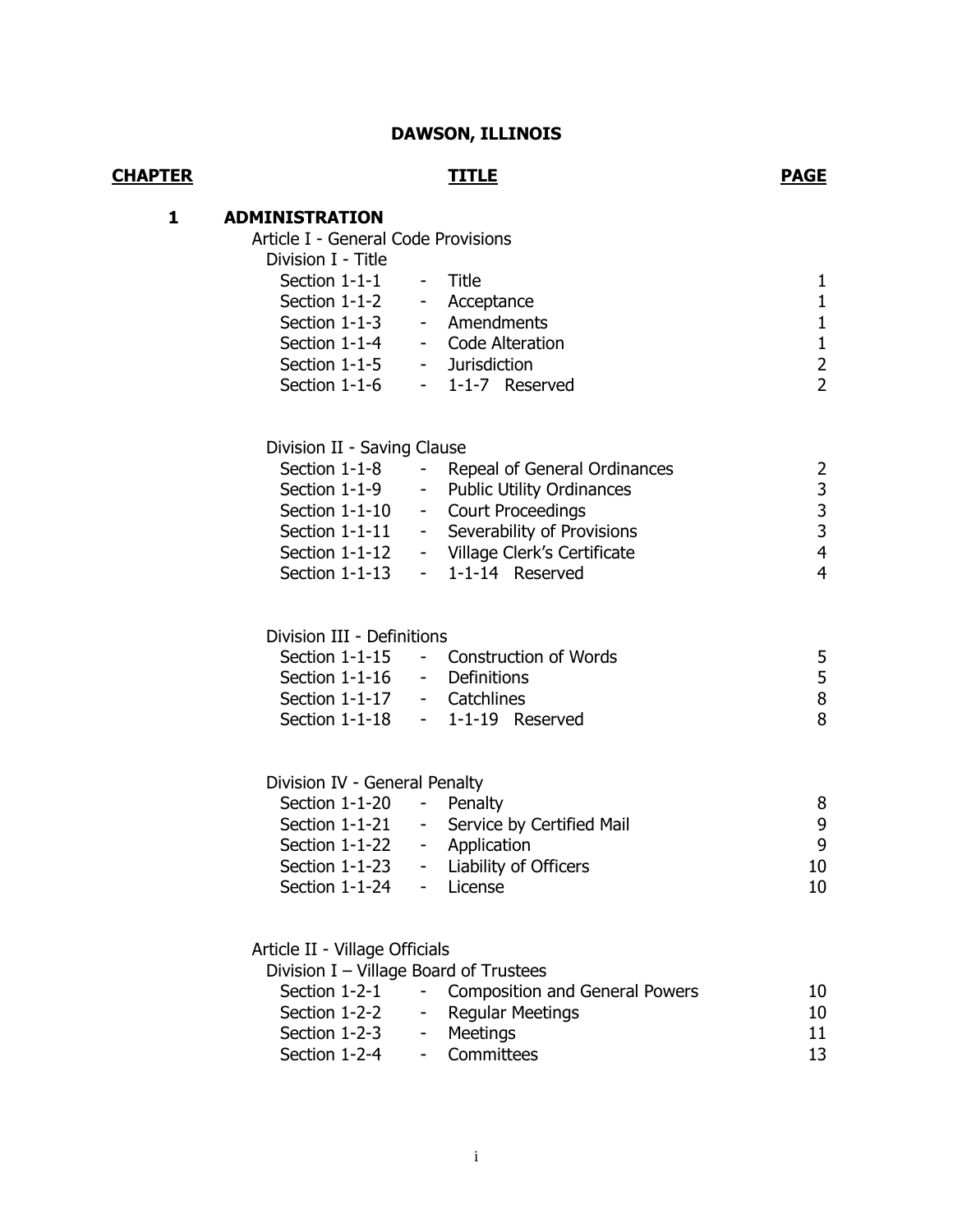## **1 ADMINISTRATION (CONTINUED)**

Article II - Village Officials (Continued)<br>Division I - Village Board of Trustees

|               | Division I – Village Board of Trustees (Continued) |    |
|---------------|----------------------------------------------------|----|
| Section 1-2-5 | - Special Committees                               | 13 |
| Section 1-2-6 | - Quorum                                           | 14 |
| Section 1-2-7 | - Members: Non-Attendance at Meeting               | 14 |
| Section 1-2-8 | $-$ 1-2-10 Reserved                                | 14 |
|               |                                                    |    |

### Division II – Rules of the Village Board

|                           | Section 1-2-11 - Rules of the Board | 14 |
|---------------------------|-------------------------------------|----|
| Section 1-2-12 - Agenda   |                                     | 18 |
| Section 1-2-13 - Reserved |                                     | 19 |

#### Division III - Ordinances

| Section 1-2-14 |            | - Ordinances                                     | 19 |
|----------------|------------|--------------------------------------------------|----|
| Section 1-2-15 |            | - Reconsideration-Passing Over Veto              | 20 |
| Section 1-2-16 |            | No Vote to be Reconsidered at Special Meeting 20 |    |
| Section 1-2-17 | $\sim 100$ | Disconnection of Corporate Lands; Rules of       |    |
|                |            | Procedure                                        | 20 |

## Division IV - General Provisions

| Section 1-2-18        | -                            | Corporate Seal                                  | 21 |
|-----------------------|------------------------------|-------------------------------------------------|----|
| Section 1-2-19        | $\overline{\phantom{a}}$     | Elections                                       | 21 |
| Section 1-2-20        | $\overline{\phantom{a}}$     | Appointment of Elected Officials                | 22 |
| Section 1-2-21        | $\qquad \qquad \blacksquare$ | Municipal Officers - Regulations                | 22 |
| Section 1-2-22        | $\blacksquare$               | Resignation of Appointed Officials              | 23 |
| <b>Section 1-2-23</b> | -                            | Qualifications; Elective Office                 | 23 |
| Section 1-2-24        | $\qquad \qquad \blacksquare$ | <b>Bonds of Village Officers</b>                | 24 |
| Section 1-2-25        | $\overline{\phantom{0}}$     | <b>Liability Insurance</b>                      | 24 |
| Section 1-2-26        | $\overline{\phantom{0}}$     | <b>Bidding and Contract Procedures</b>          | 25 |
| Section 1-2-27        | $\qquad \qquad \blacksquare$ | Pecuniary Interest in Contracts - Prohibition   | 27 |
| Section 1-2-28        | -                            | <b>Salaries Regulation</b>                      | 29 |
| Section 1-2-29        | -                            | Claims                                          | 29 |
| Section 1-2-30        | $\qquad \qquad \blacksquare$ | <b>Municipal Year</b>                           | 30 |
| Section 1-2-31        | $\frac{1}{2}$                | Expenses - Reimbursement                        | 30 |
| Section 1-2-32        | ÷,                           | <b>Official Records</b>                         | 30 |
| Section 1-2-33        | $\overline{\phantom{a}}$     | Federal Old Age and Survivor's Insurance System |    |
| Section 1-2-34        | $\overline{\phantom{a}}$     | Certificates of Insurance                       | 30 |
| Section 1-2-35        | -                            | 1-2-36 Reserved                                 | 30 |
|                       |                              |                                                 |    |

Division V - Vacancies

| Section 1-2-37 | Vacancy by Resignation |  |
|----------------|------------------------|--|
|----------------|------------------------|--|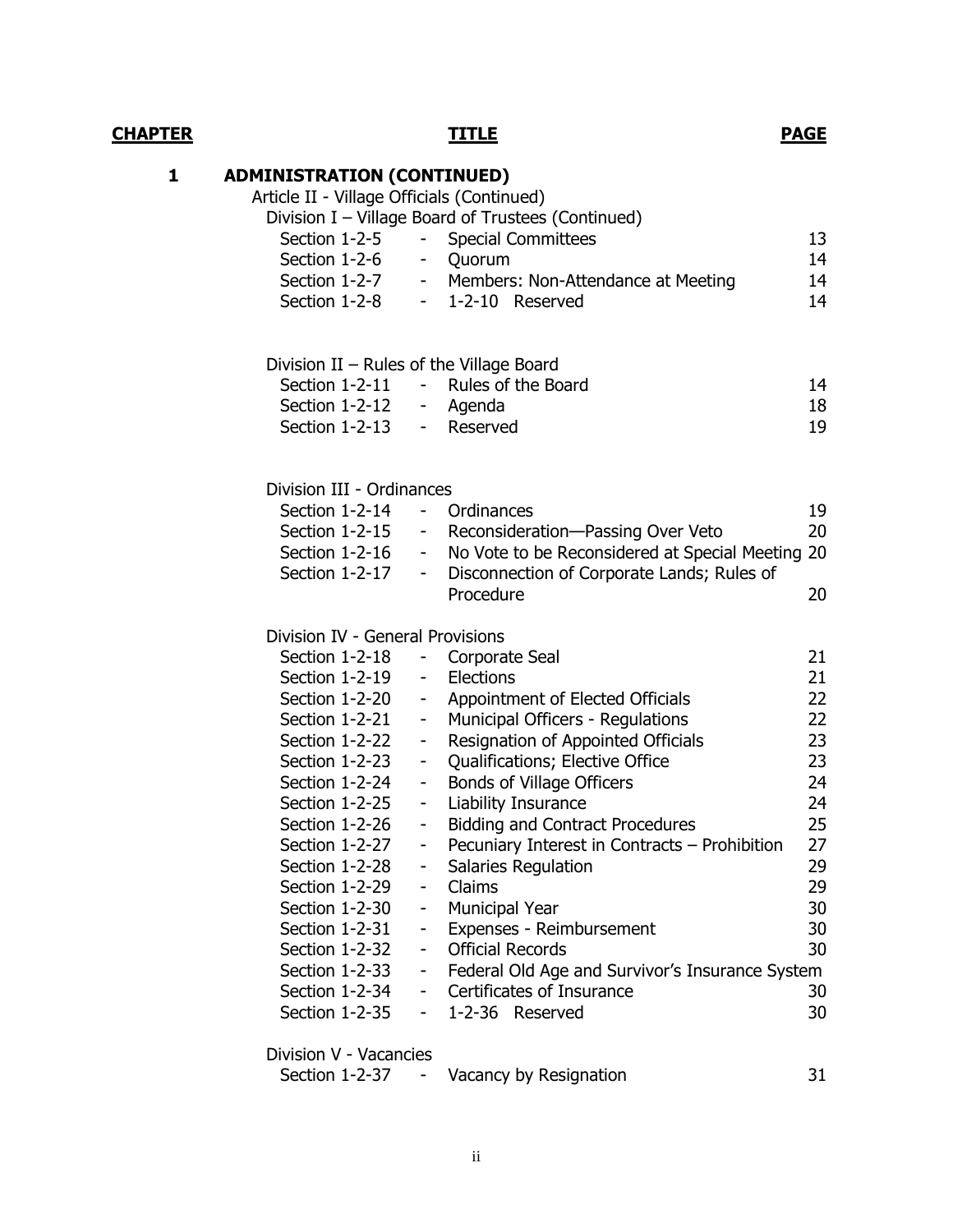| 1 | <b>ADMINISTRATION (CONTINUED)</b>          |                          |                                                    |    |
|---|--------------------------------------------|--------------------------|----------------------------------------------------|----|
|   |                                            |                          | Section 1-2-38 - Vacancy by Death or Disability    | 31 |
|   |                                            |                          | Section 1-2-39 - Vacancy by Other Causes           | 32 |
|   | Article II - Village Officials (Continued) |                          |                                                    |    |
|   | Division V - Vacancies (Continued)         |                          |                                                    |    |
|   | Section 1-2-40                             | $\sigma_{\rm{max}}$      | Election of An Acting Mayor                        | 32 |
|   | Section 1-2-41                             |                          | - Appointment to Fill Trustee Vacancy              | 33 |
|   | Section 1-2-42                             |                          | - Election to Fill Vacancies in Municipal Office   |    |
|   |                                            |                          | With Four (4) Year Terms                           | 33 |
|   | Section 1-2-43                             |                          | - Vacancies Due to Election Being Declared Void    | 34 |
|   | Section 1-2-44                             |                          | $-$ 1-2-49 Reserved                                | 34 |
|   | Division VI - Mayor                        |                          |                                                    |    |
|   | Section 1-2-50                             | $\sim 10$                | Election                                           | 34 |
|   | Section 1-2-51                             |                          | - Mayor Pro-Tem; Temporary Chairman                | 34 |
|   | Section 1-2-52                             | $\sim 100$               | <b>Chief Executive Officer</b>                     | 35 |
|   | Section 1-2-53                             |                          | - Mayor's Signature                                | 35 |
|   | Section 1-2-54                             |                          | - Appointment of Officers                          | 35 |
|   | Section 1-2-55                             | $\sigma_{\rm{max}}$      | Supervise Conduct of Officers; Removal of Officers |    |
|   |                                            |                          |                                                    | 36 |
|   | Section 1-2-56                             | $\overline{\phantom{a}}$ | Designation of Officers' Duties                    | 36 |
|   | Section 1-2-57                             | $\sim 100$               | <b>Formal Occasions</b>                            | 36 |
|   | Section 1-2-58                             |                          | <b>General Duties</b>                              | 36 |
|   | Section 1-2-59                             |                          | - Business License Commissioner                    | 37 |
|   | Section 1-2-60                             |                          | - Local Liquor Commissioner                        | 37 |
|   | Section 1-2-61                             |                          | - Health Commissioner                              | 37 |
|   | Section 1-2-62                             |                          | - Deciding Vote - Mayor                            | 37 |
|   | Section 1-2-63                             | $\sim$                   | 1-2-64 Reserved                                    | 37 |
|   | Division VII - Village Clerk               |                          |                                                    |    |
|   | Section 1-2-65 - Elected                   |                          |                                                    | 37 |
|   | Section 1-2-66                             | $\sim$ 10 $\pm$          | Publication of Ordinances; Board Minutes; Records  |    |
|   |                                            |                          |                                                    | 38 |
|   | Section 1-2-67                             |                          | Delivery of Papers to Officers                     | 38 |
|   | Section 1-2-68-                            |                          | Preparation of Documents, Commissions and Licenses | 38 |
|   | Section 1-2-69                             |                          | Report of Licenses                                 | 39 |
|   | Section 1-2-70                             |                          | Delivery of Licenses                               | 39 |
|   | Section 1-2-71                             |                          | <b>Administration of Oaths</b>                     | 39 |
|   | Section 1-2-72                             | ۰                        | <b>Outstanding Bonds</b>                           | 39 |
|   | Section 1-2-73                             | Ξ.                       | Reports                                            | 39 |
|   | Section 1-2-74                             | Ξ.                       | Successor                                          | 39 |
|   | Section 1-2-75                             | ۳                        | Payments                                           | 39 |
|   | Section 1-2-76                             | ۰.                       | Notification of Persons Appointed to Office        | 40 |
|   | Section 1-2-77                             | - 1                      | <b>Other Duties</b>                                | 40 |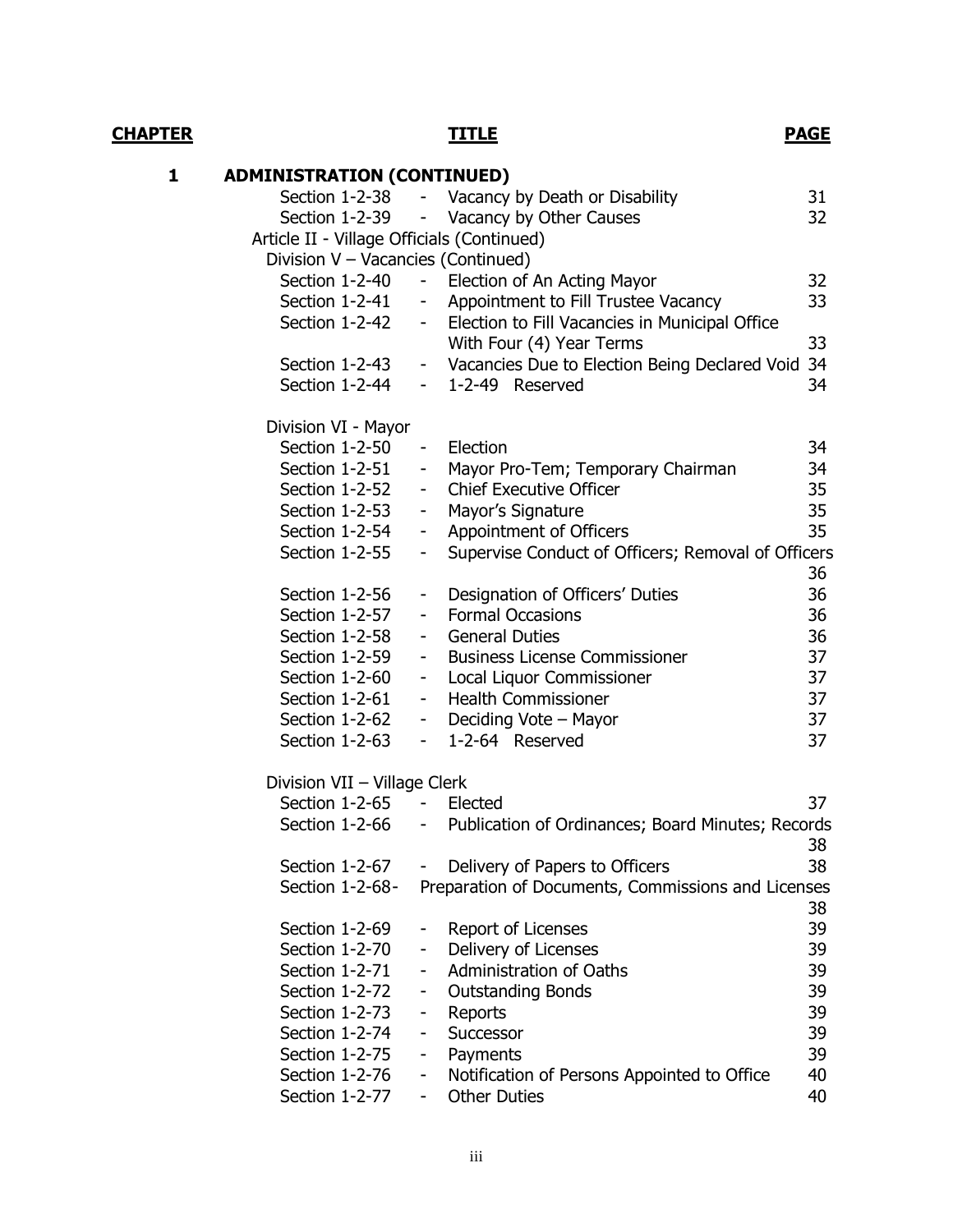# **1 ADMINISTRATION (CONTINUED)**

| Section 1-2-78 - Deputy Clerk     |                                 |                                                              | 40 |
|-----------------------------------|---------------------------------|--------------------------------------------------------------|----|
| Section 1-2-79                    | $\qquad \qquad \blacksquare$    | Reserved                                                     | 40 |
| Division VIII - Village Treasurer |                                 |                                                              |    |
| Section 1-2-80                    |                                 | - Department Established                                     | 40 |
| Section 1-2-81                    |                                 | - Finance Committee                                          | 40 |
| Section 1-2-82                    |                                 | - Treasurer Appointed                                        | 41 |
| Section 1-2-83                    |                                 | - Money; Warrants; Accounts; Payments                        | 41 |
| Section 1-2-84                    |                                 | - Warrant Register                                           | 41 |
| Section 1-2-85                    | $\sim 100$                      | Personal Use of Funds                                        | 41 |
|                                   |                                 | Division VIII - Village Treasurer (Continued)                |    |
| Section 1-2-86                    | $\frac{1}{2}$ and $\frac{1}{2}$ | <b>Bond</b>                                                  | 41 |
| Section 1-2-87                    | $\sim$                          | <b>Special Assessments</b>                                   | 42 |
| Section 1-2-88                    | $\overline{\phantom{0}}$        | Bookkeeping                                                  | 42 |
| Section 1-2-89                    | $\sim$ 10 $\pm$                 | <b>Statements</b>                                            | 42 |
| Section 1-2-90                    |                                 | - Report Delinquent Officers                                 | 42 |
| Section 1-2-91                    |                                 | - Year-End Report                                            | 42 |
| Section 1-2-92                    | ۰.                              | Submit Appropriation to Village Board                        | 43 |
| Section 1-2-93                    |                                 | - Deposit of Funds                                           | 43 |
| Section 1-2-94                    |                                 | - Reserved                                                   | 44 |
|                                   |                                 |                                                              |    |
| Division IX - Judiciary           |                                 |                                                              |    |
|                                   |                                 | Section 1-2-95 - Appointment of Attorney                     | 45 |
| Section 1-2-96 - Duties           |                                 |                                                              | 45 |
| Section $1-2-97$ -                |                                 | 1-2-99 Reserved                                              | 45 |
|                                   |                                 |                                                              |    |
|                                   |                                 | Division X - Code Enforcement Officer - Zoning Administrator |    |
| Section 1-2-100                   | $\frac{1}{2}$ , $\frac{1}{2}$   | <b>Creation of Position</b>                                  | 46 |
| Section 1-2-101 - Duties          |                                 |                                                              | 46 |
| Section 1-2-102 - Reserved        |                                 |                                                              | 47 |
|                                   |                                 |                                                              |    |
| Division XI - Village Engineer    |                                 |                                                              |    |
| Section 1-2-103 - Appointment     |                                 |                                                              | 47 |
| Section 1-2-104 - Duties - Salary |                                 |                                                              | 47 |
|                                   |                                 | Section 1-2-105 - 1-2-109 Reserved                           | 47 |
| Division XII - Water Clerk        |                                 |                                                              |    |
| Section 1-2-110 - Established     |                                 |                                                              | 48 |
| Section 1-2-111 - Appointment     |                                 |                                                              | 48 |
| Section 1-2-112 - Duties          |                                 |                                                              | 48 |
|                                   |                                 | Section 1-2-113 - 1-2-114 Reserved                           | 48 |
|                                   |                                 |                                                              |    |
| Article III - Salaries            |                                 |                                                              |    |
| Section 1-3-1                     | $\sim$ 10 $\pm$                 | <b>Salaries of Officials</b>                                 | 49 |
|                                   |                                 |                                                              |    |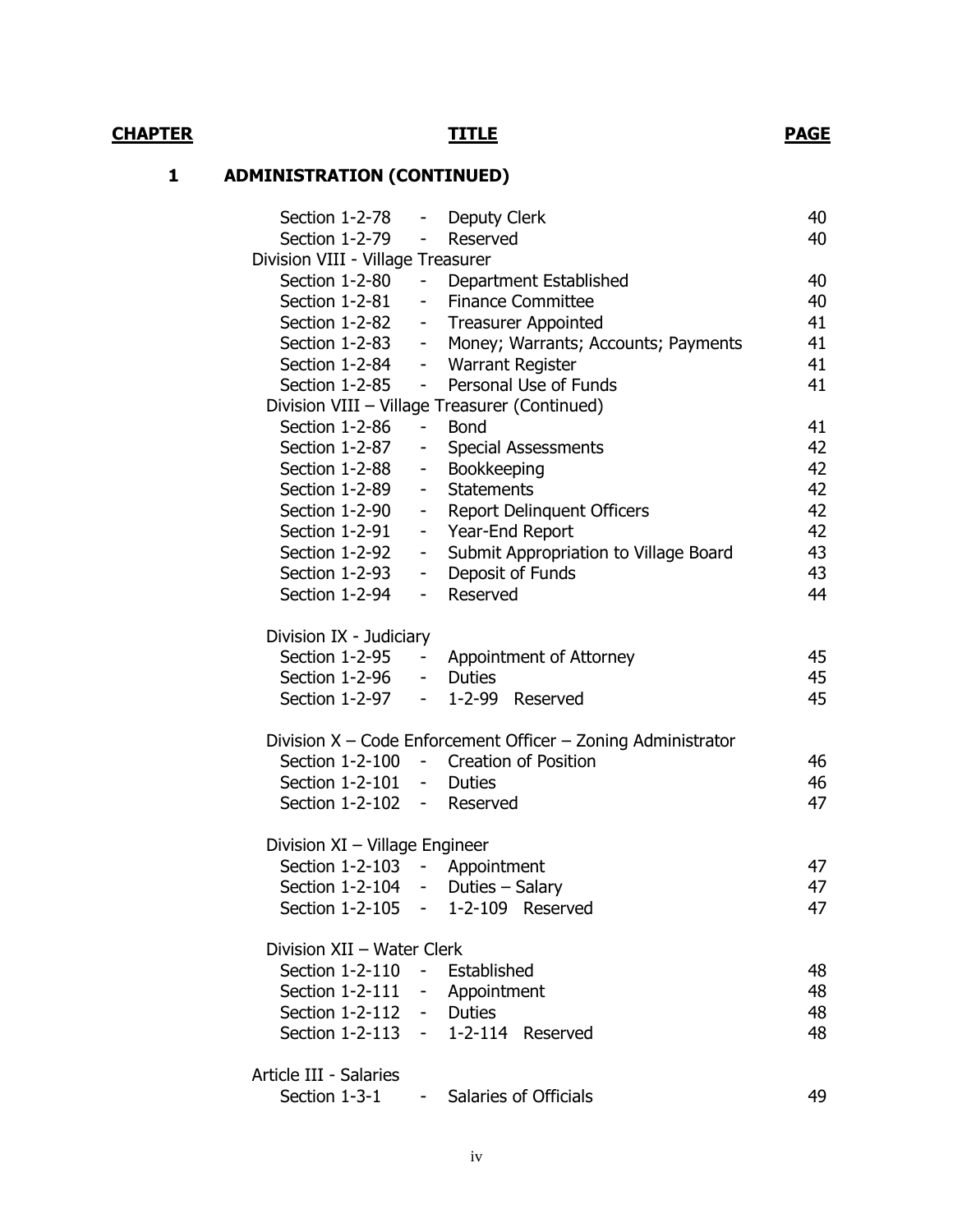#### **1 ADMINISTRATION (CONTINUED)**

Article IV – Reserved 49

Article V – Investment Policy Section 1-5-1 - Policy 50 Section 1-5-2 - Scope 50 Section 1-5-3 contract Prudence and Southwest 1-5-3 contract 1-50 contract 1-50 contract 1-50 contract 1-50 contract 1-50 contract 1-50 contract 1-50 contract 1-50 contract 1-50 contract 1-50 contract 1-50 contract 1-50 co Section 1-5-4 - Objective 50 Section 1-5-5 - Delegation of Authority 50 Section 1-5-6 - Ethics and Conflicts of Interest 50 Section 1-5-7 - Authorized Financial Dealers and Institutions 51 Section 1-5-8 - Authorized and Suitable Investments 51 Section 1-5-9 - Collateralization 51 Section 1-5-10 - Safekeeping and Custody 51 Section 1-5-11 - Diversification 51 Section 1-5-12 - Maximum Maturities **51** Section 1-5-13 - Internal Control 52 Section 1-5-14 - Performance Standards 52 Section 1-5-15 - Reporting 52 Section 1-5-16 - Marking to Market 52 Section 1-5-17 - Investment Policy Adoption 52 Article VI – Ethics Code Section 1-6-1 - State Officials and Employees Ethics Act 53 Article VII - Meeting Procedures Division I - Recording Closed Meetings Section 1-7-1 - Recording Closed Sessions 54 Section 1-7-2 - Responsibility for Recording Closed Sessions and Maintaining Recordings 54 Section 1-7-3 - Closed Session Minutes 54 Section 1-7-4 - Procedure for Recording Theorem 34 Section 1-7-5 - Back-Up Equipment/Procedures for Equipment Malfunction 54 Section 1-7-6 - Procedure for Review of Closed Session Minutes and Recordings 65 Section 1-7-7 - Maintenance and Public Release of Recordings and Access to Tapes 55 Section 1-7-8 - Procedure for Destruction of Recordings 55 Section 1-7-9 - 1-7-10 Reserved 55 Division II - Remote Meeting Participation Section 1-7-11 - Statutory Authority for Participation 56 Section 1-7-12 - Definition of Meeting 56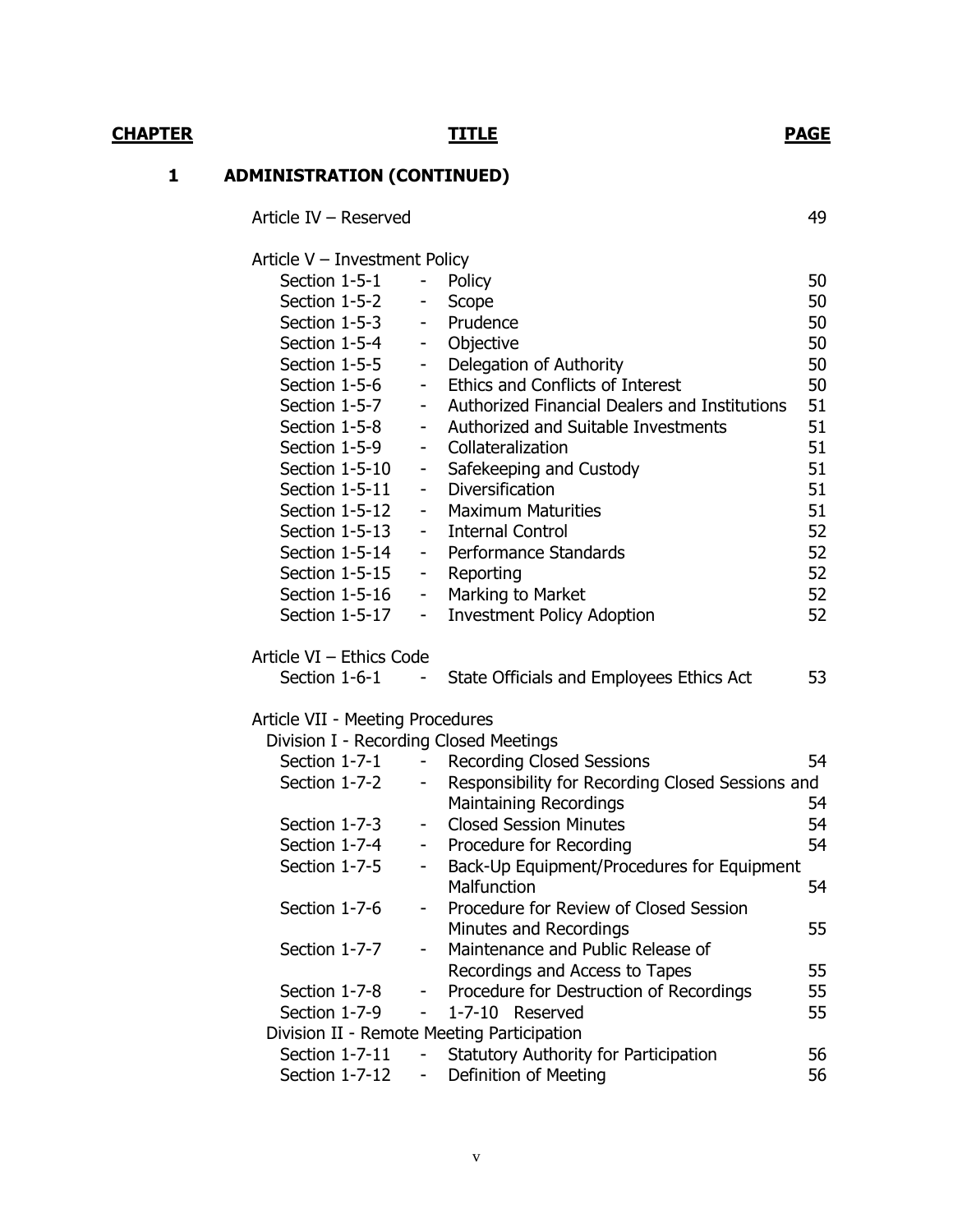# **1 ADMINISTRATION (CONTINUED)**

|   | Section 1-7-13<br>Section 1-7-14 |                | <b>Amendment of Previous Terms</b><br>Remote Participation Policy                                  | 56<br>56 |
|---|----------------------------------|----------------|----------------------------------------------------------------------------------------------------|----------|
|   | Addendum "A"                     |                | Governmental Unit Remote Attendance Policy                                                         | 56       |
| 3 | <b>ANIMALS</b>                   |                |                                                                                                    |          |
|   | Article I – General Regulations  |                |                                                                                                    |          |
|   | Section 3-1-1                    | $\sim$         | <b>Short Title</b>                                                                                 | 57       |
|   | Section 3-1-2                    | $\blacksquare$ | Definitions                                                                                        | 57       |
|   | Section 3-1-3                    | ۰.             | Injury to Property                                                                                 | 59       |
|   | Section 3-1-4                    | Ξ.             | Manner of Keeping                                                                                  | 59       |
|   | Section 3-1-5                    | ۰.             | Keeping Barking Dogs and Crying Cats                                                               | 59       |
|   | Section 3-1-6                    | ۳.             | Cruelty to Animals Prohibited                                                                      | 60       |
|   | Section 3-1-7                    | ۰,             | <b>Exhibiting Wild and Vicious Animals</b>                                                         | 60       |
|   | Section 3-1-8                    | $\blacksquare$ | <b>Health Hazard</b>                                                                               | 60       |
|   | Section 3-1-9                    | ۰.             | Limitation on Number of Dogs and Cats Kept                                                         | 60       |
|   | Section 3-1-10                   | ۳.             | Animals, Etc. in Village                                                                           | 61       |
|   | Article II - Dogs                |                |                                                                                                    |          |
|   | Section 3-2-1                    | ۰.             | Definitions                                                                                        | 62       |
|   | Section 3-2-2                    | ۰.             | Dogs to be Inoculated and to Have Name Tags 62<br>Affixed To Collars and to be Registered with the |          |
|   |                                  |                | <b>Village Clerk</b>                                                                               | 62       |
|   | Section 3-2-3                    | ۰.             | Inoculation to be Performed by Licensed                                                            |          |
|   |                                  |                | Veterinarian; Issuance of Certificate                                                              | 62       |
|   | Section 3-2-4                    |                | Duration of Inoculation                                                                            | 62       |
|   | Section 3-2-5                    | Ξ.             | Specifications for Tag                                                                             | 63       |
|   | Section 3-2-6                    | Ξ.             | Exhibition of Certificate Upon Request                                                             | 63       |
|   | Section 3-2-7                    | ۰,             | <b>Restraint of Dogs</b>                                                                           | 63       |
|   | Section 3-2-8                    |                | Impoundment of Dogs Running at Large or                                                            |          |
|   |                                  |                | Unlicensed Dogs; Citation of Owner or Keeper                                                       | 63       |
|   | Section 3-2-9                    | Ξ.             | Payment for Impoundment of Dogs                                                                    | 63       |
|   | Section 3-2-10                   | ۳.             | Notice and Citation to Owner or Keeper of                                                          |          |
|   |                                  |                | Impoundment                                                                                        | 64       |
|   | Section 3-2-11                   |                | <b>Obstructing Poundmaster</b>                                                                     | 64       |
|   | Section 3-2-12                   |                | Impoundment of Dogs Which Have Bitten Persons                                                      |          |
|   |                                  |                |                                                                                                    | 64       |
|   | Section 3-2-13                   |                | Impoundment                                                                                        | 64       |
|   | Section 3-2-14                   |                | Fines and Redemption of Impounded Animals                                                          | 64       |
|   | Section 3-2-15                   | -              | <b>Village Pound Designated</b>                                                                    | 64       |
|   | Section 3-2-16                   |                | Disposition of Dogs Deemed Nuisances                                                               | 64       |
|   | Section 3-2-17                   |                | Dangerous Dog - Female Dog at Large                                                                | 64       |
|   | Section 3-2-18                   |                | Female Dog with Other Dogs                                                                         | 64       |
|   |                                  |                |                                                                                                    |          |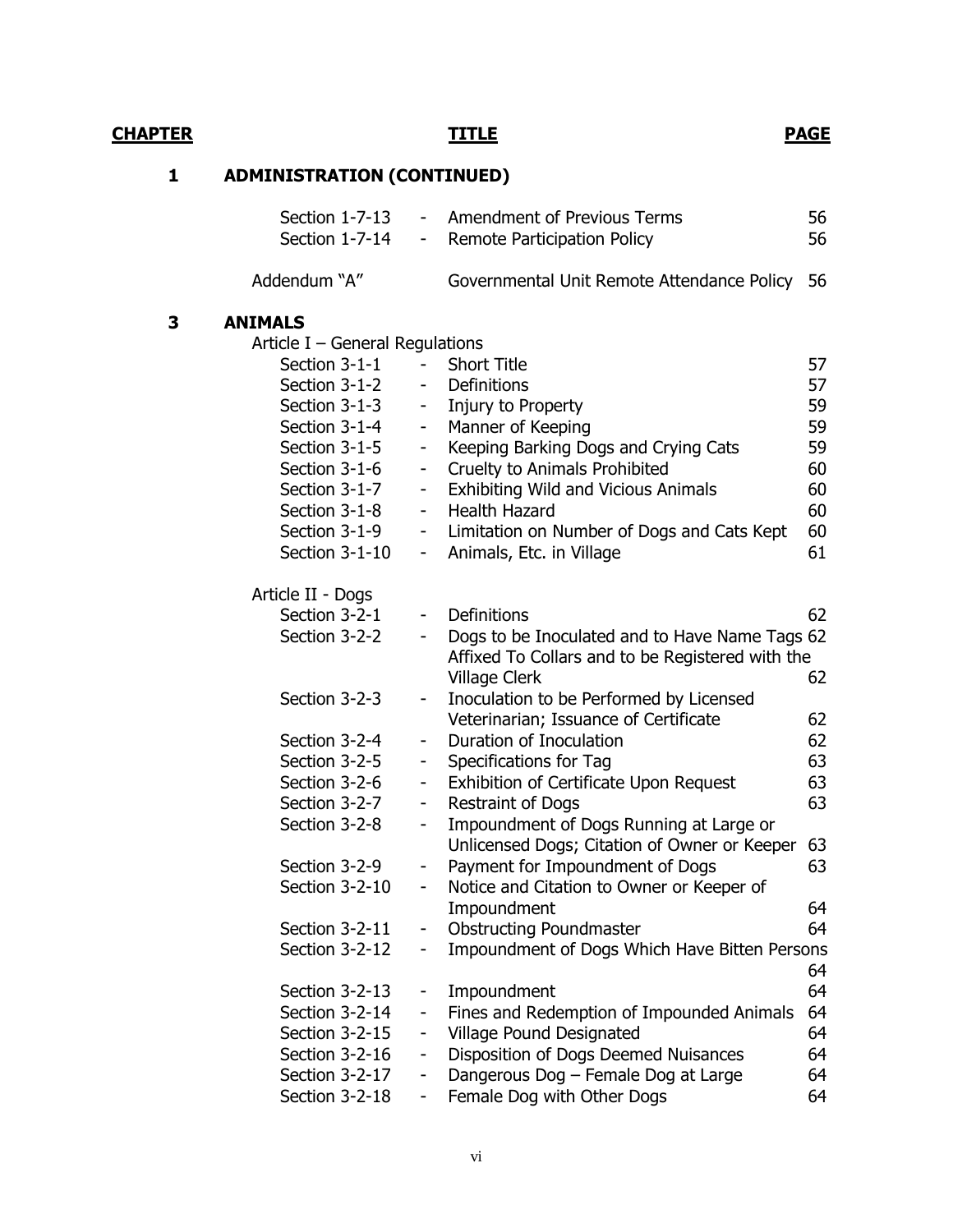## **3 ANIMALS (CONTINUED)**

Article III – Vicious and Dangerous Dogs

| Section 3-3-1 | $\sim$                       | Definitions                                     | 65 |
|---------------|------------------------------|-------------------------------------------------|----|
| Section 3-3-2 | $\overline{\phantom{a}}$     | Unlawful to Maintain                            | 67 |
| Section 3-3-3 | $\overline{\phantom{a}}$     | <b>Owner's Responsibility</b>                   | 67 |
| Section 3-3-4 | $\overline{\phantom{a}}$     | Dog Permitted to Leave Premises                 | 67 |
| Section 3-3-5 | $\qquad \qquad \blacksquare$ | Injunction                                      | 68 |
| Section 3-3-6 | $\overline{\phantom{a}}$     | Liability of Owner of Dog Attacking or Injuries |    |
|               |                              | Person                                          | 68 |
| Section 3-3-7 | $\sim$                       | Right of $Entry - Inspections$                  | 68 |
| Section 3-3-8 | $\qquad \qquad \blacksquare$ | Penalty                                         | 68 |
|               |                              |                                                 |    |

### Article IV – Pit Bull Dog Code

| Section 3-4-1  |                          | Legislative Intent                              | 69 |
|----------------|--------------------------|-------------------------------------------------|----|
| Section 3-4-2  |                          | Definitions                                     | 69 |
| Section 3-4-3  | -                        | Keeping of Pit Bull Dogs Prohibited             | 70 |
| Section 3-4-4  | $\overline{\phantom{a}}$ | Sale or Transfer of Ownership Prohibited        | 70 |
| Section 3-4-5  | $\overline{\phantom{a}}$ | Animals Born of Pit Bull Dogs                   | 70 |
| Section 3-4-6  | $\overline{\phantom{a}}$ | <b>Irrebuttable Presumptions</b>                | 70 |
| Section 3-4-7  | $\overline{\phantom{a}}$ | Licensing of Pit Bull Dogs                      | 70 |
| Section 3-4-8  | -                        | Confinement of Pit Bull Dog                     | 71 |
| Section 3-4-9  | ۰                        | Reporting Requirements of Licensee              | 72 |
| Section 3-4-10 | ۰                        | Sign Required                                   | 72 |
| Section 3-4-11 | $\overline{\phantom{0}}$ | <b>Fighting Prohibited</b>                      | 73 |
| Section 3-4-12 | $\overline{\phantom{0}}$ | Impoundment of Vicious Pit Bull Dog             | 73 |
| Section 3-4-13 | $\overline{\phantom{0}}$ | Impoundment of Pit Bull Dog Running at Large 73 |    |
| Section 3-4-14 | ۰                        | Redemption of Impounded Pit Bull Dog            | 73 |
| Section 3-4-15 | $\overline{\phantom{a}}$ | <b>Revocation of License</b>                    | 73 |
| Section 3-4-16 | -                        | <b>Exceptions</b>                               | 73 |
| Section 3-4-17 | $\blacksquare$           | Penalties                                       | 74 |
| Section 3-4-18 |                          | Failure to Comply                               | 74 |

### **4 BOARDS AND COMMISSIONS**

Article I – Plan Commission

| Section 4-1-1 | Established                                  | 76 |
|---------------|----------------------------------------------|----|
| Section 4-1-2 | Membership                                   | 76 |
| Section 4-1-3 | Term of Office                               | 76 |
| Section 4-1-4 | Procedure                                    | 76 |
| Section 4-1-5 | <b>Powers and Duties</b>                     | 76 |
| Section 4-1-6 | - Land Subdivision or Re-Subdivision and the |    |
|               | <b>Official Map</b>                          | 77 |
| Section 4-1-7 | Improvements                                 | 78 |
| Section 4-1-8 | <b>Further Purposes</b>                      | 78 |
| Section 4-1-9 | Expenditures                                 | 78 |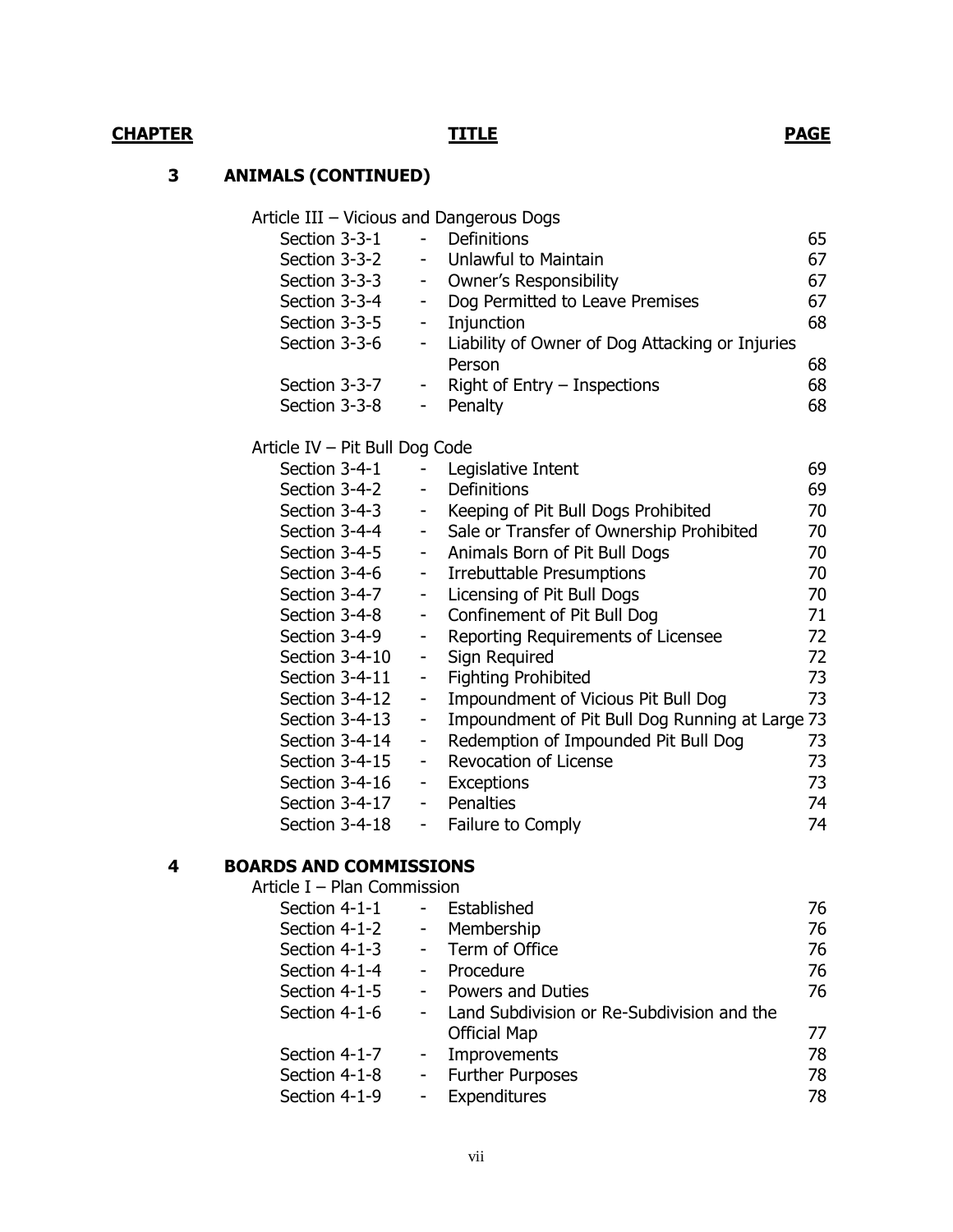## **7 BUSINESS CODE**

Article I – Administration

| Section 7-1-1  |                  | ۰                            | Applications                                | 100 |
|----------------|------------------|------------------------------|---------------------------------------------|-----|
| Section 7-1-2  |                  | ۰                            | Persons Subject to License                  | 100 |
| Section 7-1-3  |                  | $\overline{\phantom{a}}$     | Form of License                             | 100 |
| Section 7-1-4  |                  | ۰                            | Investigations                              | 100 |
| Section 7-1-5  |                  | $\overline{\phantom{a}}$     | Fees                                        | 101 |
| Section 7-1-6  |                  | $\overline{a}$               | <b>Termination of Licenses</b>              | 102 |
| Section 7-1-7  |                  | $\qquad \qquad \blacksquare$ | <b>Building and Premises</b>                | 102 |
| Section 7-1-8  |                  | ۰                            | Change of Location                          | 102 |
| Section 7-1-9  |                  |                              | Location                                    | 102 |
| Section 7-1-10 |                  | $\overline{\phantom{a}}$     | <b>Nuisances Prohibited</b>                 | 102 |
|                | Section 7-1-10.1 | $\overline{\phantom{a}}$     | Generally                                   | 102 |
|                | Section 7-1-10.2 | $\qquad \qquad \blacksquare$ | Unsafe or Unhealthful Business              | 103 |
|                | Section 7-1-10.3 | $\blacksquare$               | Refuse Disposal                             | 103 |
| Section 7-1-11 |                  | ۰                            | <b>Working Conditions</b>                   | 103 |
|                | Section 7-1-11.1 | $\qquad \qquad \blacksquare$ | <b>Health Requirements</b>                  | 103 |
|                | Section 7-1-11.2 | $\overline{\phantom{a}}$     | Sanitation                                  | 104 |
|                | Section 7-1-11.3 | $\overline{\phantom{0}}$     | <b>Heat Required</b>                        | 104 |
|                | Section 7-1-11.4 | ÷                            | Inspection                                  | 104 |
| Section 7-1-12 |                  | -                            | <b>Inspections</b>                          | 104 |
| Section 7-1-13 |                  | -                            | Suspension, Revocation of License or Permit | 105 |
|                | Section 7-1-13.1 | $\overline{\phantom{a}}$     | <b>Nuisance</b>                             | 105 |
|                | Section 7-1-13.2 | -                            | Hearing                                     | 105 |
|                | Section 7-1-13.3 | $\overline{\phantom{a}}$     | Revocation                                  | 105 |
|                | Section 7-1-13.4 | $\overline{\phantom{a}}$     | <b>Hearing Notice</b>                       | 106 |
|                | Section 7-1-13.5 | $\overline{\phantom{a}}$     | Counsel                                     | 106 |
| Section 7-1-14 |                  | ۰                            | Appeal                                      | 106 |
| Section 7-1-15 |                  | $\overline{\phantom{a}}$     | License to be Posted                        | 106 |
| Section 7-1-16 |                  | $\overline{\phantom{0}}$     | <b>Business Vehicle Sticker</b>             | 106 |

### Article II – Solicitors

| Section 7-2-1  |        | Definitions                                 | 107 |
|----------------|--------|---------------------------------------------|-----|
| Section 7-2-2  |        | Certificate of Registration                 | 107 |
| Section 7-2-3  |        | Application for Certificate of Registration | 107 |
| Section 7-2-4  |        | Issuance and Revocation of Certificate      | 108 |
| Section 7-2-5  |        | <b>Charitable Institutions</b>              | 109 |
| Section 7-2-6  | $\sim$ | Policy on Soliciting                        | 109 |
| Section 7-2-7  | $\sim$ | <b>Notice Regulating Soliciting</b>         | 109 |
| Section 7-2-8  |        | Duty of Solicitors                          | 110 |
| Section 7-2-9  | $\sim$ | Uninvited Soliciting Prohibited             | 110 |
| Section 7-2-10 |        | Time Limit on Soliciting                    | 110 |
|                |        |                                             |     |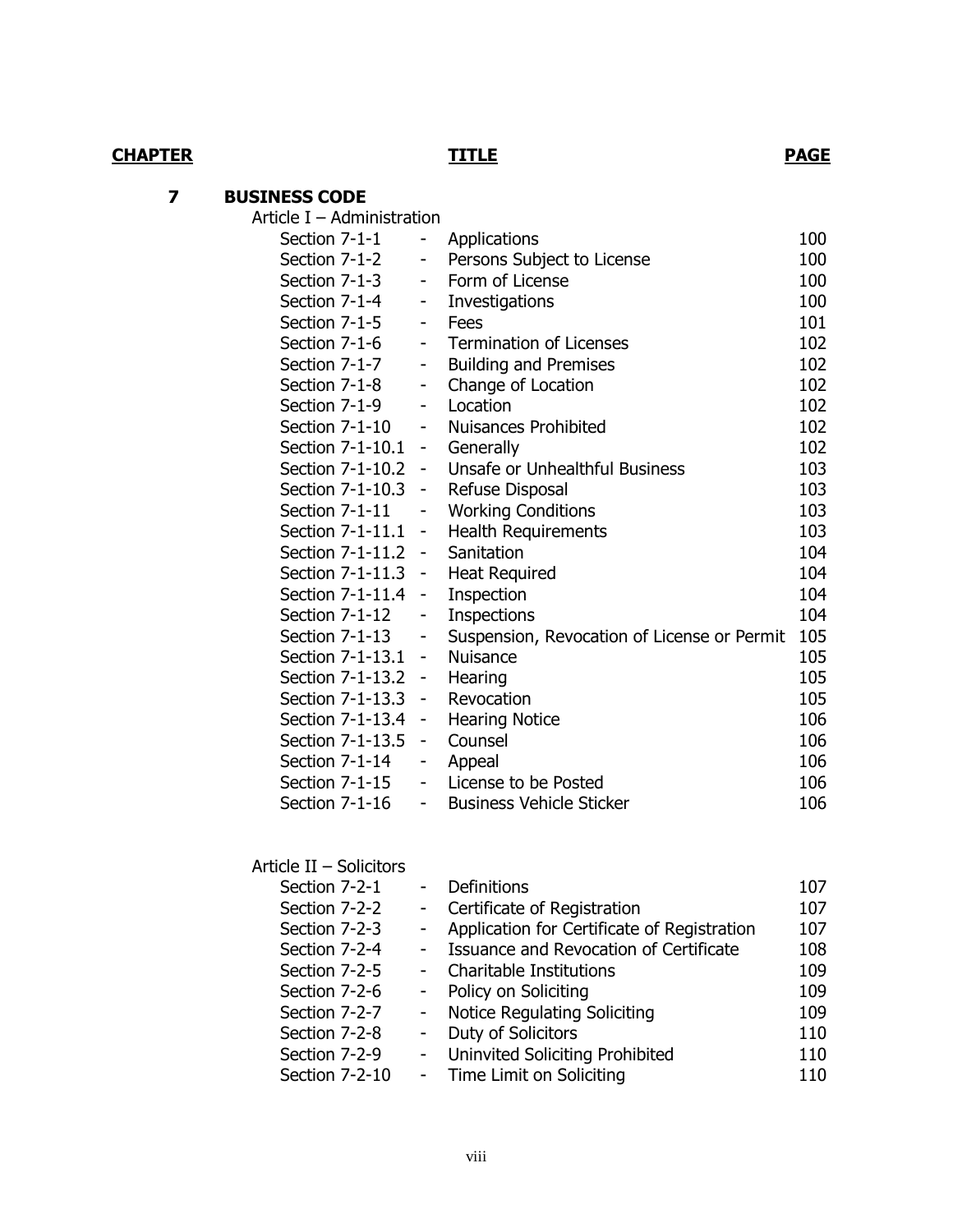| 7 | <b>BUSINESS CODE (CONTINUED)</b>    |                  |                                        |     |
|---|-------------------------------------|------------------|----------------------------------------|-----|
|   | Section $7-2-11$ -                  |                  | Solicitations on Public Highways       | 110 |
|   | Section 7-2-12                      | $\sim 100$       | Fees                                   | 111 |
|   | Article III - Peddlers              |                  |                                        |     |
|   | Section 7-3-1                       |                  | - License Required                     | 112 |
|   | Section 7-3-2                       | - 1              | Definition                             | 112 |
|   | Section 7-3-3                       |                  | - Applications                         | 112 |
|   | Section 7-3-4                       |                  | - Investigation of Applicants          | 112 |
|   | Section 7-3-5                       |                  | - Hours                                | 112 |
|   | Section 7-3-6                       |                  | - Revocation                           | 113 |
|   | Section 7-3-7                       |                  | - Exclusions                           | 113 |
|   | Section 7-3-8                       |                  | - Photographs                          | 113 |
|   | Section 7-3-9                       |                  | - Unwanted Peddling                    | 113 |
|   | Section 7-3-10                      |                  | - Fees                                 | 113 |
|   | Article IV - Coin-Operated Machines |                  |                                        |     |
|   | Section 7-4-1                       |                  | Definitions                            | 114 |
|   | Section 7-4-2                       | $\sim 100$       | License Required                       | 114 |
|   | Section 7-4-3                       | $\sim 100$       | Application                            | 114 |
|   | Section 7-4-4                       |                  | - Inspection                           | 114 |
|   | Section 7-4-5                       |                  | - License Approval                     | 114 |
|   | Section 7-4-6                       |                  | - License Fees                         | 115 |
|   | Section 7-4-7                       | $\sim 100$       | Display of License                     | 115 |
|   |                                     |                  |                                        |     |
|   | Article V - Junk Dealers            |                  |                                        |     |
|   | Section 7-5-1                       | $\sim$           | Definitions                            | 116 |
|   | Section 7-5-2                       |                  | - Physical Requirements                | 116 |
|   | Section 7-5-3                       | $\sim$           | License Required                       | 117 |
|   | Section 7-5-4                       | $\sim$           | Application                            | 117 |
|   | Section 7-5-5                       | $\sim$           | Disqualification                       | 117 |
|   | Section 7-5-6                       | $\sim$ 100 $\mu$ | License                                | 117 |
|   | Section 7-5-7                       |                  | License Fee                            | 118 |
|   | Section 7-5-8                       |                  | <b>Minors</b>                          | 118 |
|   | Article VI - Raffle Code            |                  |                                        |     |
|   | Section 7-6-1                       |                  | Definitions                            | 119 |
|   | Section 7-6-2                       | $\sim$           | Administration                         | 119 |
|   | Section 7-6-3                       | $\sim$           | License Required                       | 119 |
|   | Section 7-6-4                       | $\sim$           | Applications for License               | 120 |
|   | Section 7-6-5                       |                  | Application; Issuance                  | 121 |
|   | Section 7-6-6                       | - 1              | <b>Prohibited Licensees</b>            | 121 |
|   | Section 7-6-7                       | $\sim 100$       | Restrictions on the Conduct of Raffles | 121 |
|   |                                     | $\sim$           |                                        |     |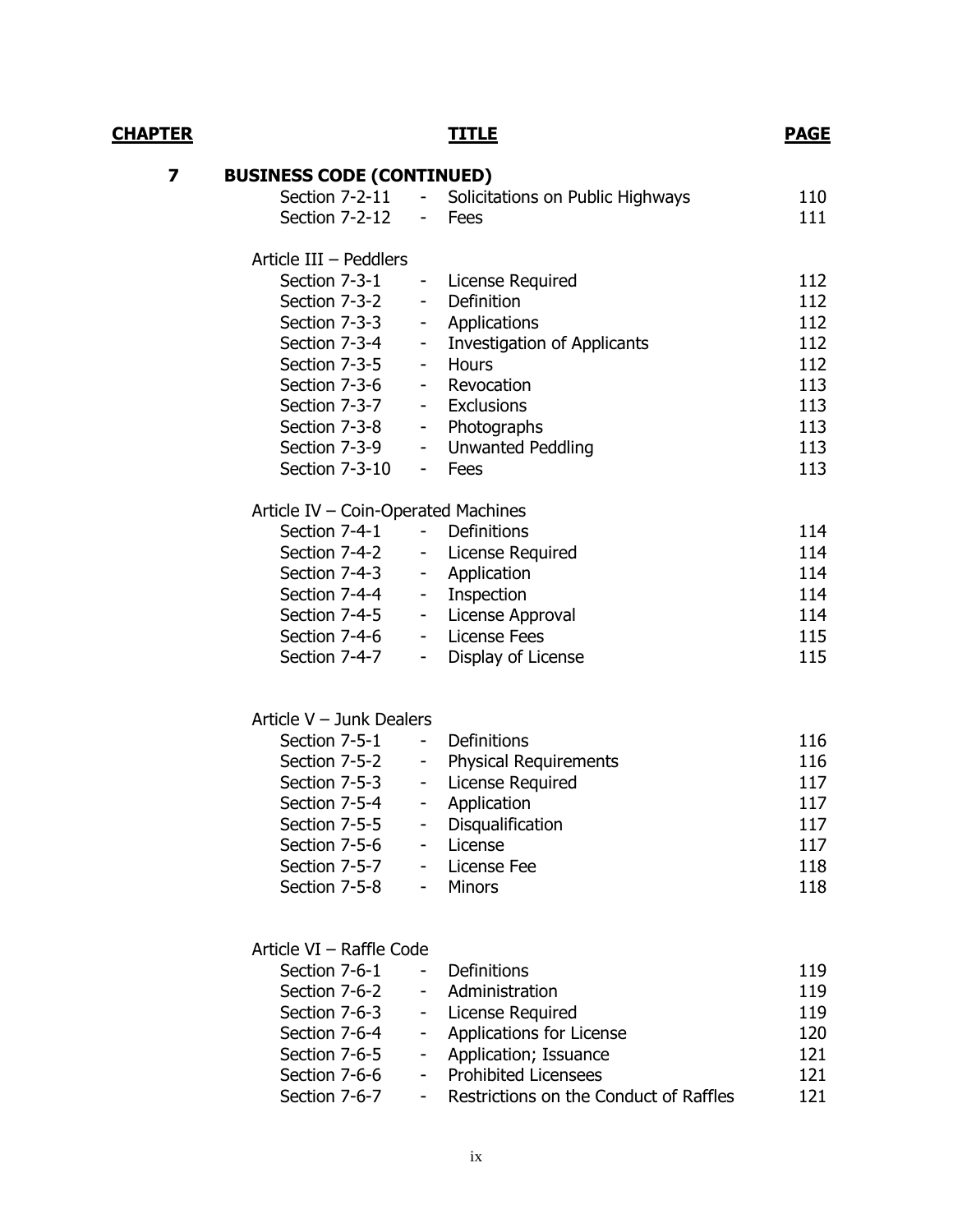| <b>BUSINESS CODE (CONTINUED)</b><br>7 |                          |                                                  |     |
|---------------------------------------|--------------------------|--------------------------------------------------|-----|
| Section 7-6-8                         | $\omega_{\rm{max}}$      | Records                                          | 122 |
| Section 7-6-9                         | $\sim$ $-$               | Term and Fees                                    | 122 |
| Section 7-6-10                        | $\sim 100$               | <b>Limited Construction</b>                      | 123 |
|                                       |                          | Article VII - Adult Use Licensing and Regulation |     |
| Section 7-7-1                         | $\sim$ $-$               | Purpose                                          | 124 |
| Section 7-7-2                         | ٠                        | Definitions                                      | 124 |
| Section 7-7-3                         | $\sim$                   | License Required                                 | 126 |
| Section 7-7-4                         | $\blacksquare$           | <b>Issuance of License</b>                       | 128 |
| Section 7-7-5                         | $\sim 100$               | Liquor                                           | 129 |
| Section 7-7-6                         | $\overline{\phantom{a}}$ | Fees                                             | 129 |
| Section 7-7-7                         | $\blacksquare$           | Inspection                                       | 129 |
| Section 7-7-8                         | $\blacksquare$           | <b>Expiration of License</b>                     | 129 |
| Section 7-7-9                         | ۰.                       | Suspension                                       | 129 |
| Section 7-7-10                        | $\sim 100$               | Revocation                                       | 130 |
| Section 7-7-11                        | ۰.                       | <b>Transfer of License</b>                       | 130 |
| Section 7-7-12                        | $\blacksquare$           | <b>Business Records</b>                          | 130 |
| Section 7-7-13                        | ۰,                       | Liquor License                                   | 131 |
| Section 7-7-14                        | ۰.                       | Adult Entertainment Cabarets - Restrictions      | 131 |
| Section 7-7-15                        |                          | - Video Viewing Booths - Restrictions            | 131 |
| Section 7-7-16                        | ۰.                       | Hours of Operation                               | 131 |
| Section 7-7-17                        | -                        | Investigation                                    | 131 |
| Article VIII - Penalty                |                          |                                                  |     |
| Section 7-8-1                         | $\overline{\phantom{a}}$ | Penalty for Violation                            | 132 |
| Section 7-8-2                         | ۰.                       | <b>Business Registration</b>                     | 132 |
|                                       |                          |                                                  |     |
| <b>CABLE TELEVISION</b><br>8          |                          |                                                  |     |

| Article I – Short Title and Definitions |               |     |
|-----------------------------------------|---------------|-----|
| Section 8-1-1 - Short Title             |               | 200 |
| Section 8-1-2                           | - Definitions | 200 |

| Article II – Grant of Authority and General Provisions |  |
|--------------------------------------------------------|--|
|--------------------------------------------------------|--|

| Section 8-2-1 | - Franchise Required              | 202 |
|---------------|-----------------------------------|-----|
| Section 8-2-2 | - Grant of Franchise              | 202 |
| Section 8-2-3 | - Grant of Nonexclusive Authority | 202 |
| Section 8-2-4 | - Franchise Term                  | 203 |
| Section 8-2-5 | - Previous Franchises             | 203 |
| Section 8-2-6 | - Rules of Grantee                | 203 |
| Section 8-2-7 | - Territorial Area Involved       | 203 |
| Section 8-2-8 | - Written Notice                  | 203 |
|               |                                   |     |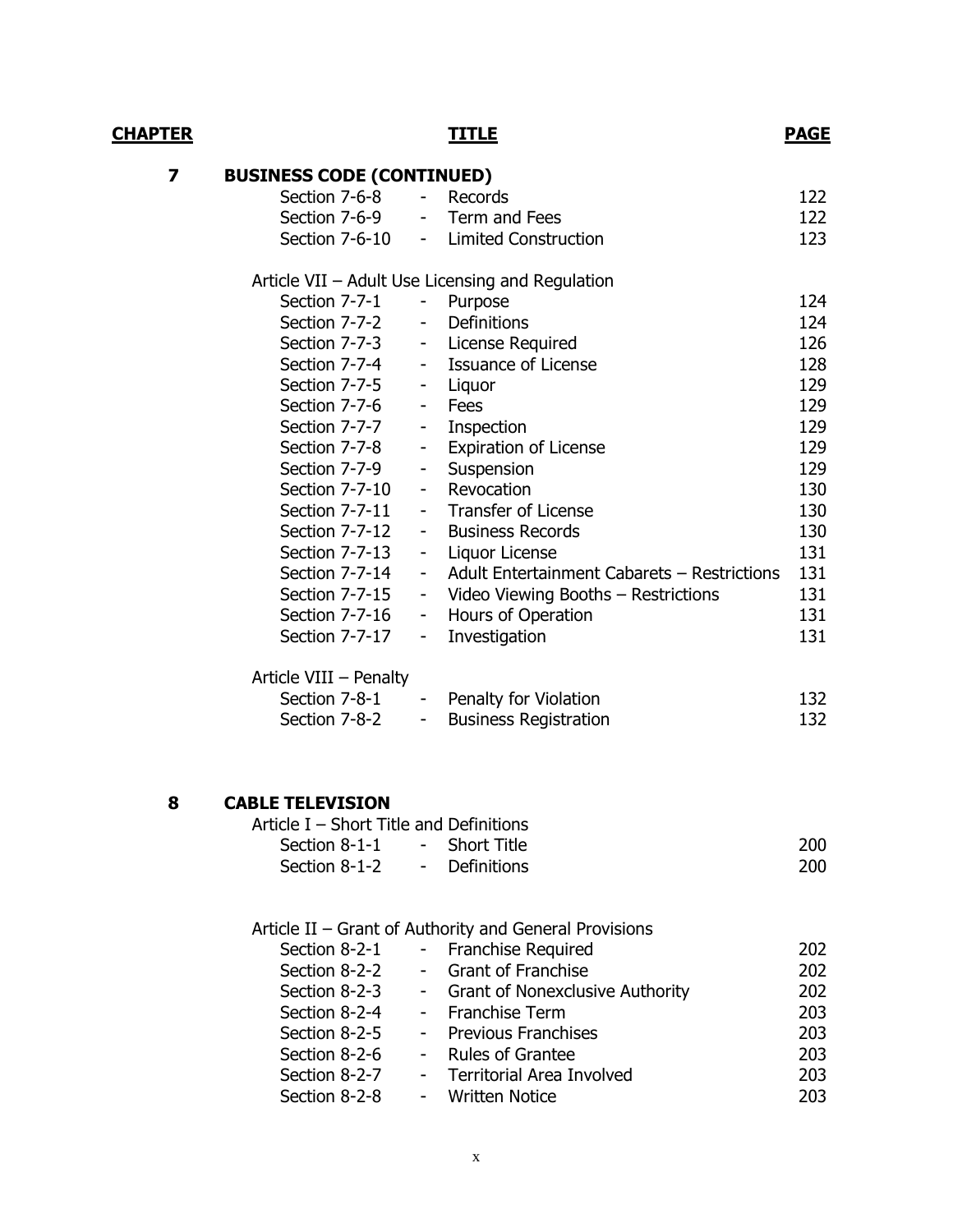# **8 CABLE TELEVISION (CONTINUED)**

|                                       |            | Section 8-2-9 - Drops to Public Buildings                             | 204 |
|---------------------------------------|------------|-----------------------------------------------------------------------|-----|
| Article III - Construction Standards  |            |                                                                       |     |
|                                       |            | Section 8-3-1 - Construction Codes and Permits                        | 205 |
|                                       |            | Section 8-3-2 - Repair of Streets and Property                        | 205 |
|                                       |            |                                                                       | 205 |
|                                       |            | Section 8-3-3 - Building Movers<br>Section 8-3-4 - Tree Trimming      | 205 |
| Section 8-3-5 - No Waiver             |            |                                                                       | 205 |
|                                       |            | Section 8-3-6 - Undergrounding of Cable                               | 205 |
|                                       |            | Section 8-3-7 - Safety Requirements                                   | 206 |
| Article IV - Operations Provisions    |            |                                                                       |     |
|                                       |            | Section 8-4-1 - Technical Standards                                   | 206 |
|                                       |            | Section 8-4-2 - Lockout Device                                        | 206 |
| Article V – Services Provisions       |            |                                                                       |     |
|                                       |            | Section 8-5-1 - Subscriber Inquiries                                  | 207 |
|                                       |            | Section 8-5-2 - Refund Policy                                         | 207 |
|                                       |            | Section 8-5-3<br>Credit Policy                                        | 207 |
|                                       |            | Section 8-5-4 - Notification to Subscribers                           | 207 |
|                                       |            | Article VI - Franchise Fees, Insurance and Indemnification Provisions |     |
|                                       |            | Section 8-6-1 - Franchise Fee                                         | 208 |
| Section 8-6-2 - Insurance             |            |                                                                       | 208 |
|                                       |            | Section 8-6-3 - Indemnification of the Village                        | 208 |
| Article VII - Revocation of Franchise |            |                                                                       |     |
|                                       |            | Section 8-7-1 - Village's Right to Revoke                             | 210 |
|                                       |            | Section 8-7-2 - Procedures for Revocation                             | 210 |
|                                       |            | Article VIII – Protection of Individual Rights                        |     |
|                                       |            | Section 8-8-1 - Subscriber Privacy                                    | 210 |
| Article IX - Miscellaneous Provisions |            |                                                                       |     |
| Section 8-9-1                         |            | - Franchise Renewal                                                   | 211 |
| Section 8-9-2                         |            | Amendment of Franchise Ordinance                                      | 211 |
| Section 8-9-3                         | $\sim 100$ | Compliance with Federal, State and Local Laws211                      |     |
|                                       |            | Article X – Publication Effective Date; Acceptance and Exhibits       |     |
| Section $8-10-1$ -                    |            | Publication; Effective Date                                           | 212 |
| Section 8-10-2                        | -          | Acceptance                                                            | 212 |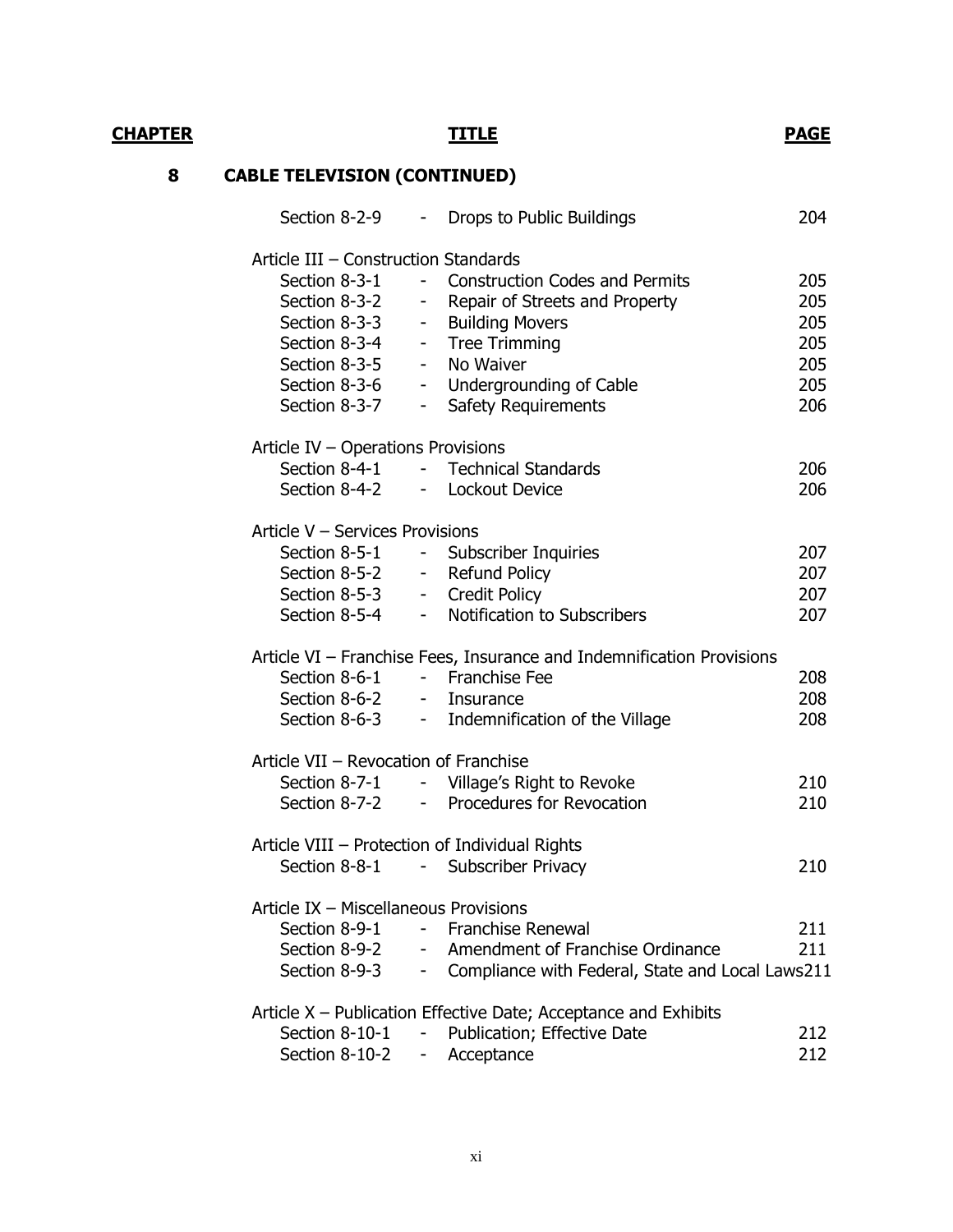#### **8 CABLE TELEVISION (CONTINUED)**

Article XI - Cable/Video Service Provider Fee and PEG Access Fee Section 8-11-1 - Definitions 213 Section 8-11-2 - Cable/Video Service Provider Fee Imposed 216 Section 8-11-3 - PEG Access Support Fee Imposed 217 Section 8-11-4 - Applicable Principles 218 Section 8-11-5 - No Impact on Other Taxes Due From Holder 217 Section 8-11-6 - Audits of Cable/Video Service Provider 218 Section 8-11-7 - Late Fees/Payments 218 Article XII - Cable and Video Customer Protection Law Section 8-12-1 - Customer Service and Privacy Protection Law 219 Section 8-12-2 - Enforcement 220 Section 8-12-3 - Customer Credits 220 Section 8-12-4 - Penalties 221 **9 IDENTITY PROTECTION POLICY** 250

### Section 9-1-1 - Statement of Policy Purpose to be Provided 250 Section 9-1-2 - Prohibitions and Exceptions 250 Section 9-1-3 - Redaction of Social Security Numbers Required252 Section 9-1-4 - Village Access to Social Security Numbers 252 Identity Protection Policy 253 Statement of Purpose Regarding Use of Social Security Number 254

#### **11 EMPLOYEES**

Article I – Personnel Rules

| כטושרו וכוווסטוס |                              |                                                    |     |
|------------------|------------------------------|----------------------------------------------------|-----|
| Section 11-1-1   | $\sim$                       | Definitions                                        | 300 |
| Section 11-1-2   | ۳                            | Applicability                                      | 300 |
| Section 11-1-3   | -                            | Appointment of Officials and Supervisory Personnel |     |
|                  |                              |                                                    | 300 |
| Section 11-1-4   | ۳                            | <b>Employment of Personnel</b>                     | 300 |
| Section $11-1-5$ | -                            | <b>Physical Examination</b>                        | 300 |
| Section 11-1-6   | $\overline{\phantom{0}}$     | Probationary Period                                | 300 |
| Section 11-1-7   | $\qquad \qquad \blacksquare$ | Residence Requirement                              | 301 |
| Section 11-1-8   | $\overline{\phantom{a}}$     | Accidents                                          | 301 |
| Section 11-1-9   | $\overline{\phantom{0}}$     | Dismissal - Employees Generally                    | 301 |
| Section 11-1-10  | ÷                            | <b>Outside Employment</b>                          | 302 |
| Section 11-1-11  | $\overline{\phantom{a}}$     | Dues and Checkoff                                  | 302 |
| Section 11-1-12  | $\overline{\phantom{a}}$     | Grievance                                          | 303 |
| Section 11-1-13  | $\overline{\phantom{a}}$     | <b>Employee Organizations</b>                      | 303 |
| Section 11-1-14  | $\qquad \qquad \blacksquare$ | Right to Strike                                    | 303 |
| Section 11-1-15  | $\overline{\phantom{a}}$     | <b>Military Leave</b>                              | 303 |
| Section 11-1-16  | $\overline{\phantom{a}}$     | Leave of Absence                                   | 304 |
| Section 11-1-17  | $\overline{\phantom{a}}$     | Absence Without Leave                              | 304 |
|                  |                              |                                                    |     |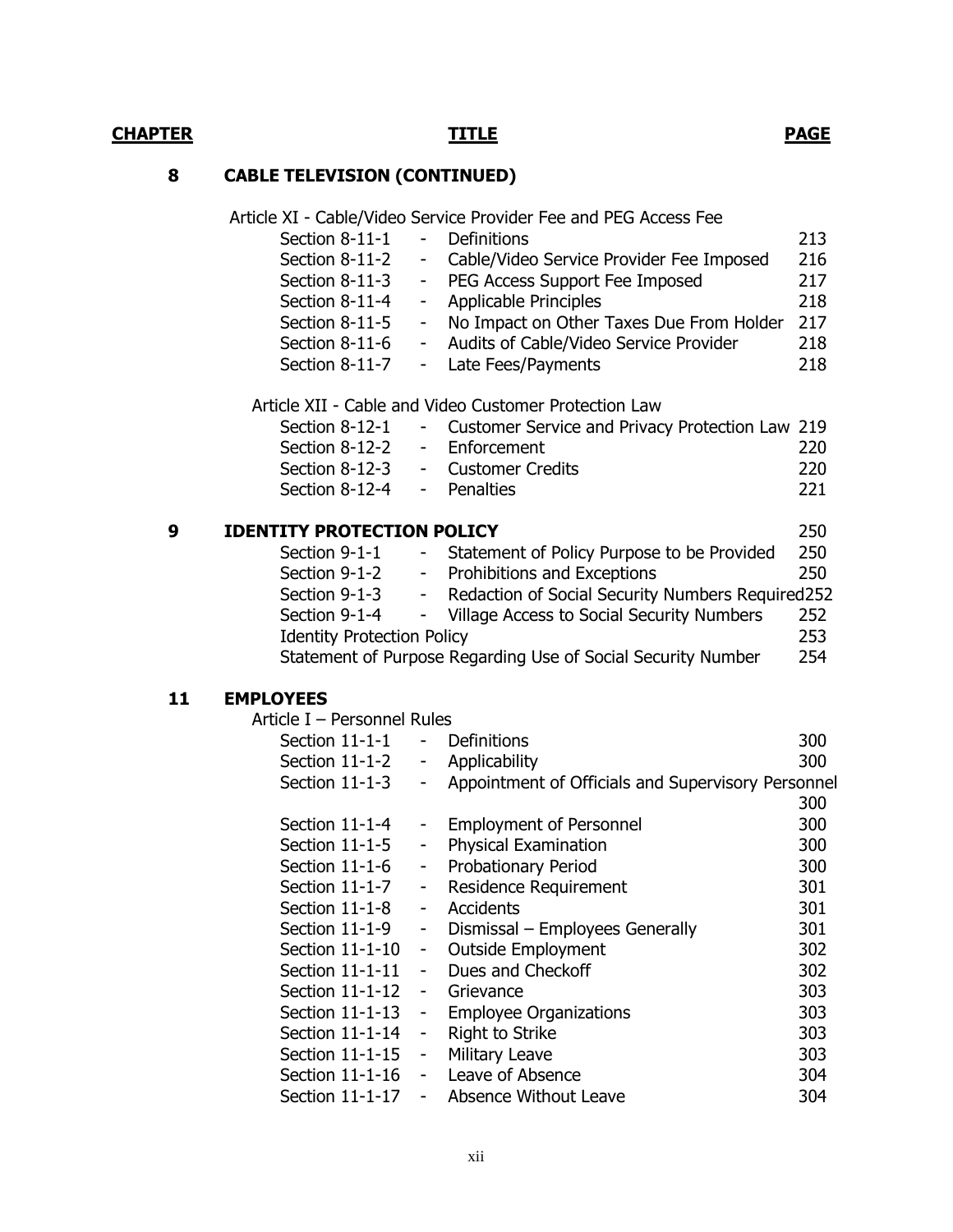| 11 | <b>EMPLOYEES (CONTINUED)</b>             |                                |                                                                                              |     |
|----|------------------------------------------|--------------------------------|----------------------------------------------------------------------------------------------|-----|
|    | Section 11-1-18                          |                                | - Special Leave                                                                              | 304 |
|    | Section 11-1-19                          | $\omega_{\rm{max}}$            | <b>Sick Leave</b>                                                                            | 306 |
|    | Section 11-1-20                          |                                | - Traveling Expense                                                                          | 306 |
|    | Section 11-1-21 -                        |                                | Resignation                                                                                  | 306 |
|    | Section 11-1-22 -                        |                                | Work Days and Work Week                                                                      | 306 |
|    | Section 11-1-23                          | $\sigma_{\rm{max}}$            | Overtime                                                                                     | 307 |
|    | Section 11-1-24 - Holidays               |                                |                                                                                              | 307 |
|    | Section 11-1-25 - Vacation               |                                |                                                                                              | 307 |
|    | Section 11-1-26 - Terminal Pay           |                                |                                                                                              | 308 |
|    | Section 11-1-27                          | $\sim$                         | Pay Review                                                                                   | 308 |
|    | Article II - Sexual Harassment Policy    |                                |                                                                                              |     |
|    | Section 11-2-1                           | $\sigma_{\rm{max}}$            | Statement of Policy                                                                          | 309 |
|    | Section 11-2-2                           | $\sim$                         | <b>Prohibited Conduct</b>                                                                    | 309 |
|    | Section 11-2-3                           | $\sim 100$                     | <b>Complaint Procedure</b>                                                                   | 310 |
|    | Section 11-2-4                           |                                | - Discipline/Sanctions                                                                       | 311 |
|    | Section 11-2-5                           |                                | - Education/Training                                                                         | 311 |
|    | Section 11-2-6                           | Ξ.                             | Legal Rights Under Law                                                                       | 311 |
| 13 | <b>FAIR HOUSING CODE</b>                 |                                |                                                                                              |     |
|    | Section 13-1-1                           | $\sim 100$                     | Declaration of Policy                                                                        | 340 |
|    | Section 13-1-2                           | $\sim 100$                     | Definitions                                                                                  | 340 |
|    | Section 13-1-3                           |                                | - Prohibited Acts                                                                            | 341 |
|    | Section 13-1-4                           | $\sim 100$                     | Penalty                                                                                      | 342 |
| 15 | <b>FREEDOM OF INFORMATION PROCEDURES</b> |                                |                                                                                              |     |
|    | Section 15-1-1                           | $\overline{\phantom{a}}$       | Definitions                                                                                  | 380 |
|    | Section 15-1-2                           | $\sigma_{\rm{max}}$            | Policy                                                                                       | 380 |
|    | Section 15-1-3                           | $\sigma_{\rm{max}}$            | <b>Individual Privacy Protected</b>                                                          | 380 |
|    | Section 15-1-4                           |                                | - Public Records Available                                                                   | 380 |
|    | Section 15-1-5                           | $\sigma_{\rm{max}}$            | Requests to be in Writing                                                                    | 380 |
|    | Section 15-1-6                           | $\sim 100$                     | Fees                                                                                         | 381 |
|    | Section 15-1-7                           | $\sim$                         | Time Limit for Compliance With Request                                                       | 381 |
|    | Section 15-1-8                           |                                | Extension of Time Limit; Notice                                                              | 381 |
|    | Section 15-1-9                           |                                | <b>Unduly Burdensome Request</b>                                                             | 382 |
|    | Section 15-1-10                          | ۰.                             | Certain Information Exempt From Inspection and                                               |     |
|    |                                          |                                | Copying                                                                                      | 382 |
|    | Section 15-1-11                          | ۳                              | Notice of Denial of Request; Appeals                                                         | 382 |
|    | Section 15-1-12<br>Section 15-1-13       | $\overline{\phantom{a}}$<br>۰. | Granting of Request; Procedure for Inspection383<br>Written Request Not Required for Certain |     |
|    |                                          |                                | Documents                                                                                    | 383 |
|    | Section 15-1-14                          | ۰                              | Dissemination of Information About Public Bodies                                             | 383 |
|    | Section 15-1-15                          | $\sim$                         | List of Categories of Records                                                                | 384 |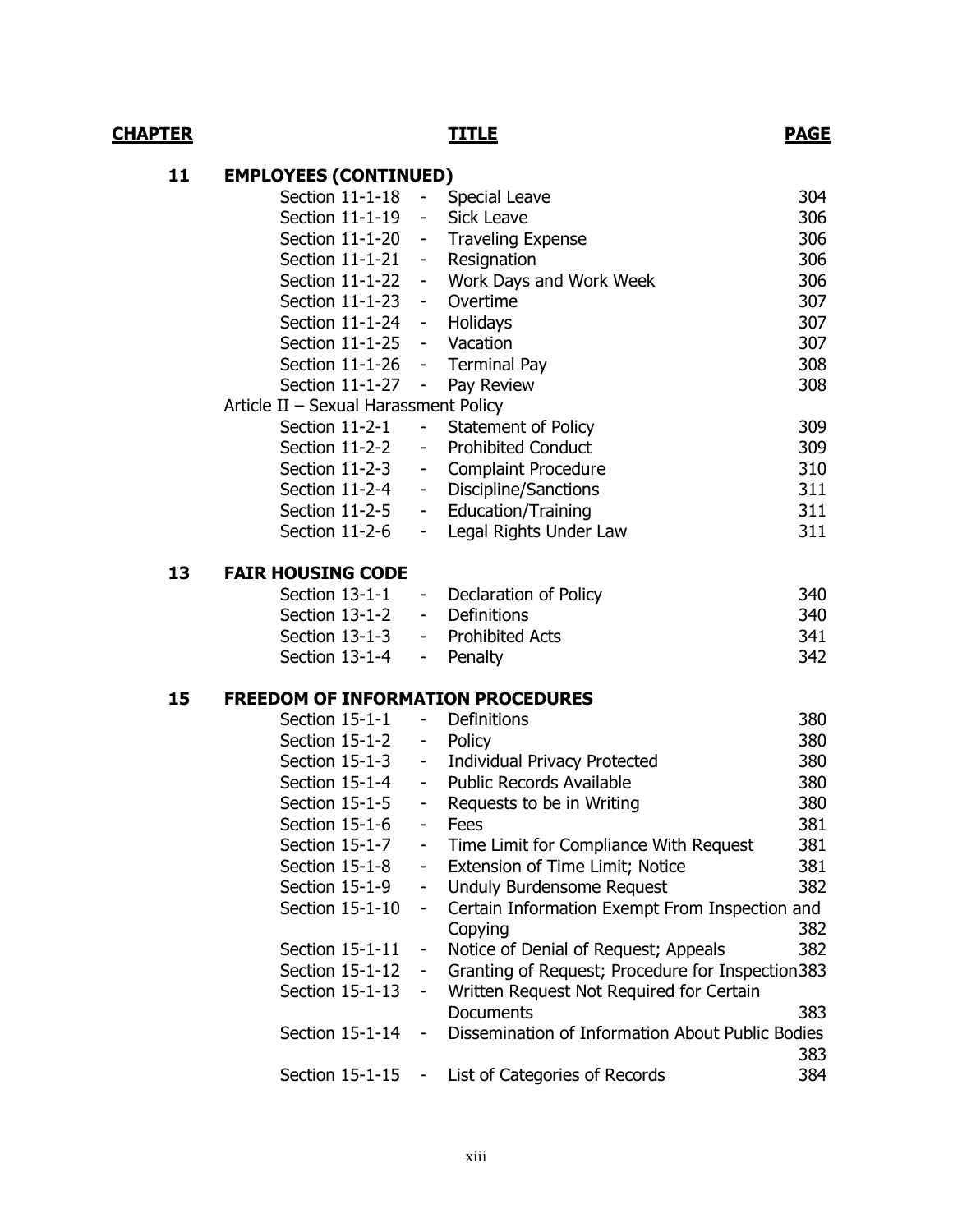# **16 GARBAGE**

|    | Section 16-1-1              |                | - Definitions                                 | 400 |
|----|-----------------------------|----------------|-----------------------------------------------|-----|
|    | Section 16-1-2              | ÷.             | Regulations                                   | 400 |
|    | Section 16-1-3              | $\sim 100$     | Character; Trucks; Cleaning                   | 400 |
|    | Section 16-1-4              | $\blacksquare$ | Parking                                       | 401 |
|    | Section 16-1-5              | $\sim 100$     | Washing of Truck                              | 401 |
|    | Section 16-1-6              |                | - Citizen Responsibility                      | 401 |
|    | Section 16-1-7              |                | - Windblown Garbage                           | 401 |
|    |                             |                |                                               |     |
|    | Section 16-1-8              |                | - Placing of Containers                       | 401 |
|    | Section 16-1-9              |                | - Size of Containers                          | 402 |
|    | Section 16-1-10 - Nuisance  |                |                                               | 402 |
|    | Section 16-1-11             |                | - Collector's License                         | 402 |
|    | Section 16-1-12             |                | - Penalty                                     | 402 |
| 21 | <b>LIQUOR</b>               |                |                                               |     |
|    | Article $I -$ Generally     |                |                                               |     |
|    | Section $21-1-1$ -          |                | Definitions                                   | 500 |
|    | Article II - Licenses       |                |                                               |     |
|    | Section 21-2-1              | $\blacksquare$ | License Required                              | 504 |
|    | Section 21-2-2              | ۳.             | Applications                                  | 504 |
|    | Section 21-2-3              | $\blacksquare$ | <b>Examination of Applicant</b>               | 505 |
|    | Section 21-2-4              | $\sim$         | <b>Prohibited Licensees</b>                   | 505 |
|    | Section 21-2-5              | $\sim$         | Term; Fee Submitted in Advance                | 507 |
|    | Section 21-2-6              | ۳.             | Classes of Licenses; Term; Annual Fees        | 507 |
|    | Section 21-2-7              | $\sim$         | Nature of License                             | 509 |
|    | Section 21-2-8              | $\sim$         | Limitation of Licenses                        | 509 |
|    | Section 21-2-9              | $\sim$         | Dramshop Insurance                            | 510 |
|    | Section 21-2-10             | $\sim$         | Display of License                            | 510 |
|    | Section 21-2-11             |                | - Record of Licenses                          | 510 |
|    | Article $III -$ Regulations |                |                                               |     |
|    | Section 21-3-1              |                | <b>Hours</b>                                  | 511 |
|    | Section 21-3-2              |                | Happy Hour Restrictions                       | 511 |
|    | Section 21-3-3              | -              | <b>Prohibited Locations</b>                   | 512 |
|    | Section 21-3-4              | Ξ.             | Change of Location                            | 513 |
|    | Section 21-3-5              | Ξ.             | Stores Selling School Supplies, Lunches, Etc. | 513 |
|    | Section 21-3-6              | -              | Transporting, Etc., in Motor Vehicles         | 513 |
|    | Section 21-3-7              | ۰.             | Open Liquor - Cup-to-Go Prohibited            | 513 |
|    | Section 21-3-8              | ۰.             | Liquor in Vehicles; Underage                  | 513 |

Section 21-3-9 - Restricted Residential Areas 514 Section 21-3-10 - Election Days 514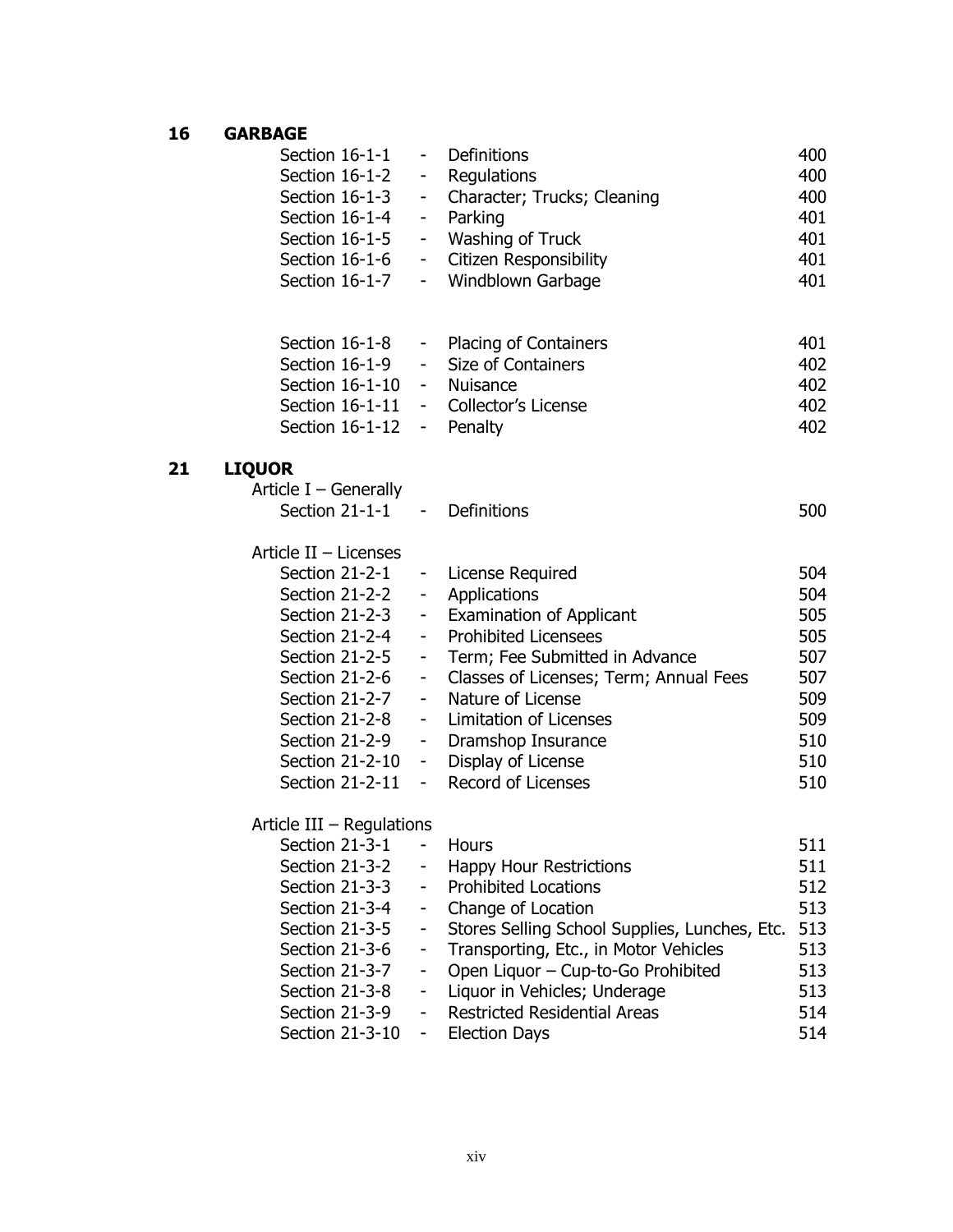# **21 LIQUOR (CONTINUED)**

|                                       | Section 21-3-11        | $\Box$                   | <b>Unlawful Acts</b>                             | 514 |
|---------------------------------------|------------------------|--------------------------|--------------------------------------------------|-----|
|                                       | Section 21-3-12 -      |                          | Unlawful Entertainment                           | 514 |
|                                       | Section 21-3-13        | $\blacksquare$           | <b>Sanitary Conditions</b>                       | 515 |
|                                       | Section 21-3-14        | ÷                        | <b>Diseased Employees</b>                        | 515 |
|                                       | Section 21-3-15        | $\overline{\phantom{0}}$ | <b>Health Permit</b>                             | 515 |
|                                       | Section 21-3-16        | $\overline{\phantom{0}}$ | Peddling                                         | 515 |
|                                       | Section 21-3-17        | $\overline{\phantom{0}}$ | Gambling                                         | 515 |
|                                       | Section 21-3-18        | ۰                        | <b>Disorderly House</b>                          | 516 |
|                                       | Section 21-3-19        | $\overline{\phantom{0}}$ | Prohibited Sales - Generally                     | 516 |
|                                       | Section 21-3-20        | $\blacksquare$           | Persons Selling Liquor                           | 516 |
|                                       | Section 21-3-21        | $\overline{\phantom{a}}$ | Underaged; Entry on Licensed Premises            | 516 |
|                                       | Section 21-3-22        | $\overline{\phantom{0}}$ | Unlawful Purchase of Liquor                      | 517 |
|                                       | Section 21-3-23        | -                        | <b>Identification Required</b>                   | 517 |
|                                       | Section 21-3-24        | ۰                        | Transfer of Identification Card                  | 517 |
|                                       | Section 21-3-25        | $\overline{\phantom{0}}$ | Posting Warning                                  | 517 |
|                                       | Section 21-3-26        | -                        | <b>Exclusionary Provision</b>                    | 517 |
|                                       | Section 21-3-27        | $\overline{\phantom{0}}$ | Inspections                                      | 518 |
|                                       | Section 21-3-28        | $\blacksquare$           | Books and Records---Available Upon Reasonable    |     |
|                                       |                        |                          | Notice and Maintained in State Records           | 518 |
|                                       | Section 21-3-29 -      |                          | Restrictions on Licensee                         | 518 |
|                                       |                        |                          | Section 21-3-30 - Selling False Identification   | 519 |
|                                       |                        |                          | Section 21-3-31 - False Identification           | 519 |
|                                       | Section 21-3-32        | $\sim 100$               | Underaged Drinking on Streets                    | 519 |
|                                       |                        |                          | Article III - Regulations (Continued)            |     |
|                                       | Section 21-3-33        |                          | <b>Residential Drinking</b>                      | 519 |
|                                       | Section 21-3-34        |                          | Renting Hotel Rooms for Drinking                 | 519 |
| Article IV - Violations and Penalties |                        |                          |                                                  |     |
|                                       | Section 21-4-1         | $\blacksquare$           | Owner of Premises Permitting Violation           | 521 |
|                                       | Section 21-4-2         | -                        | Acts of Agent or Employee - Liability;           |     |
|                                       |                        |                          | Knowledge                                        | 521 |
|                                       | Section 21-4-3         | $\sim 100$               | Revocation of License After Conviction           | 521 |
|                                       | Section 21-4-4         | $\sim 100$               | Revocation of License When Employee Convicted    |     |
|                                       |                        |                          |                                                  | 521 |
| Section 21-4-5                        |                        |                          | Misbranding                                      | 521 |
| Section 21-4-6                        |                        |                          | Abatement of Place Used in Violation             | 522 |
| Section 21-4-7                        |                        |                          | Use of Premises for One Year After Revocation522 |     |
| Section 21-4-8                        |                        |                          | <b>Revocation of Licenses</b>                    | 522 |
| Section 21-4-9                        |                        | ۰                        | <b>Complaint by Residents</b>                    | 522 |
|                                       | Section 21-4-10        | ۰                        | Revocation or Suspension of Local License; -     |     |
|                                       |                        |                          | Notice and Hearing                               | 523 |
|                                       | Section 21-4-11        | ۳                        | Appeals From Order of Liquor Commissioner        | 524 |
|                                       | <b>Section 21-4-12</b> | $\overline{\phantom{0}}$ | Subsequent Violations in a Year                  | 524 |
|                                       |                        |                          |                                                  |     |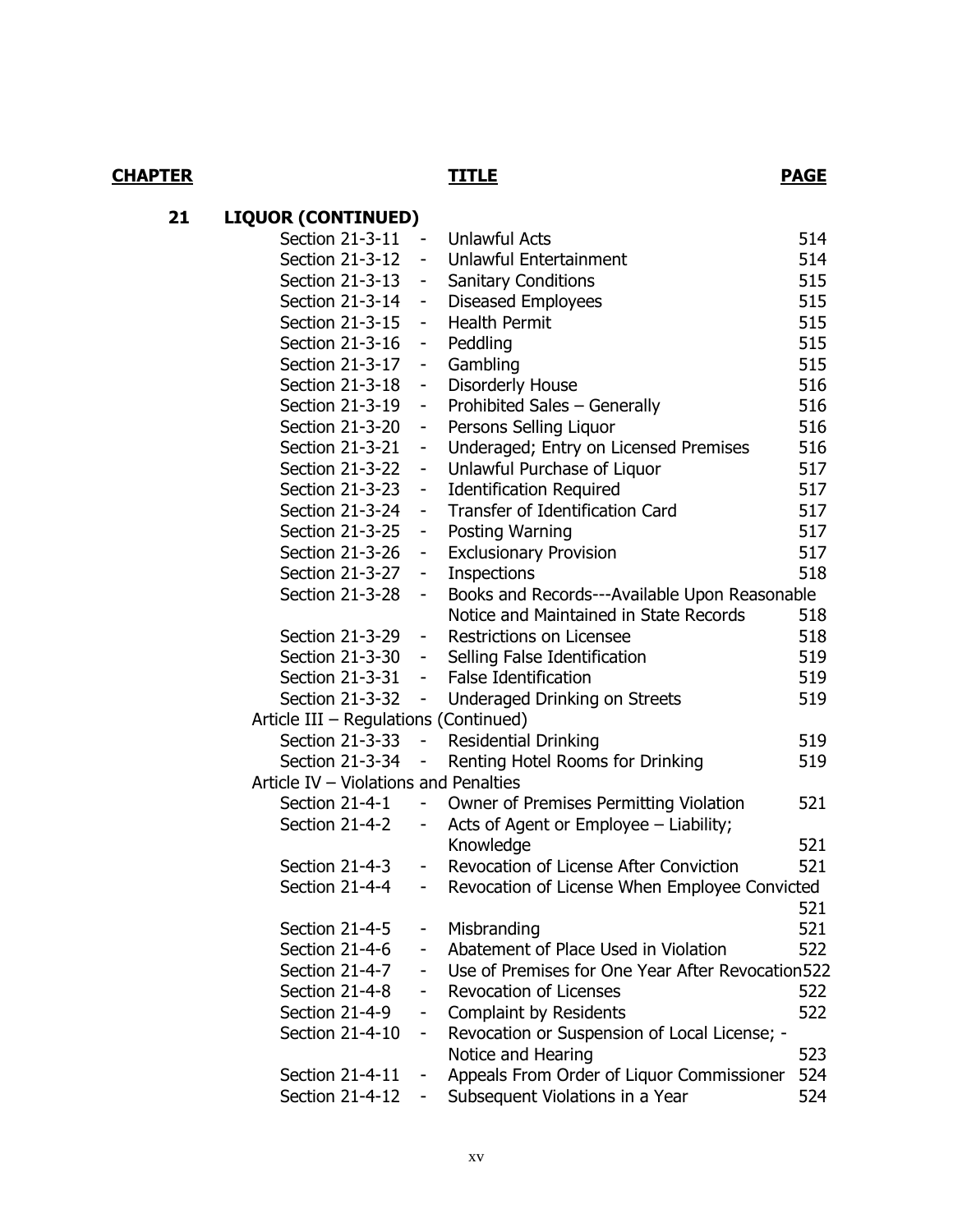# **21 LIQUOR (CONTINUED)**

| Section 21-4-13                              |                          | Appeal Limitations for Subsequent Violation | 524 |
|----------------------------------------------|--------------------------|---------------------------------------------|-----|
| Section 21-4-14                              | $\overline{\phantom{a}}$ | Penalty                                     | 524 |
| Article I - Identity Theft Prevention Policy |                          |                                             |     |
| Section 22-1-1                               |                          | Compliance with Federal Law                 | 530 |
| Section 22-1-2                               | ۰                        | Risk Assessment/Identifying Relevant        |     |
|                                              |                          | Red Flags                                   | 530 |
| <b>Section 22-1-3</b>                        | ۰                        | Detected Red Flags                          | 531 |
| Section 22-1-4                               | ۰                        | Preventing and Mitigating Identity Theft    | 531 |
| Section 22-1-5                               | ۰                        | Duties Regarding Change of Address          | 534 |
| Section 22-1-6                               |                          | Updating the Program                        | 534 |
| Section 22-1-7                               | ۰                        | Program Administration                      | 535 |
| Section 22-1-8                               | -                        | Service Provider Arrangements               | 535 |
| Section 22-1-9                               | -                        | <b>Training</b>                             | 535 |
| Section 22-1-10                              | $\overline{\phantom{a}}$ | <b>Education of Customers</b>               | 536 |
| Section 22-1-11                              | ۰                        | Other Applicable Legal Requirements         | 536 |
| Section 22-1-12                              |                          | <b>Assistance for Victims</b>               | 536 |

## **23 MOBILE HOUSING CODE**

Article I - General Provisions

| $\overline{\phantom{a}}$     | Definitions                      | 551                                                                                                                                                                             |
|------------------------------|----------------------------------|---------------------------------------------------------------------------------------------------------------------------------------------------------------------------------|
| $\sim 10$                    |                                  | 553                                                                                                                                                                             |
| $\sim 100$                   |                                  |                                                                                                                                                                                 |
| $\sim$                       | <b>National Safety Standards</b> | 554                                                                                                                                                                             |
| $\blacksquare$               |                                  | 554                                                                                                                                                                             |
| $\sim 100$                   |                                  | 554                                                                                                                                                                             |
| $\qquad \qquad \blacksquare$ | Inspection                       | 554                                                                                                                                                                             |
| $\overline{\phantom{a}}$     |                                  | 554                                                                                                                                                                             |
| $\overline{\phantom{a}}$     |                                  | 554                                                                                                                                                                             |
|                              |                                  | State Requirements Adopted by Reference<br>Illinois Department of Public Health Regulations554<br>Skirting<br>Fire Extinguishers<br>Off-Street Parking<br><b>Owner Occupied</b> |

#### Article II – Immobilized Mobile Homes

| Section 23-2-1        |                          | <b>Immobilized Mobile Homes</b> | 555 |
|-----------------------|--------------------------|---------------------------------|-----|
| Section 23-2-2        | $\overline{\phantom{a}}$ | <b>Existing Mobile Homes</b>    | 555 |
| <b>Section 23-2-3</b> | $\overline{\phantom{a}}$ | Mobile Homes; Size              | 555 |
| Section 23-2-4        | $\sim$                   | Permit Required                 | 555 |
| Section 23-2-5        | $\overline{\phantom{0}}$ | Lot Size                        | 556 |
| Section 23-2-6        | $\overline{\phantom{a}}$ | Percentage of Lot Coverage      | 556 |
| Section 23-2-7        | $\overline{\phantom{a}}$ | Mobile Homes - Real Estate Tax  | 556 |
| Section 23-2-8        |                          | <b>Site</b>                     | 556 |
| Section 23-2-9        | ۰                        | Dependent Mobile Home           | 556 |
| Section 23-2-10       | $\overline{\phantom{a}}$ | <b>Concrete Pads</b>            | 556 |
| Section 23-2-11       | $\overline{\phantom{a}}$ | Limit of Units                  | 556 |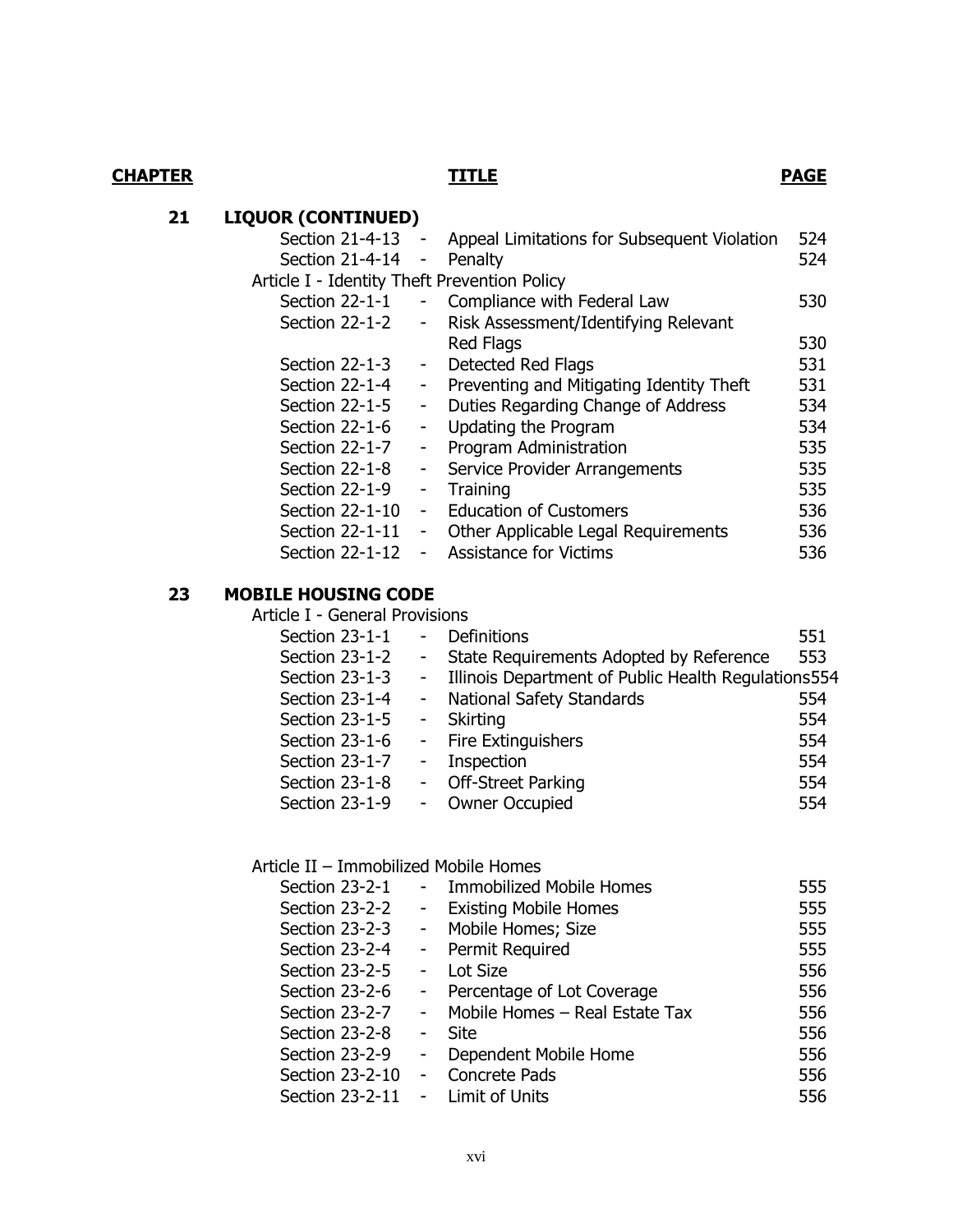# **23 MOBILE HOUSING CODE (CONTINUED)**

Article III - Mobile Home Parks

Division I - Administration Requirements

| Section 23-3-1 |                          | - Compliance with Statutes, Applicability of Article557 |     |
|----------------|--------------------------|---------------------------------------------------------|-----|
| Section 23-3-2 | $\sim 100$               | Planning                                                | 557 |
| Section 23-3-3 | $\sim 100$               | <b>Local Government Requirements</b>                    | 557 |
| Section 23-3-4 | $\overline{\phantom{a}}$ | Permits                                                 | 557 |
| Section 23-3-5 |                          | - Inspection of Mobile Home Park                        | 558 |
| Section 23-3-6 |                          | <b>Violation Proceedings</b>                            | 558 |
| Section 23-3-7 |                          | - Permit Required                                       | 558 |
| Section 23-3-8 |                          | - 23-3-9 Reserved                                       | 558 |
|                |                          |                                                         |     |

|  |  |  |  | Division II - Design and Construction Requirements |
|--|--|--|--|----------------------------------------------------|
|--|--|--|--|----------------------------------------------------|

| Section 23-3-10 - Plan Document |                                        | 559 |
|---------------------------------|----------------------------------------|-----|
| Section 23-3-11 - Application   |                                        | 559 |
| Section 23-3-12 - Location      |                                        | 560 |
|                                 | Section 23-3-13 - Roadways and Parking | 560 |
|                                 | Section 23-3-14 - 23-3-16 Reserved     | 560 |
|                                 |                                        |     |

| Division III - Generally   |                                              |     |
|----------------------------|----------------------------------------------|-----|
| Section 23-3-17 - Lot Size |                                              | 561 |
|                            | Section 23-3-18 - Miscellaneous Restrictions | 561 |
|                            | Section 23-3-19 - 23-3-20 Reserved           | 561 |

| Division $IV - Fees$          |  |     |
|-------------------------------|--|-----|
| Section 23-3-21 - License Fee |  | 561 |
| Section 23-3-22 - Reserved    |  | 561 |
|                               |  |     |

| Division V - Penalty      |  |     |  |
|---------------------------|--|-----|--|
| Section 23-3-23 - Penalty |  | 561 |  |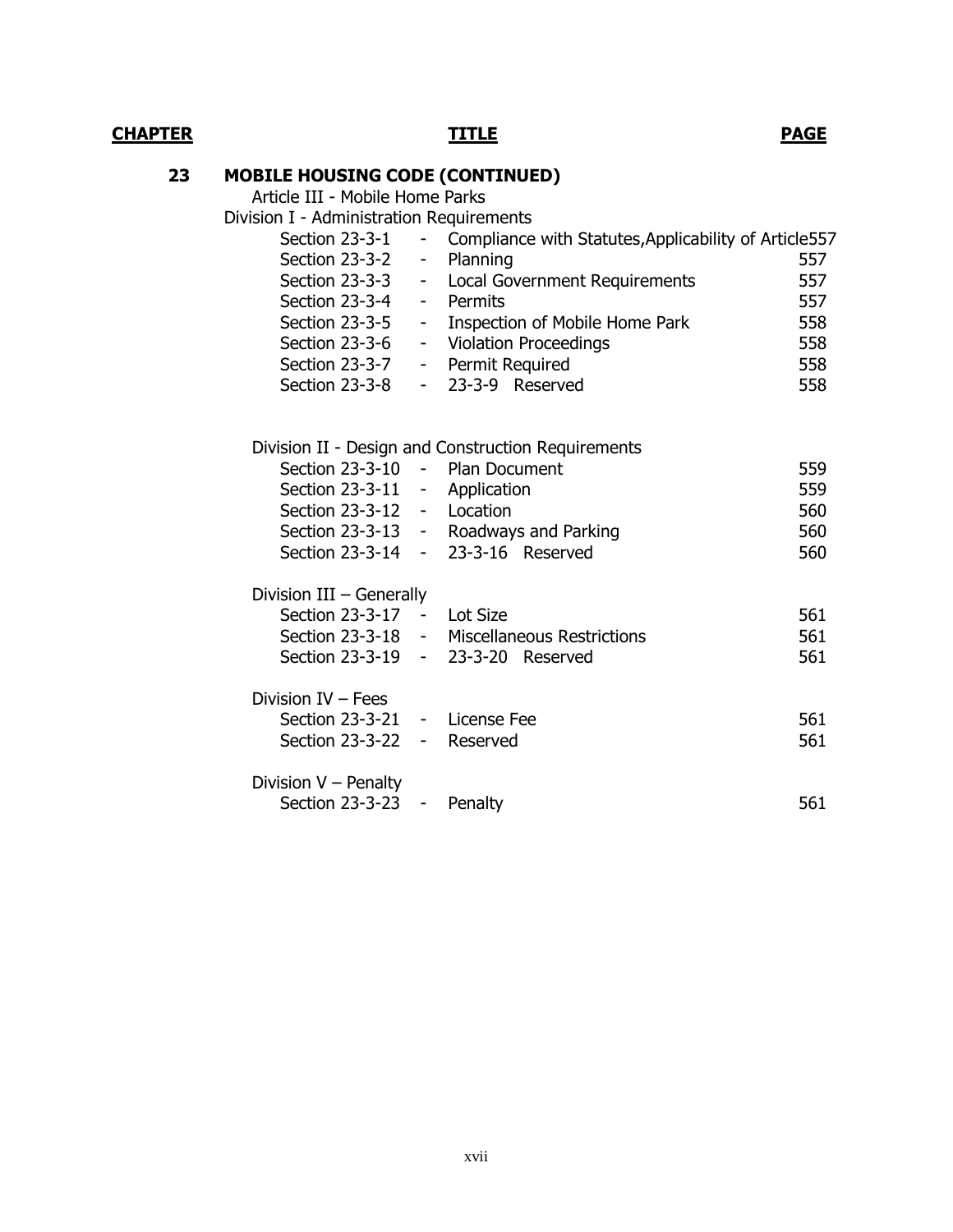| 24 | <b>MOTOR VEHICLE CODE</b><br>Article I - Definitions |                          |                                                  |     |
|----|------------------------------------------------------|--------------------------|--------------------------------------------------|-----|
|    | Section $24-1-1$ -                                   |                          | Illinois Vehicle Code; Definitions Adopted       | 575 |
|    | Article II - General Regulations                     |                          |                                                  |     |
|    | Section 24-2-1                                       |                          | - Obedience to Police                            | 575 |
|    | Section 24-2-2                                       |                          | Scene of Fire                                    | 575 |
|    | Section 24-2-3                                       |                          | - Signs and Signals                              | 575 |
|    | Section 24-2-4                                       |                          | - Unauthorized Signs                             | 576 |
|    | Section 24-2-5                                       | $\sigma_{\rm{max}}$      | Interference with Signs or Signals               | 576 |
|    | Section 24-2-6                                       | $\sim 100$               | <b>Advertising Signs</b>                         | 576 |
|    | Section 24-2-7                                       | $\sim 100$               | Animals or Bicycles                              | 576 |
|    | Section 24-2-8                                       |                          | - Lamps and Other Equipment on Bicycles          | 576 |
|    | Article III - Stop and Through Streets               |                          |                                                  |     |
|    | Section 24-3-1                                       |                          | - Through Streets                                | 578 |
|    | Section 24-3-2                                       |                          | - One-Way Streets or Alleys                      | 578 |
|    | Section 24-3-3                                       |                          | - Stop Streets                                   | 578 |
|    | Section 24-3-4                                       |                          | - Yield Right-of-Way Streets                     | 578 |
|    | Section 24-3-5                                       | $\sim 100$               | <b>Posting Signs</b>                             | 578 |
|    | Article IV - Driving Rules                           |                          |                                                  |     |
|    | Section $24-4-1$ -                                   |                          | Illinois Vehicle Code; Rules of the Road Adopted |     |
|    |                                                      |                          |                                                  | 579 |
|    | Section 24-4-2                                       | $\sim 100$               | <b>Driving Rules</b>                             | 579 |
|    | Section 24-4-3                                       | - 1                      | Duty to Report Accident                          | 581 |
|    | Section 24-4-4                                       | $\sim 100$               | Transporting Liquor in Vehicles                  | 581 |
|    | Section 24-4-5                                       | $\sim$                   | Excessive Noise - Stopped Vehicle                | 581 |
|    | Section 24-4-6                                       | $\overline{\phantom{a}}$ | Excessive Noise - Wheels                         | 581 |
|    | Section 24-4-7                                       | $\overline{\phantom{a}}$ | Excessive Noise – Squealing Tires                | 581 |
|    | Section 24-4-8                                       |                          | Reckless, Negligent or Careless Driving          | 581 |
|    | Section 24-4-9                                       |                          | <b>Excessive Noise While Driving</b>             | 581 |
|    | Article V - Equipment of Vehicles                    |                          |                                                  |     |
|    | Section 24-5-1                                       |                          | Illinois Vehicle Code; Equipment of Vehicles     |     |
|    |                                                      |                          | Adopted                                          | 582 |
|    | Section 24-5-2                                       | -                        | Muffler                                          | 582 |
|    | Article VI - Parking Rules                           |                          |                                                  |     |
|    | Section 24-6-1                                       |                          | Time Limit Parking                               | 583 |
|    | Section 24-6-2                                       |                          | Parking for Sale or Repair                       | 583 |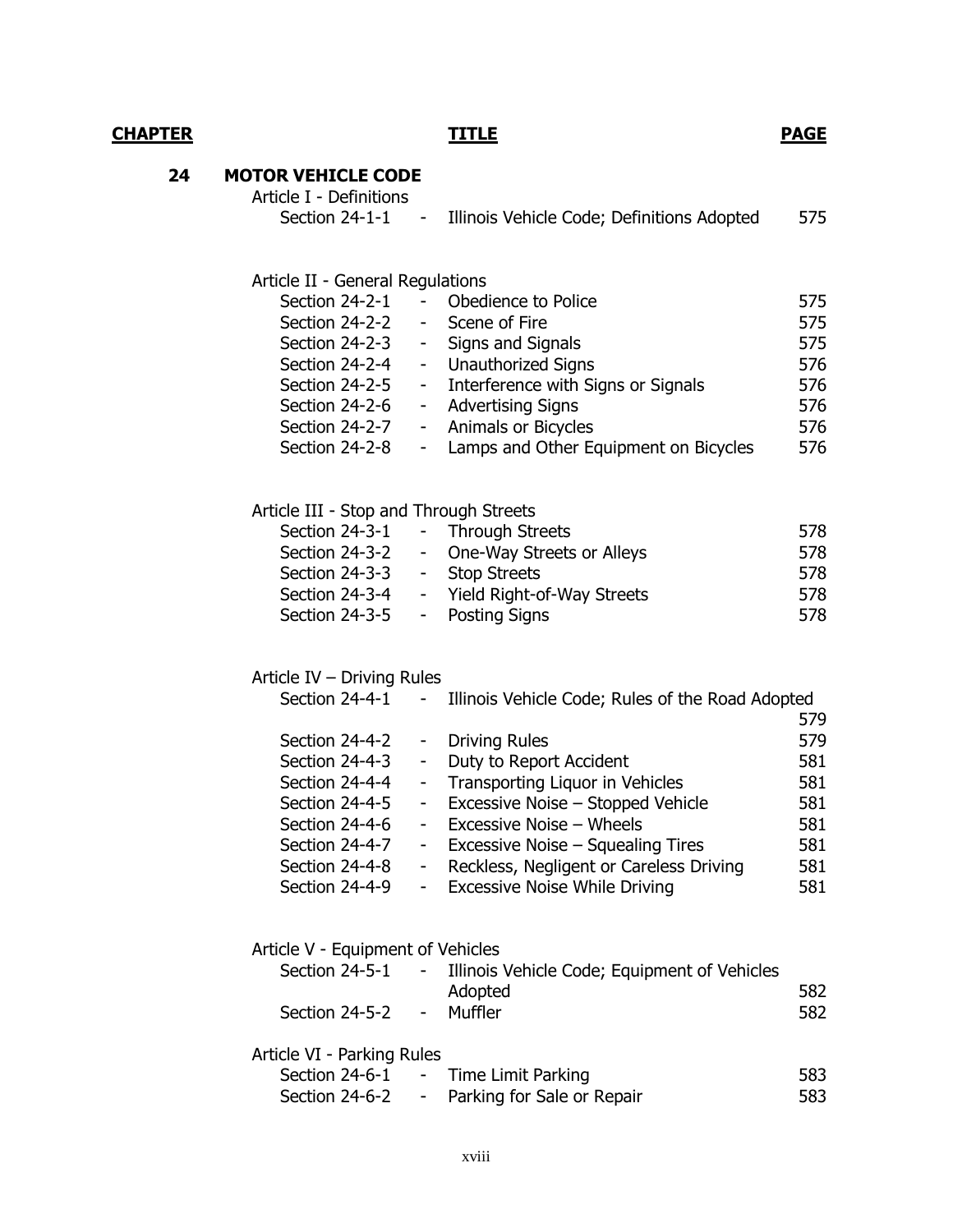#### **24 MOTOR VEHICLE CODE (CONTINUED)**

Article VI - Parking Rules (Continued)

|                 |                              | $\frac{1}{2}$ and $\frac{1}{2}$ and $\frac{1}{2}$ and $\frac{1}{2}$ and $\frac{1}{2}$ and $\frac{1}{2}$ are $\frac{1}{2}$ |     |
|-----------------|------------------------------|---------------------------------------------------------------------------------------------------------------------------|-----|
| Section 24-6-3  | $\sim 10^{-1}$               | Stopping, Standing or Parking Prohibited in                                                                               |     |
|                 |                              | <b>Specified Places</b>                                                                                                   | 583 |
| Section 24-6-4  | $\sigma_{\rm{max}}$          | Parking for the Handicapped                                                                                               | 584 |
| Section 24-6-5  | $\qquad \qquad \blacksquare$ | <b>Commercial Truck and Travel Trailer Parking</b>                                                                        | 585 |
| Section 24-6-6  |                              | <b>Towing Cars Away</b>                                                                                                   | 585 |
| Section 24-6-7  | $\sim$                       | Parking Violations                                                                                                        | 585 |
| Section 24-6-8  | $\overline{\phantom{a}}$     | Prima Facie Proof                                                                                                         | 586 |
| Section 24-6-9  | $\blacksquare$               | Parking Tickets - State Statute                                                                                           | 586 |
| Section 24-6-10 | $\overline{\phantom{a}}$     | Penalty                                                                                                                   | 586 |
|                 |                              |                                                                                                                           |     |

Article VII - Abandoned Vehicles

| Section 24-7-1                     | ÷,                           | Definitions                                      | 587        |
|------------------------------------|------------------------------|--------------------------------------------------|------------|
| Section 24-7-2                     |                              | Abandonment                                      | 587        |
| Section 24-7-3                     | $\overline{\phantom{0}}$     | Possession of Vehicle by Other Party; Towing 588 |            |
| Section 24-7-4                     | $\overline{\phantom{0}}$     | Removal of Motor Vehicles or Other Vehicles -    |            |
|                                    |                              | Towing or Hauling Away                           | 588        |
| Section 24-7-5                     | $\qquad \qquad \blacksquare$ | <b>Police Responsibilities</b>                   | 588        |
| Section 24-7-6                     | $\overline{\phantom{0}}$     | <b>Unknown Owner</b>                             | 589        |
| Section 24-7-7                     | ÷                            | <b>Identifying and Tracing Vehicle</b>           | 589        |
| Section 24-7-8                     | $\overline{\phantom{a}}$     | Reclaimed Vehicles - Expenses                    | 589        |
| Section 24-7-9                     | -                            | Disposal of Unclaimed Vehicle                    | 589        |
| Section 24-7-10                    | $\overline{\phantom{0}}$     | Disposal of Unclaimed Vehicles Without Notice590 |            |
| Section 24-7-11                    | $\blacksquare$               | Police Record for Disposed Vehicle               | 590        |
| Section 24-7-12                    | $\overline{\phantom{m}}$     | <b>Public Sale Proceeds</b>                      | 590        |
| Section 24-7-13                    | $\overline{\phantom{a}}$     | Liability                                        | 590        |
| Section 24-7-14                    | $\qquad \qquad \blacksquare$ | Penalty                                          | 591        |
|                                    |                              |                                                  |            |
| Article VIII – Golf Carts          |                              |                                                  | 592        |
| Section 24-8-1                     | -                            | Definitions                                      | 592        |
| Section 24-8-2                     | $\overline{\phantom{0}}$     | <b>Policy Statement</b>                          | 592        |
| Section 24-8-3                     | $\overline{\phantom{0}}$     | Rules and Regulations                            | 592        |
| Section 24-8-4                     | -                            | Equipment                                        | 593        |
| Section 24-8-5                     | $\overline{\phantom{0}}$     | Adherence to Traffic and Safety Laws             | 593        |
| Section 24-8-6                     | -                            | <b>Overtaking Vehicles</b>                       | 593        |
| Section 24-8-7                     | $\overline{\phantom{a}}$     | Maximum Occupancy                                | 593        |
| Section 24-8-8                     | -                            | <b>Securing Child Occupants</b>                  | 593        |
| Section 24-8-9                     | $\overline{\phantom{0}}$     | <b>Handicapped Parking</b>                       | 594        |
| Section 24-8-10                    | $\overline{\phantom{0}}$     | No Modifications                                 | 594        |
| Section 24-8-11                    | -                            | Inspection                                       | 594        |
| Section 24-8-12                    | $\overline{\phantom{0}}$     | Mandatory Insurance                              | 594        |
| Section 24-8-13<br>Section 24-8-14 | $\overline{\phantom{0}}$     | Permits                                          | 594<br>595 |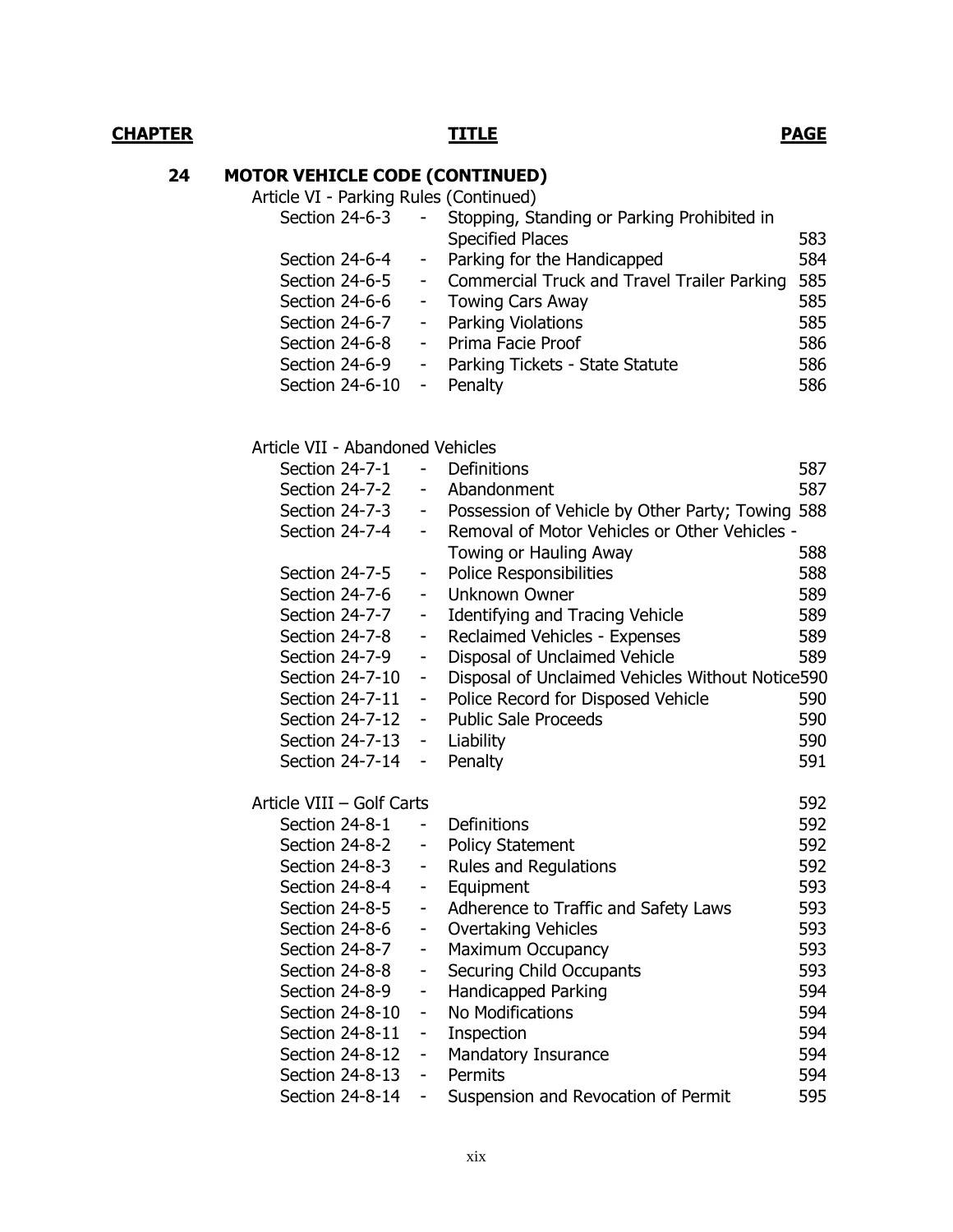## **24 MOTOR VEHICLE (CONTINUED)**

| Section 24-8-15 - Enforcement |                                         | 595 |
|-------------------------------|-----------------------------------------|-----|
|                               | Section 24-8-16 - Village Non-Liability | 595 |
| Parking Violation Form        |                                         | 596 |

#### **25 NUISANCES**

| Article I - Generally |                          |                                             |     |
|-----------------------|--------------------------|---------------------------------------------|-----|
| Section 25-1-1        | $\sim$                   | Specific Nuisances Enumerated               | 600 |
| Section 25-1-2        | $\sim$                   | Nuisances Detrimental to Health Generally   | 602 |
| Section 25-1-3        | $\blacksquare$           | Notice to Abate                             | 602 |
| Section 25-1-4        |                          | - Abatement of Nuisance by Village; Unknown |     |
|                       |                          | Owner                                       | 602 |
| <b>Section 25-1-5</b> |                          | - Failure to Comply with Notice             | 603 |
| Section 25-1-6        | $\sim$                   | Abatement                                   | 603 |
| Section 25-1-7        |                          | Lien                                        | 603 |
| Section 25-1-8        | -                        | Payment                                     | 603 |
| <b>Section 25-1-9</b> | $\overline{\phantom{a}}$ | Foreclosure of Lien                         | 603 |
| Article II - Weeds    |                          |                                             |     |

| Section $25-2-1$ - |                | Definition            | 604 |
|--------------------|----------------|-----------------------|-----|
| Section 25-2-2 -   |                | Height                | 604 |
| Section 25-2-3     | $\blacksquare$ | <b>Notice</b>         | 604 |
| Section 25-2-4     |                | - Service of Notice   | 604 |
| Section 25-2-5     |                | - Abatement           | 604 |
| Section 25-2-6     | $\blacksquare$ | Lien                  | 604 |
| Section 25-2-7     | $\sim 100$     | Payment               | 605 |
| Section 25-2-8     |                | - Foreclosure of Lien | 605 |
|                    |                |                       |     |

### Article III - Garbage and Debris

| Section 25-3-1             | - Accumulation Prohibited            | 606 |
|----------------------------|--------------------------------------|-----|
| Section 25-3-2             | - Notice to Person                   | 606 |
| Section 25-3-3             | - Service of Notice                  | 606 |
| Section 25-3-4 - Abatement |                                      | 606 |
| Section 25-3-5             | - Lien                               | 606 |
| Section 25-3-6 - Payment   |                                      | 607 |
|                            | Section 25-3-7 - Foreclosure of Lien | 607 |
|                            |                                      |     |

| Article IV - Inoperable Motor Vehicle |     |
|---------------------------------------|-----|
| Section 25-4-1 - Definitions          | 608 |
|                                       |     |

| Section 25-4-1 | - Definitions             | 608 |
|----------------|---------------------------|-----|
| Section 25-4-2 | - Declaration of Nuisance | 608 |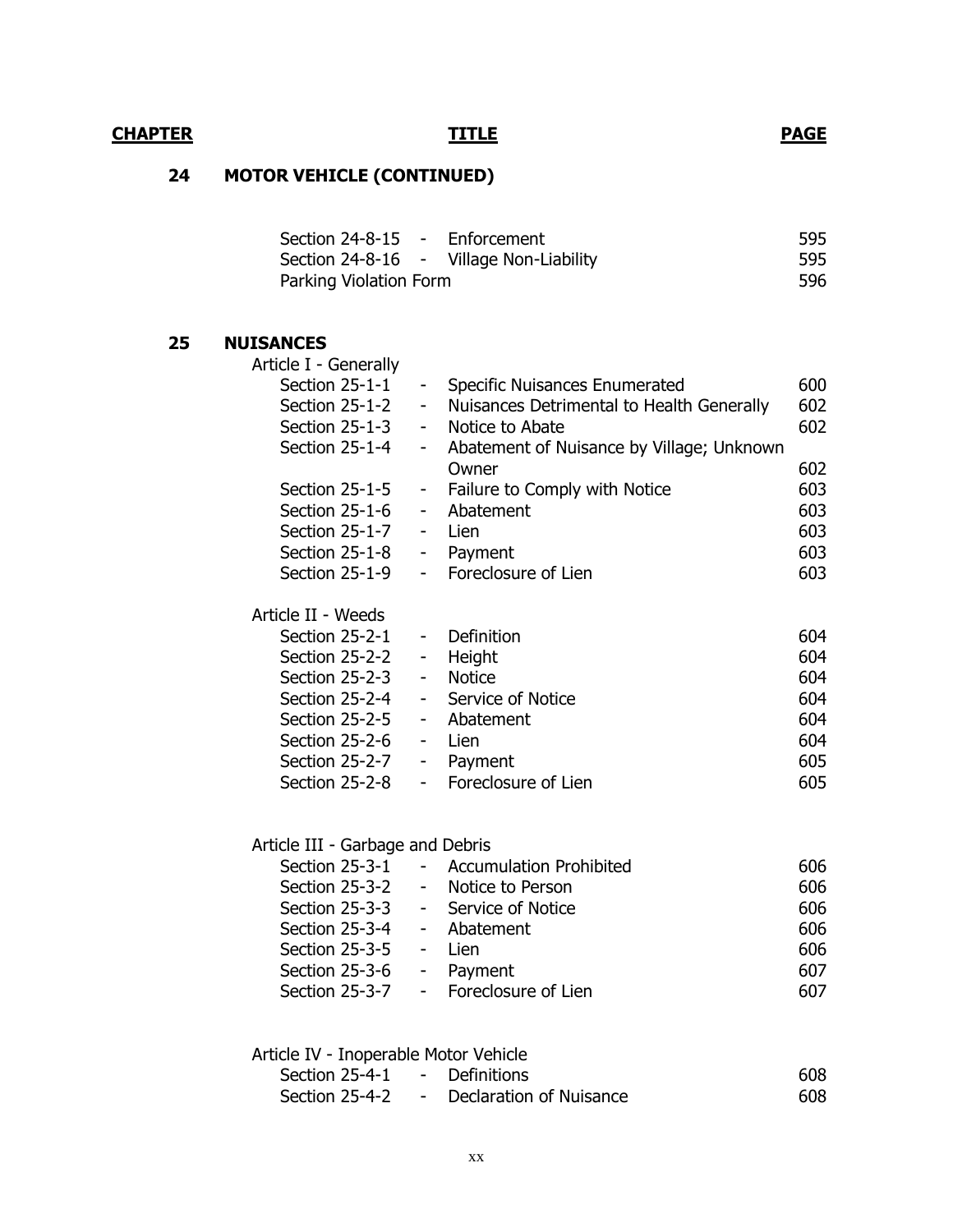# **25 NUISANCES (CONTINUED)**

|    | Section 25-4-3<br>Section 25-4-4                                                         | $\sim$ 10 $\pm$<br>$\sim 100$ | Notice to Owner<br>Exclusions                                 | 608<br>608 |
|----|------------------------------------------------------------------------------------------|-------------------------------|---------------------------------------------------------------|------------|
|    | Article V – Dangerous and Unsafe Properties                                              |                               | Section 25-5-1 - Adoption by Reference                        | 609        |
|    | Article VI - Penalties and Special Assessment<br>Section 25-6-1<br><b>Nuisance Forms</b> |                               | - Special Assessment                                          | 609<br>610 |
| 27 | <b>OFFENSES</b><br>Article $I -$ Definitions                                             |                               |                                                               |            |
|    | Section 27-1-1<br>Section 27-1-2                                                         | $\sim$ $-$<br>۰.              | Meanings of Words and Phrases<br><b>Criminal Code Adopted</b> | 650<br>650 |
|    | Article II - Generally                                                                   |                               |                                                               |            |
|    | Section 27-2-1                                                                           | $\overline{\phantom{a}}$      | Disturbing Police Officer                                     | 650        |
|    | Section 27-2-2                                                                           | $\blacksquare$                | Impersonation of Officer                                      | 650        |
|    | Section 27-2-3                                                                           | ۰.                            | <b>Disturbing Lawful Assemblies</b>                           | 651        |
|    | Section 27-2-4                                                                           | $\blacksquare$                | Unlawful Assembly                                             | 651        |
|    | Section 27-2-5                                                                           | $\blacksquare$                | Disturbing the Peace                                          | 651        |
|    | Section 27-2-6                                                                           | ۰                             | <b>Barbed Wire and Electric Fences</b>                        | 651        |
|    | Section 27-2-7                                                                           | ۰.                            | Admission Fees; Fraudulently Avoiding                         |            |
|    |                                                                                          |                               | Payment Of                                                    | 651        |
|    | Section 27-2-8                                                                           | $\blacksquare$                | Sale of Cigarettes or Tobacco to Minors                       | 651        |
|    | Section 27-2-9                                                                           |                               | Smokeless Tobacco                                             | 652        |
|    | Section 27-2-10                                                                          | $\blacksquare$                | Unlawful Conduct on a Public Way                              | 652        |
|    | Section 27-2-11                                                                          | $\blacksquare$                | Aid in Escape                                                 | 652        |
|    | Section 27-2-12                                                                          | $\blacksquare$                | <b>Escapes</b>                                                | 652        |
|    | Section 27-2-13                                                                          | $\sim$ $-$                    | <b>False Pretenses</b>                                        | 652        |
|    | Section 27-2-14                                                                          | $\blacksquare$                | Renting Premises for Unlawful Purposes                        | 653        |
|    | Section 27-2-15                                                                          |                               | Aid to an Offense                                             | 653        |
|    | Section 27-2-16                                                                          | ۰.                            | <b>Posting Bills</b>                                          | 653        |
|    | Section 27-2-17                                                                          | ۰                             | <b>Intoxication in Public</b>                                 | 653        |
|    | Section 27-2-18                                                                          | -                             | <b>Begging</b>                                                | 653        |
|    | Section 27-2-19                                                                          | ۰.                            | <b>Concealed Weapons</b>                                      | 653        |
|    | Section 27-2-20                                                                          | $\blacksquare$                | Discharge of Firearms or Bow and Arrow                        | 654        |
|    | Section 27-2-21                                                                          | $\overline{\phantom{a}}$      | Games in Streets                                              | 654        |
|    | Section 27-2-22                                                                          | $\blacksquare$                | Storage of Explosives                                         | 654        |
|    | Section 27-2-23                                                                          | $\blacksquare$                | <b>Throwing Rocks</b>                                         | 654        |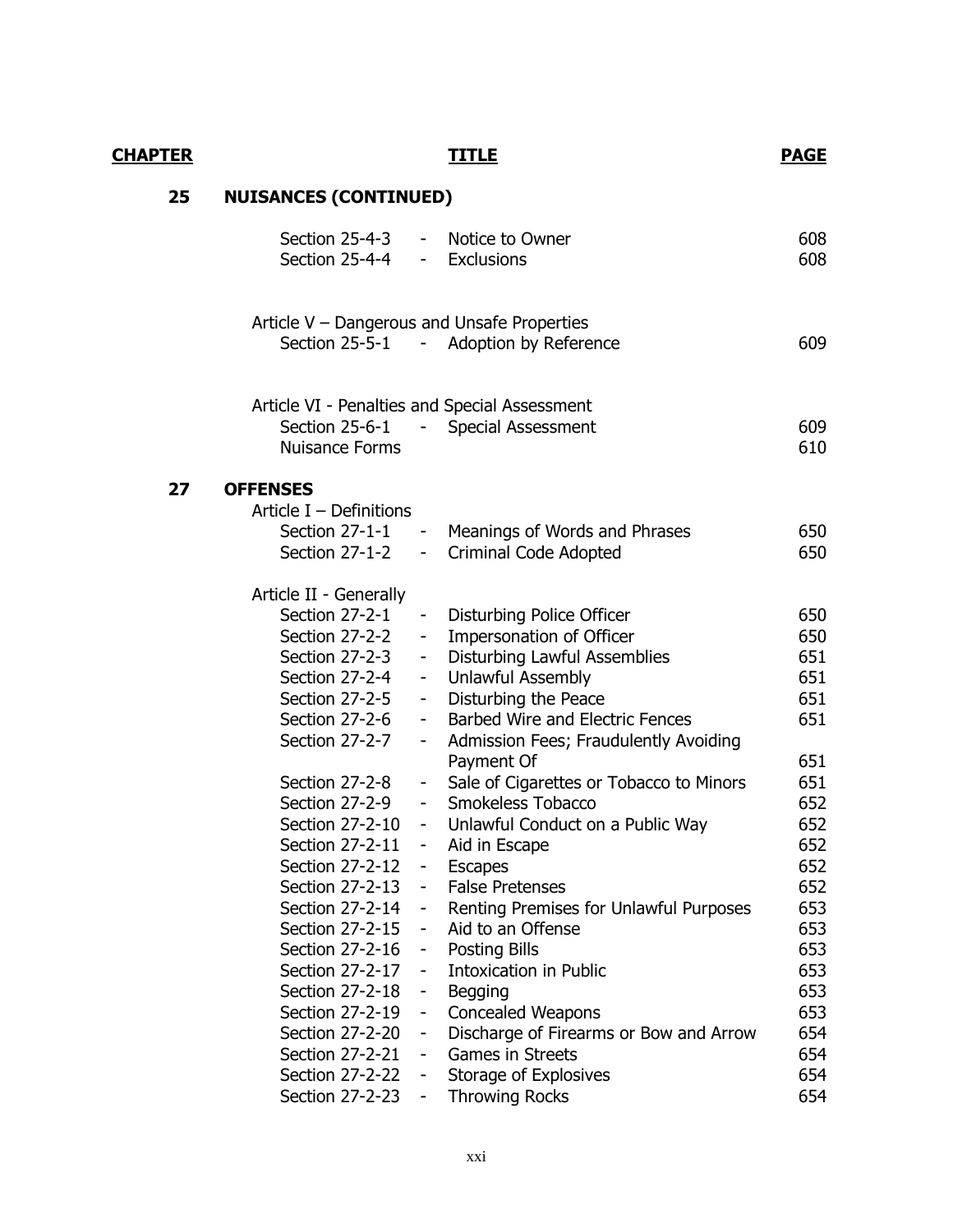# **27 OFFENSES (CONTINUED)**

|                | Section 27-2-24                    | $\overline{\phantom{0}}$ | Destruction of Public Property                           | 654        |
|----------------|------------------------------------|--------------------------|----------------------------------------------------------|------------|
|                | Section 27-2-25                    | -                        | <b>Fortune Telling</b>                                   | 654        |
|                | Section 27-2-26                    | -                        | Abandoned Refrigerators or Iceboxes                      | 655        |
|                | Section 27-2-27                    | $\blacksquare$           | Halloween                                                | 655        |
|                | Section 27-2-28                    | $\overline{\phantom{0}}$ | <b>Curfew Hours for Minors</b>                           | 655        |
|                | Section 27-2-29                    | -                        | Theft of Recyclables Unlawful                            | 657        |
|                | Section 27-2-30                    | -                        | Throwing Objects from Motor Vehicles                     | 658        |
|                | Section 27-2-31                    | -                        | Depositing of Snow and Ice Restricted                    | 658        |
|                | Section 27-2-32                    | -                        | Burning Landscape Waste Limited                          | 658        |
|                | Section 27-2-33                    | -                        | Sanctity of Funeral and Memorial Services                | 658        |
|                |                                    |                          | Article III – Offenses Against Property                  |            |
|                | Section 27-3-1                     | $\sim$                   | Petty Theft                                              | 660        |
|                | Section 27-3-2                     | $\sim$                   | Criminal Damage to Property                              | 660        |
|                |                                    |                          | Article III – Offenses Against Property (Continued)      |            |
|                | Section 27-3-3                     | $\sim$                   | Criminal Damage to Fire-Fighting Apparatus,              |            |
|                |                                    |                          | <b>Hydrants or Equipment</b>                             | 660        |
|                | Section 27-3-4                     | $\sim$                   | Injury to Utility Wires and Poles                        | 661        |
|                | Section 27-3-5                     | ۰.                       | Street Signs; Molesting Of Prohibited                    | 661        |
|                |                                    |                          |                                                          |            |
|                |                                    |                          | Article IV – Public Health, Safety and Decency           |            |
| Section 27-4-1 |                                    | $\overline{\phantom{0}}$ | Disorderly Conduct; Elements of the Offense              | 662        |
|                | Section 27-4-2                     | $\overline{\phantom{0}}$ | Resisting or Obstructing a Peace Officer                 | 662        |
|                | Section 27-4-3                     | -                        | Refusing to Aid an Officer                               | 662        |
|                | Section 27-4-4                     | -                        | Assembling at Public Places and Businesses               | 663        |
| Section 27-4-5 |                                    | ۰                        | <b>Trapping Animals</b>                                  | 664        |
|                | Article V – Anti-Litter            |                          |                                                          |            |
| Section 27-5-1 |                                    | -                        | Definitions                                              | 665        |
|                | Section 27-5-2                     |                          | - Littering Prohibited                                   | 666        |
| Section 27-5-3 |                                    | $\sim$                   | Prevention of Scattering                                 | 666        |
| Section 27-5-4 |                                    |                          | Receptacles - Upsetting or Tampering                     | 666        |
|                |                                    |                          |                                                          |            |
|                | <b>Section 27-5-5</b>              | ۰                        | Sidewalks and Alleys Free From Litter                    | 666        |
| Section 27-5-6 |                                    | ۰                        | Owner to Maintain Private Premises                       | 666        |
| Section 27-5-7 |                                    | $\overline{\phantom{0}}$ | Littering From Vehicles                                  | 666        |
| Section 27-5-8 |                                    |                          | Littering From Aircraft                                  | 667        |
| Section 27-5-9 |                                    | ۰                        | Litter in Parks                                          | 667        |
|                | Section 27-5-10                    | ۰                        | Handbills                                                | 667        |
|                | Section 27-5-11                    | -                        | Posting Notices Prohibited                               | 668        |
|                | Section 27-5-12<br>Section 27-5-13 | $\overline{\phantom{0}}$ | <b>Construction Sites</b><br>Loading and Unloading Docks | 668<br>668 |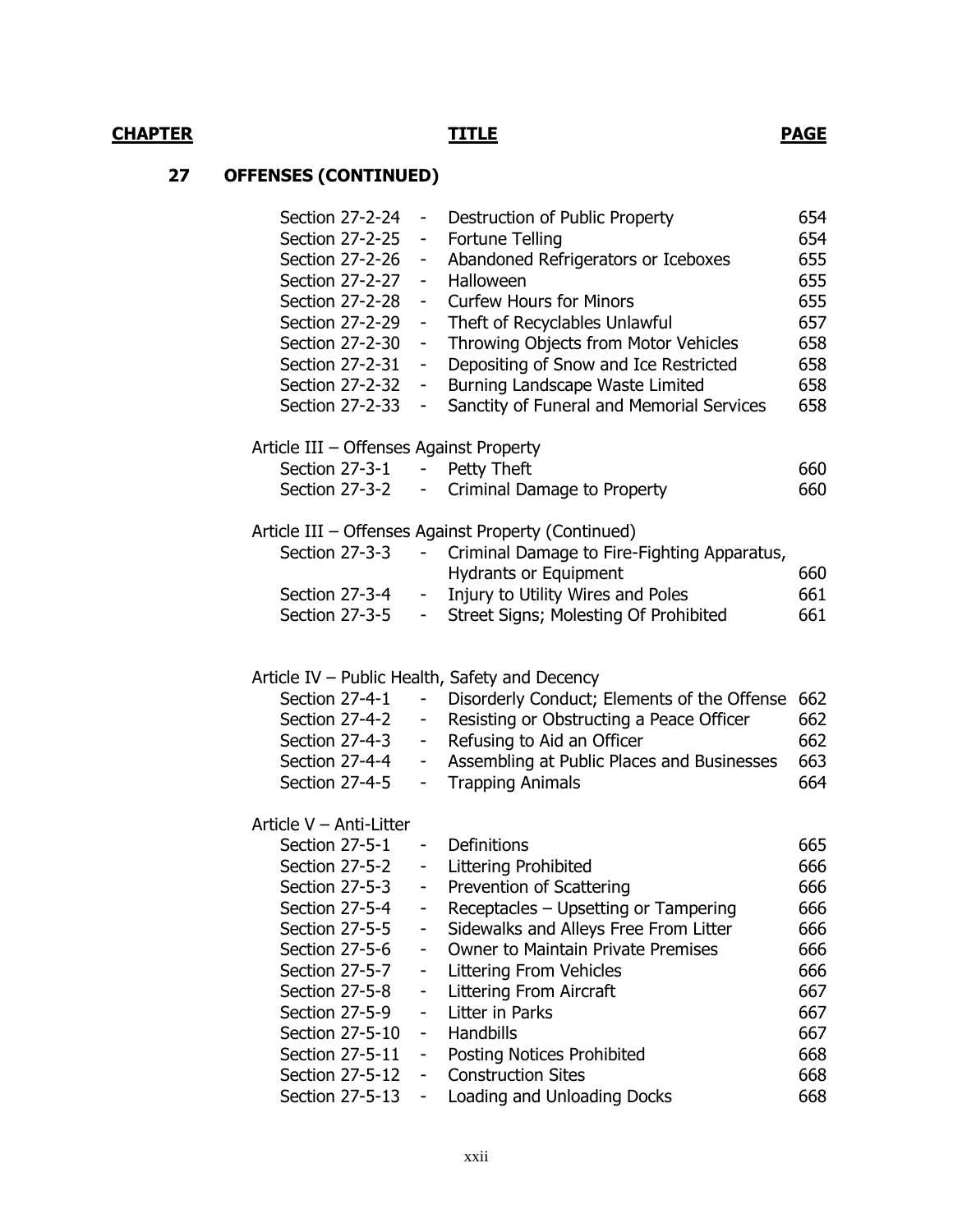## **27 OFFENSES (CONTINUED)**

|    | Section 27-5-14 - Parking Lots      |                          | Section 27-5-15 - Clearing of Litter From Open Private Property<br>By the Village            | 668<br>669 |
|----|-------------------------------------|--------------------------|----------------------------------------------------------------------------------------------|------------|
|    |                                     |                          |                                                                                              |            |
|    | Article $VI$ – Trespass             |                          |                                                                                              |            |
|    | Section 27-6-2                      |                          | Section 27-6-1 - Trespasses Prohibited<br>- Specifically Enumerated Trespasses - Suppression | 670        |
|    |                                     |                          |                                                                                              | 670        |
|    |                                     |                          | Article VII - Parental Responsibility Regulations                                            |            |
|    | Section $27-7-1$ -                  |                          | Definitions                                                                                  | 671        |
|    |                                     |                          | Section 27-7-2 - Parents and Guardians Responsible for Acts                                  | 671        |
|    | Article VIII - Adult Uses Regulated |                          |                                                                                              |            |
|    |                                     |                          | Section 27-8-1 - Purpose and Additional Findings                                             | 673        |
|    | Section 27-8-2                      | $\sim$                   | Definitions                                                                                  | 674        |
|    | Section 27-8-3 - Prohibition        |                          |                                                                                              | 675        |
|    | Section 27-8-4 - Limitation         |                          |                                                                                              | 675        |
|    | Section 27-8-5 - Penalty            |                          |                                                                                              | 675        |
|    | Article $IX$ – Penalty              |                          |                                                                                              |            |
|    |                                     |                          | Section 27-9-1 - Penalty Established                                                         | 676        |
| 28 | <b>PARKS</b>                        |                          |                                                                                              |            |
|    | Article I - Regulations             |                          |                                                                                              |            |
|    | Section 28-1-1                      | $\sim$                   | Destruction of Park Property                                                                 | 680        |
|    | Section 28-1-2                      |                          | - Littering - Water Pollution                                                                | 680        |
|    | Section 28-1-3                      | $\sim 10$                | Fires in Parks                                                                               | 680        |
|    | Section 28-1-4<br>Section 28-1-5    | $\sim$                   | Picnics<br><b>Erection of Structures</b>                                                     | 680<br>681 |
|    | Section 28-1-6                      | $\sim$<br>$\sim$         | Signs                                                                                        | 681        |
|    | Section 28-1-7                      | $\sim 10$                | Animals                                                                                      | 681        |
|    | Section 28-1-8                      |                          | Motor Vehicles Prohibited                                                                    | 681        |
|    | Section 28-1-9                      |                          | Sales; Amusements for Gain                                                                   | 681        |
|    | Section 28-1-10                     | ۰.                       | <b>Group Activities</b>                                                                      | 681        |
|    | Section 28-1-11                     | $\overline{\phantom{0}}$ | <b>Application for Permit</b>                                                                | 681        |
|    | Section 28-1-12                     | -                        | Decision on Permit Application                                                               | 682        |
|    | Section 28-1-13                     | -                        | <b>Issuance or Denial of Permit</b>                                                          | 682        |
|    | Section 28-1-14                     | ۰                        | Hours                                                                                        | 682        |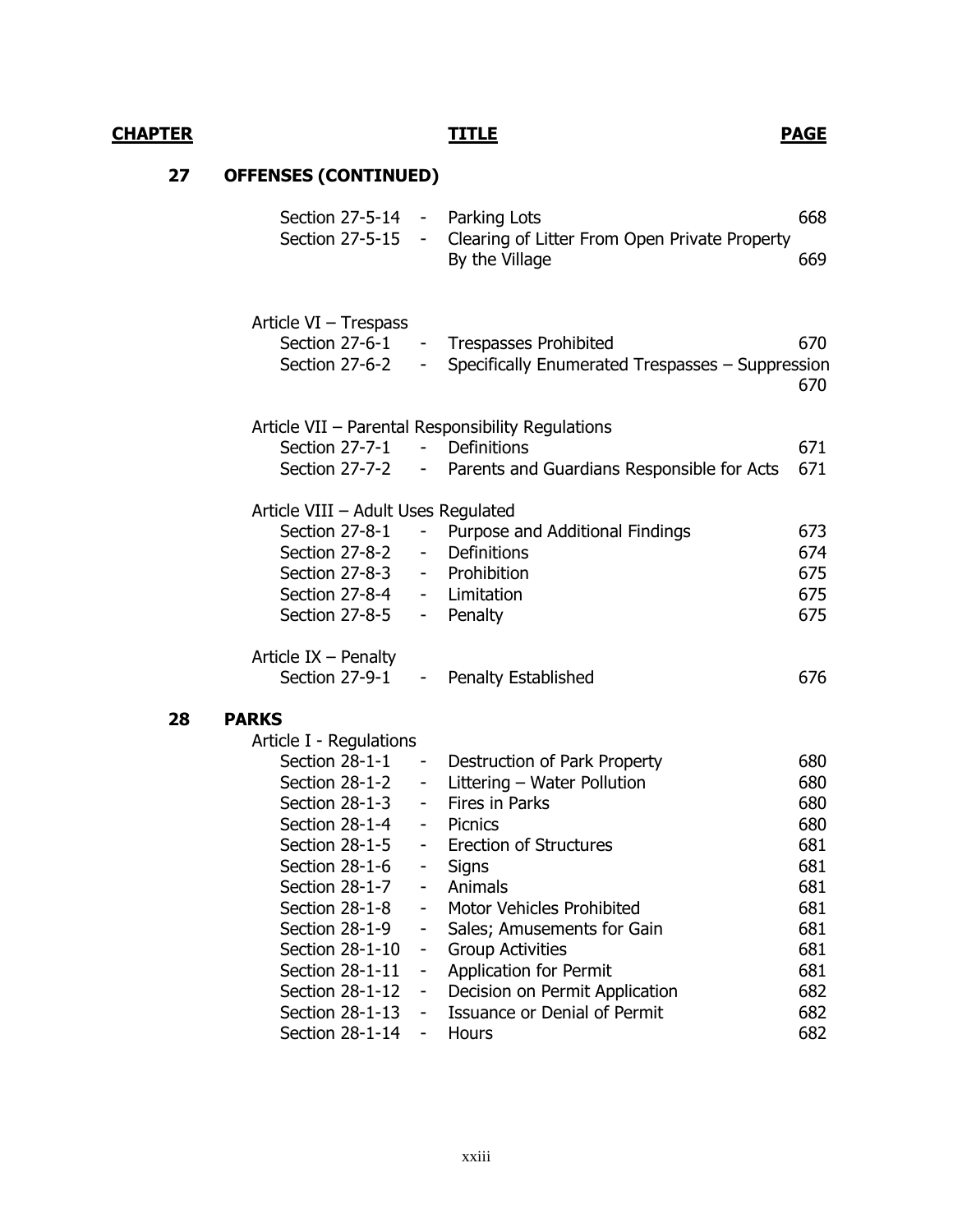### **30 PUBLIC SAFETY**

| Article I – Civil Emergency    |                              |                                         |     |
|--------------------------------|------------------------------|-----------------------------------------|-----|
| Section 30-1-1                 |                              | Definitions                             | 700 |
| Section 30-1-2 -               |                              | Declaration of Emergency                | 700 |
| Section 30-1-3                 | $\blacksquare$               | Curfew                                  | 700 |
| Section 30-1-4 -               |                              | Authority of Mayor to Issue Orders      | 700 |
| Section 30-1-5 - Effectiveness |                              |                                         | 701 |
| Section $30-1-6$ -             |                              | Notification                            | 701 |
| Article II - Police Department |                              |                                         |     |
| Section 30-2-1                 | $\qquad \qquad \blacksquare$ | Department Established                  | 702 |
| Section 30-2-2                 | $\overline{\phantom{a}}$     | Mayor to be Commissioner of Police      | 702 |
| Section 30-2-3                 | $\overline{\phantom{a}}$     | Chief of Police; General Powers, Duties | 702 |
| Section 30-2-4                 | ۰                            | Department Powers and Duties            | 703 |
| Section 30-2-5                 | $\overline{\phantom{a}}$     | Police Commissioner; Compensation       | 703 |
| Section 30-2-6                 | $\overline{\phantom{a}}$     | <b>Duties</b>                           | 703 |
| Section 30-2-7                 | $\overline{\phantom{a}}$     | <b>Mutual Aid Contract</b>              | 703 |
| Section 30-2-8                 | $\qquad \qquad \blacksquare$ | Special Policemen                       | 703 |
| Section 30-2-9                 | $\qquad \qquad \blacksquare$ | <b>Legal Processes</b>                  | 704 |
| Section 30-2-10                | $\overline{\phantom{a}}$     | <b>Assisting Police Officer</b>         | 704 |
| Section 30-2-11                | ÷                            | Aiding Fire Department                  | 704 |
| Section 30-2-12                | $\overline{\phantom{a}}$     | <b>Failure to Perform</b>               | 704 |
| Section 30-2-13                | $\qquad \qquad \blacksquare$ | Aiding in Escape                        | 704 |
| Section 30-2-14                | $\qquad \qquad \blacksquare$ | Use of Intoxicating Liquor              | 705 |
| Section 30-2-15 -              |                              | <b>Witness Fees</b>                     | 705 |
| Section $30-2-16$ -            |                              | <b>Rules and Regulations</b>            | 705 |
| Section 30-2-17                | $\overline{\phantom{a}}$     | <b>Stolen Property</b>                  | 705 |
|                                |                              |                                         |     |

Article III – Emergency Services and Disaster Agency (ESDA)

| Section 30-3-1  |                              | Policy and Procedures                         | 706 |
|-----------------|------------------------------|-----------------------------------------------|-----|
| Section 30-3-2  | $\overline{\phantom{0}}$     | Limitations                                   | 707 |
| Section 30-3-3  | -                            | Definitions                                   | 707 |
| Section 30-3-4  | $\overline{\phantom{0}}$     | <b>Emergency Services and Disaster Agency</b> | 708 |
| Section 30-3-5  | $\overline{\phantom{0}}$     | Emergency Services and Disaster Powers of the |     |
|                 |                              | Mayor or Appointed Trustee                    | 709 |
| Section 30-3-6  | $\overline{\phantom{a}}$     | Financing                                     | 710 |
| Section 30-3-7  | $\qquad \qquad \blacksquare$ | Local Disaster Emergencies                    | 711 |
| Section 30-3-8  | $\overline{\phantom{a}}$     | <b>Testing of Disaster Warning Devices</b>    | 711 |
| Section 30-3-9  | $\overline{\phantom{0}}$     | Mutual Aid Arrangements Between Political     |     |
|                 |                              | Subdivision                                   | 711 |
| Section 30-3-10 | -                            | Communications                                | 712 |
| Section 30-3-11 | ۰                            | Immunity                                      | 712 |
| Section 30-3-12 | $\qquad \qquad \blacksquare$ | Professions, Trades and Occupations           | 712 |
| Section 30-3-13 | -                            | Appropriations and Levy of Tax                | 713 |
|                 |                              |                                               |     |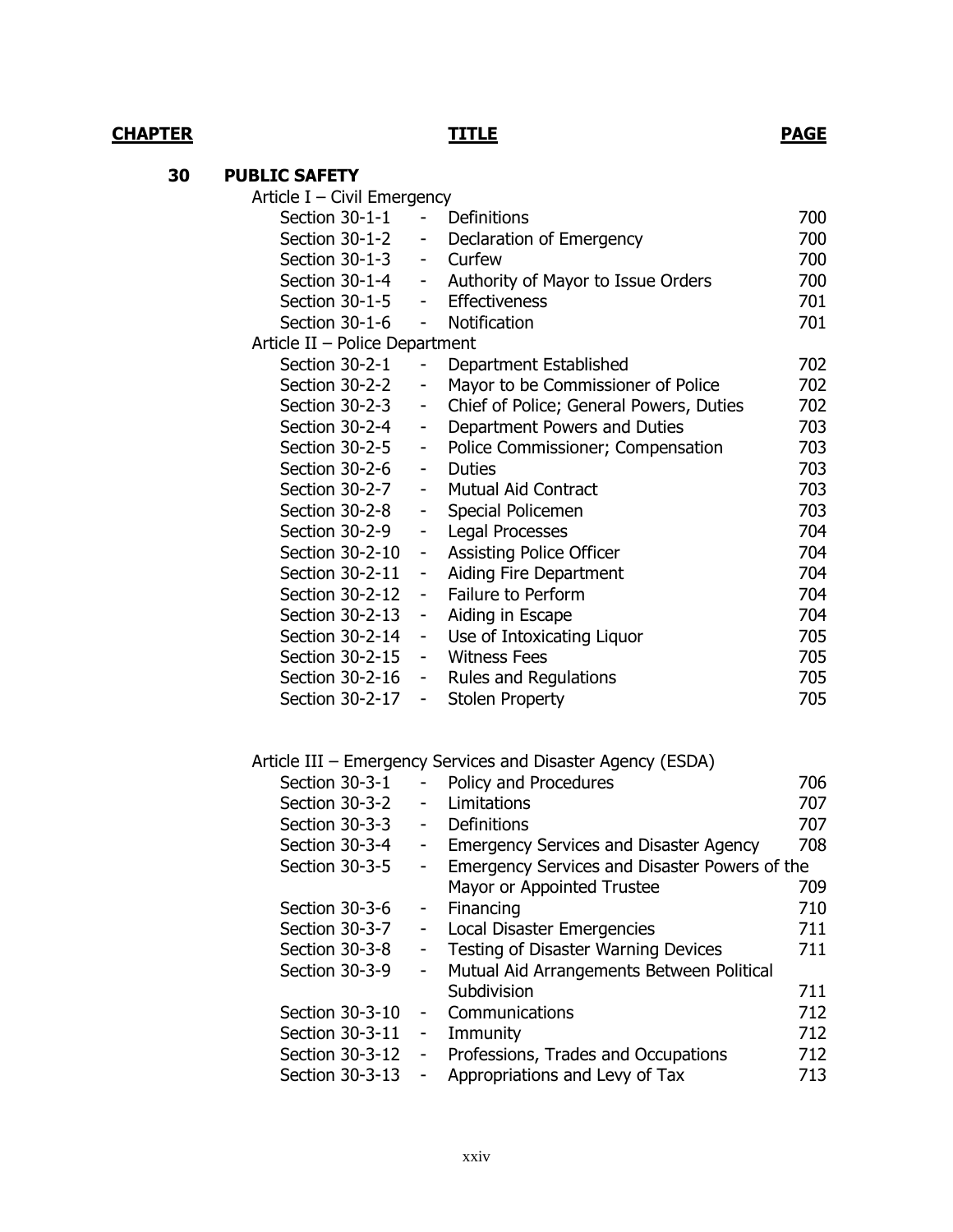# **30 PUBLIC SAFETY (CONTINUED)**

|    | Section 30-3-14                    | $\overline{\phantom{a}}$ | Authority to Accept Services, Gifts, Grants or                          |     |
|----|------------------------------------|--------------------------|-------------------------------------------------------------------------|-----|
|    |                                    |                          | Loans                                                                   | 713 |
|    | Section 30-3-15                    | $\overline{\phantom{a}}$ | Orders, Rules and Regulations                                           | 713 |
|    | Section 30-3-16                    | ۰.                       | Utilization of Existing Agency, Facilities and<br>Personnel             |     |
|    | Section 30-3-17                    |                          |                                                                         | 713 |
|    |                                    | $\blacksquare$           | Severability                                                            | 714 |
|    | Section 30-3-18                    | $\blacksquare$           | No Private Liability                                                    | 714 |
|    | Section 30-3-19                    | $\sim$                   | Succession                                                              | 714 |
|    | Section 30-3-20                    |                          | - Compensation                                                          | 715 |
|    |                                    |                          | Article III – Emergency Services and Disaster Agency (ESDA) (Continued) |     |
|    | Section 30-3-21 -                  |                          | Personnel Oath                                                          | 715 |
|    | Section 30-3-22                    | $\sim$ $ \sim$           | Emergency Termination or Reduction of                                   |     |
|    |                                    |                          | <b>Electrical Service</b>                                               | 715 |
|    | Section 30-3-23 -                  |                          | Penalty                                                                 | 715 |
|    |                                    |                          |                                                                         | 716 |
|    | Article IV - Fireworks Display     | $\sim 10$                |                                                                         |     |
|    | Section 30-4-1                     |                          | Definitions                                                             | 716 |
|    | Section 30-4-2                     |                          | - Unlawful Display of Fireworks                                         | 716 |
|    | Section 30-4-3                     | $\sim$                   | Pyrotechnic Displays                                                    | 716 |
|    | Section 30-4-4                     | $\sim$                   | <b>Consumer Displays</b>                                                | 717 |
|    | Section 30-4-5                     | ۰.                       | Adoption by Reference                                                   | 717 |
|    | Section 30-4-6                     | Ξ.                       | Penalty                                                                 | 717 |
|    |                                    |                          | Article V - Smoke Detectors in Duplex and Multiple Family Residences    |     |
|    | Section 30-5-1                     | $\sim$                   | Definition                                                              | 718 |
|    | Section 30-5-2                     | $\sim$                   | Smoke Detectors Required                                                | 718 |
|    | Section 30-5-3                     | ۰.                       | <b>Smoke Detection Devices Required</b>                                 | 719 |
|    | Section 30-5-4                     | ۰.                       | <b>Gradual Elimination of Nonconforming Uses</b>                        | 719 |
|    | Section 30-5-5                     | ۰,                       | Inspection                                                              | 719 |
|    | Section 30-5-6                     | $\equiv$                 | <b>Existing Dwellings</b>                                               | 719 |
|    | Section 30-5-7                     | ۰,                       | <b>Effective Construction</b>                                           | 719 |
|    | Section 30-5-8                     |                          | Violations                                                              | 720 |
| 33 | <b>STREET REGULATIONS</b>          |                          |                                                                         |     |
|    | Article I - Department Established |                          |                                                                         |     |
|    | Section 33-1-1                     |                          | Department Established                                                  | 775 |
|    | Section 33-1-2                     |                          | Committee on Streets                                                    | 775 |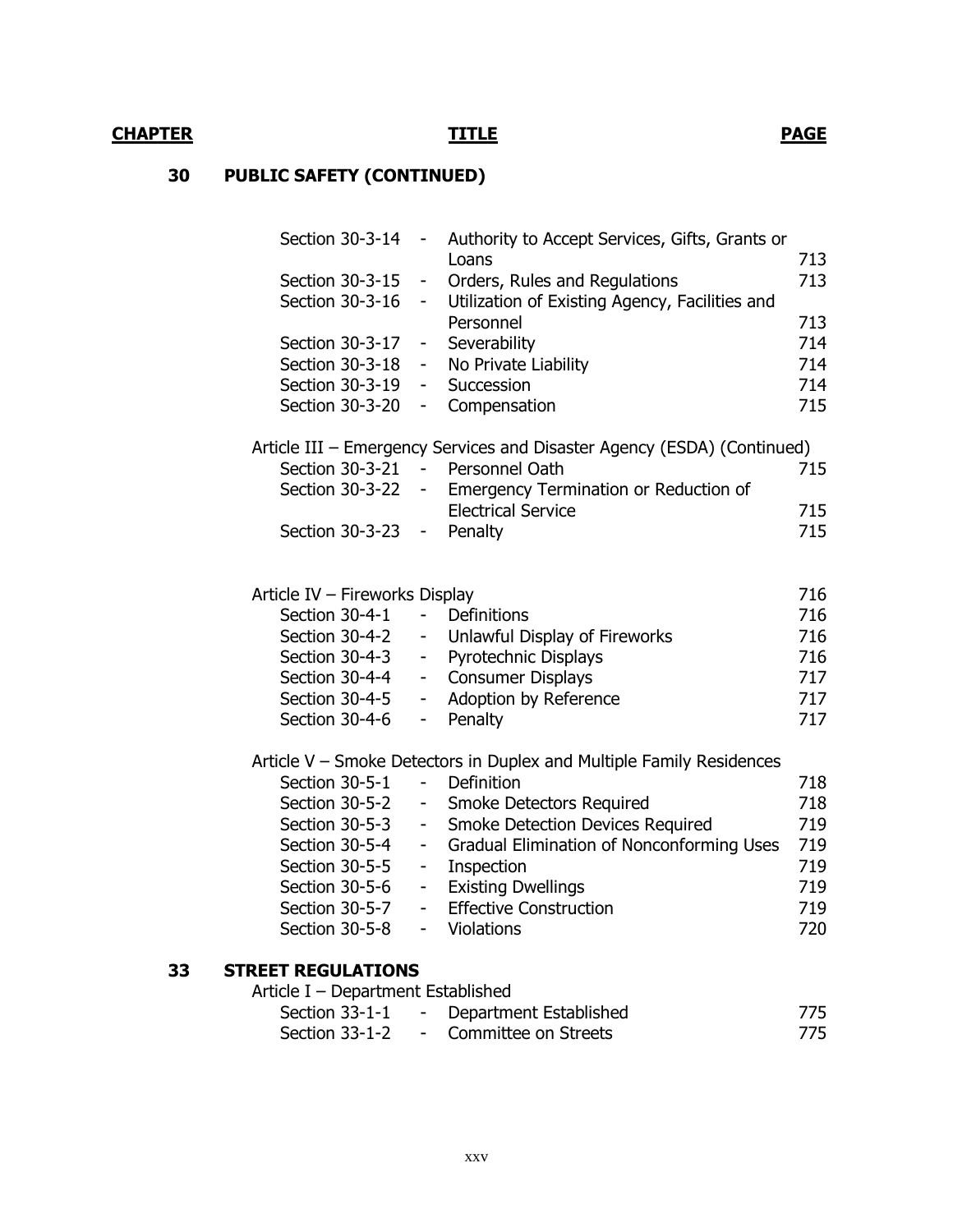## **33 STREET REGULATIONS (CONTINUED)**

Article II – General Regulations

|                                      | oonorum regulationo          |                                     |     |
|--------------------------------------|------------------------------|-------------------------------------|-----|
| Section 33-2-1                       |                              | - Undermining                       | 775 |
| Section 33-2-2                       | $\qquad \qquad \blacksquare$ | Open Doors                          | 775 |
| Section 33-2-3                       | $\qquad \qquad \blacksquare$ | Repairing Sidewalks, Etc.           | 775 |
| Section 33-2-4                       | $\blacksquare$               | Stairway - Railing                  | 775 |
| Section 33-2-5                       | $\frac{1}{2}$                | <b>Closing Street</b>               | 776 |
| Section 33-2-6                       | ۰                            | <b>Signs Across Street</b>          | 776 |
| Section 33-2-7                       | ۰                            | Vehicles on Sidewalks               | 776 |
| Section 33-2-8                       | ۰                            | Deposits on Sidewalks               | 776 |
| Section 33-2-9                       | $\overline{\phantom{a}}$     | <b>Obstructing Street</b>           | 776 |
| Section 33-2-10                      | $\overline{\phantom{a}}$     | <b>Rainwater Drains</b>             | 777 |
| Section 33-2-11 -                    |                              | <b>Building Materials in Street</b> | 777 |
| Section 33-2-12                      | $\overline{\phantom{a}}$     | Merchandise on Public Street        | 777 |
| Section 33-2-13                      | $\overline{\phantom{a}}$     | Encroachments                       | 777 |
| Section 33-2-14                      | $\blacksquare$               | <b>Posting Bills</b>                | 777 |
| Section 33-2-15                      | $\overline{\phantom{a}}$     | Signs on Poles                      | 778 |
| Section 33-2-16                      | $\sim 10^{-1}$               | Injury to New Pavements             | 778 |
| Section 33-2-17 -                    |                              | <b>Barbed-Wire Fences</b>           | 778 |
| Section 33-2-18                      | $\blacksquare$               | <b>Burning on Public Streets</b>    | 778 |
| Article III – Trees and Shrubs       |                              |                                     |     |
| Section 33-3-1                       | $\sim 10^{-1}$               | Planting                            | 779 |
| Section 33-3-2                       |                              | - Planting Trees in Right-of-Way    | 779 |
| Section 33-3-3                       | $\overline{\phantom{a}}$     | Removal                             | 779 |
| Section 33-3-4                       | $\sim$                       | Injury                              | 779 |
| Section 33-3-5 -                     |                              | <b>Advertisements or Notices</b>    | 779 |
| Section 33-3-6                       |                              | - Dangerous Trees                   | 779 |
| Section 33-3-7                       | $\overline{\phantom{0}}$     | Wires                               | 780 |
| Section 33-3-8                       | $\overline{\phantom{a}}$     | <b>Gas Pipes</b>                    | 780 |
| Article IV - Excavations             |                              |                                     |     |
| Section 33-4-1 -                     |                              | Permit Required                     | 781 |
|                                      |                              | Section 33-4-2 - Applications       | 781 |
| Section 33-4-3                       | $\overline{\phantom{a}}$     | Fees                                | 781 |
| Section 33-4-4                       |                              | <b>Bond</b>                         | 781 |
| Section 33-4-5                       | -                            | Deposit                             | 781 |
| Section 33-4-6                       |                              | - Manner of Excavating              | 782 |
| Section 33-4-7                       | $\sim 100$                   | <b>Sidewalks</b>                    | 782 |
| Article IV - Excavations (Continued) |                              |                                     |     |
| Section 33-4-8                       |                              | <b>Restoring Surface</b>            | 782 |
| Section 33-4-9                       | $\sim 100$                   | Supervision                         | 782 |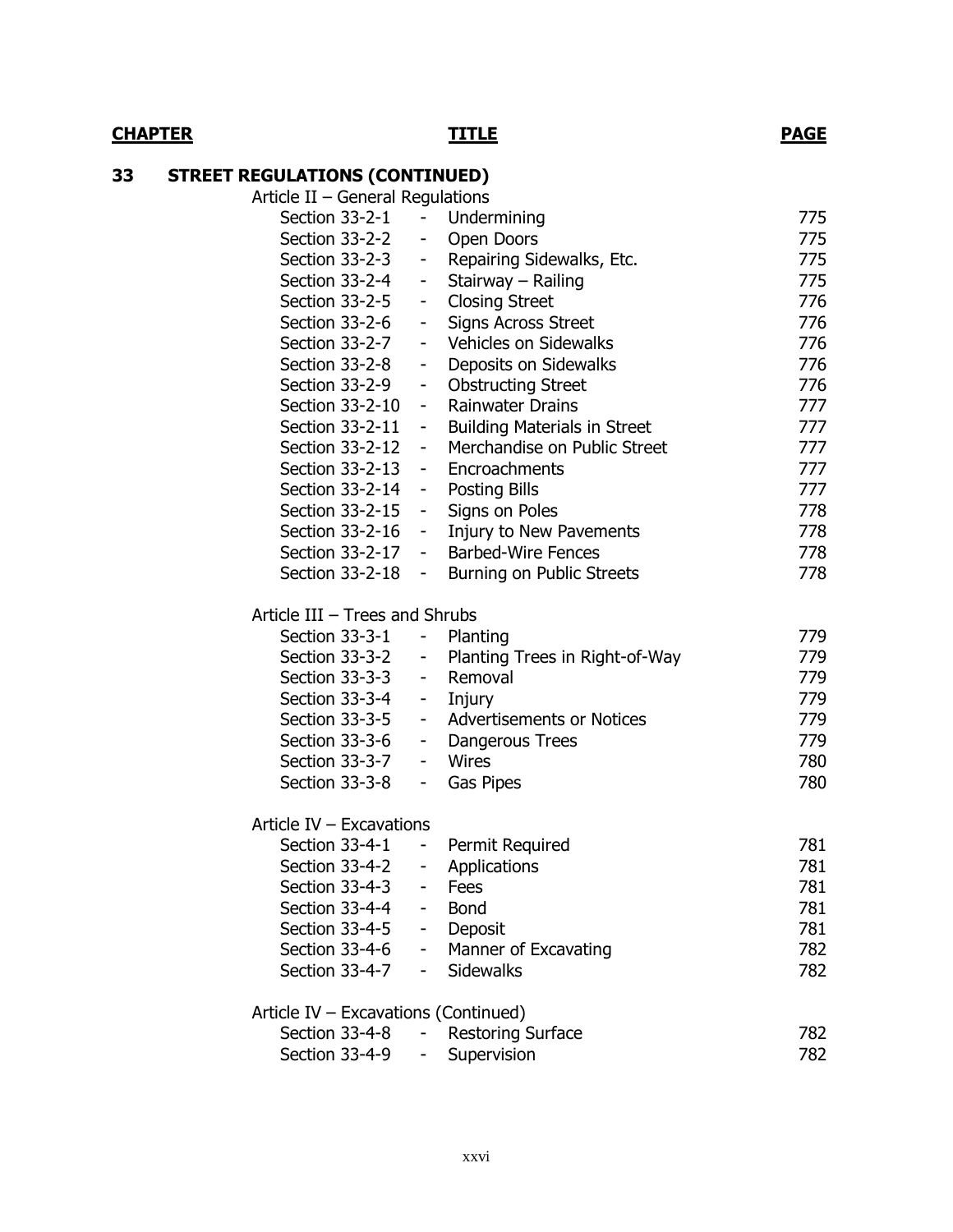## **33 STREET REGULATIONS (CONTINUED)**

| Section 33-4-10                 | $\sigma_{\rm{max}}$          | Tunneling                                  | 783 |
|---------------------------------|------------------------------|--------------------------------------------|-----|
| Section 33-4-11                 | $\sim 100$                   | Protective Measures and Routing of Traffic | 783 |
| Section 33-4-12                 | $\sim$                       | <b>Clearance for Vital Structures</b>      | 783 |
| Section 33-4-13                 | $\sim 100$                   | <b>Protection of Traffic</b>               | 783 |
| Section 33-4-14                 | $\sim$                       | Relocation and Protection of Utilities     | 784 |
| Section 33-4-15                 | $\blacksquare$               | Abandonment of Substructures               | 784 |
| Section 33-4-16                 | -                            | Protection of Adjoining Property           | 784 |
| Section 33-4-17                 | $\blacksquare$               | <b>Placement of Excavated Material</b>     | 785 |
| Section 33-4-18                 | $\sim 100$                   | Clean-Up                                   | 785 |
| Section 33-4-19                 | $\blacksquare$               | <b>Protection of Watercourses</b>          | 786 |
| Section 33-4-20                 |                              | <b>Breaking Through Pavement</b>           | 786 |
| Section 33-4-21                 | ۰                            | Depth of Structures                        | 786 |
| <b>Section 33-4-22</b>          | $\qquad \qquad \blacksquare$ | Backfilling                                | 787 |
| Section 33-4-23                 | $\overline{\phantom{0}}$     | Trenches in Pipe Laying                    | 787 |
| Section 33-4-24                 | $\qquad \qquad -$            | Prompt Completion of Work                  | 787 |
| <b>Section 33-4-25</b>          | $\blacksquare$               | <b>Urgent Work</b>                         | 788 |
| Section 33-4-26                 | $\sim$                       | <b>Emergency Action</b>                    | 788 |
| Section 33-4-27                 | $\pm$                        | Noise, Dust and Debris                     | 788 |
| Section 33-4-28                 | $\blacksquare$               | <b>Preservation of Monuments</b>           | 788 |
| Section 33-4-29                 | $\sim 100$                   | <b>Inspections</b>                         | 788 |
| Section 33-4-30                 | $\sim$                       | <b>Location Records</b>                    | 789 |
| Section 33-4-31                 | $\blacksquare$               | Liability of Persons to Village for Damage | 789 |
| Article V - Street Improvements |                              |                                            |     |
| Section 33-5-1                  | $\omega_{\rm{max}}$          | Sidewalks                                  | 790 |
| Section 33-5-2                  |                              | - Curbs and Gutters                        | 790 |
| Section $33-5-3$ -              |                              | <b>Storm Sewers</b>                        | 790 |
|                                 |                              |                                            |     |
| Article VI - Culverts           |                              |                                            |     |
| Section 33-6-1                  | $\sim 100$                   | Obstruction of Drain or Storm Sewer        | 792 |
| Section 33-6-2                  | $\sim$ $-$                   | <b>Permit for Culvert</b>                  | 792 |
| Section 33-6-3                  |                              | Culverts                                   | 792 |
| Section 33-6-4                  |                              | Application for Permit                     | 792 |
| Section 33-6-5                  | -                            | <b>Termination of Permit</b>               | 792 |
| Section 33-6-6                  |                              | Type of Culvert                            | 792 |
| Section 33-6-7                  | ۰.                           | Cost of Installation                       | 793 |
| Section 33-6-8                  | ۰.                           | <b>Backfill Cost</b>                       | 793 |

Section 33-6-9 - Replacement Cost 793

Article VII – Driveways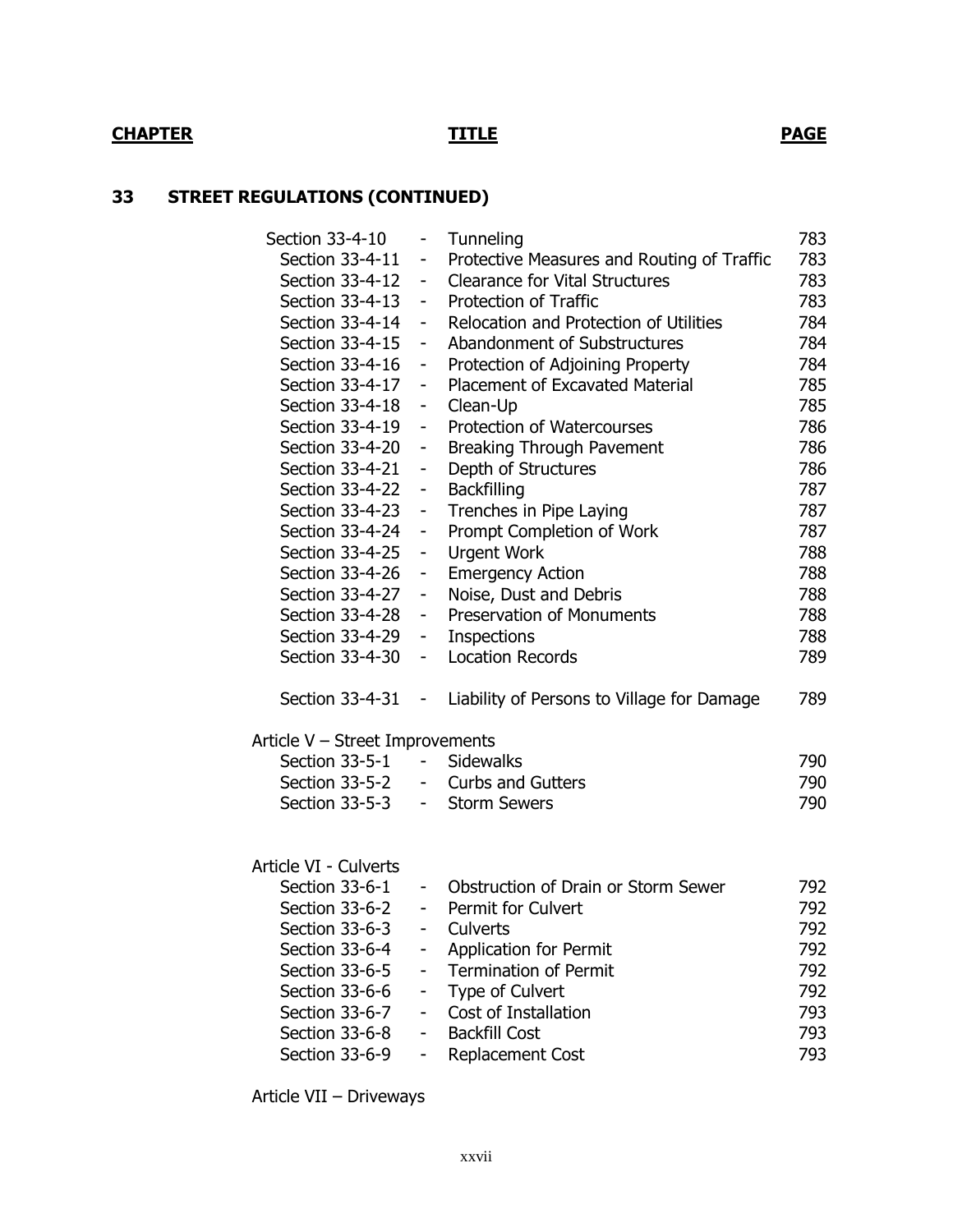#### **33 STREET REGULATIONS (CONTINUED)**

|                | Section 33-7-1 - Permits Required | 794 |  |
|----------------|-----------------------------------|-----|--|
| Section 33-7-2 | Fee                               | 794 |  |
| Section 33-7-3 | - Grade Surface                   | 794 |  |
| Section 33-7-4 | - Rock for Driveways              | 794 |  |
| Section 33-7-5 | - Specifications                  | 794 |  |
| Section 33-7-6 | - Breaking Curb – Bond Required   | 794 |  |
| Section 33-7-7 | Repair                            | 794 |  |
|                |                                   |     |  |

# Article VIII – Vehicles Transporting Offensive Substance

| Section 33-8-1 | - Construction                            | 795 |
|----------------|-------------------------------------------|-----|
| Section 33-8-2 | - To Be Kept Sanitary, Etc.               | 795 |
| Section 33-8-3 | Stopping, Etc. in Village Limits; To Stay |     |
|                | Covered While in Village                  | 795 |
| Section 33-8-4 | Right to Detain for Inspection            | 795 |

### Article IX – Signs and Awnings

| Section 33-9-1<br>$\sim$ | Permits                   | 796                                                  |
|--------------------------|---------------------------|------------------------------------------------------|
|                          | Fee                       | 796                                                  |
| $\overline{\phantom{0}}$ | <b>Bond</b>               | 796                                                  |
|                          |                           | 796                                                  |
|                          | Construction              | 796                                                  |
|                          |                           | 796                                                  |
|                          | <b>Heights Above Walk</b> | 796                                                  |
| $\overline{\phantom{0}}$ | Inspection                | 796                                                  |
|                          |                           | - Temporary Permits<br>$\sim$ $-$<br>- Permit Period |

| Article X – Penalties          |  |     |
|--------------------------------|--|-----|
| Section 33-9-10                |  | 797 |
| Section $33-10-1$ - Violations |  | 798 |

#### **34 SUBDIVISION CODE**

Article I – General Provisions

| Section 34-1-1           |        | Title                                     | 825 |
|--------------------------|--------|-------------------------------------------|-----|
| Section 34-1-2           | ۰      | Purpose                                   | 825 |
| Section 34-1-3           |        | <b>Jurisdiction</b>                       | 825 |
| Section 34-1-4           | $\sim$ | Instances When Plats Will Not Be Required | 826 |
| Section 34-1-5           |        | Interpretation                            | 826 |
| Section 34-1-6           |        | Disclaimer of Liability                   | 826 |
| Section 34-1-7           | $\sim$ | Review and Expiration                     | 827 |
| Article II – Definitions |        |                                           |     |
| Section 34-2-1           |        | Interpretation of Terms                   | 828 |
| Section 34-2-2           |        | <b>Selected Definitions</b>               | 828 |
|                          |        |                                           |     |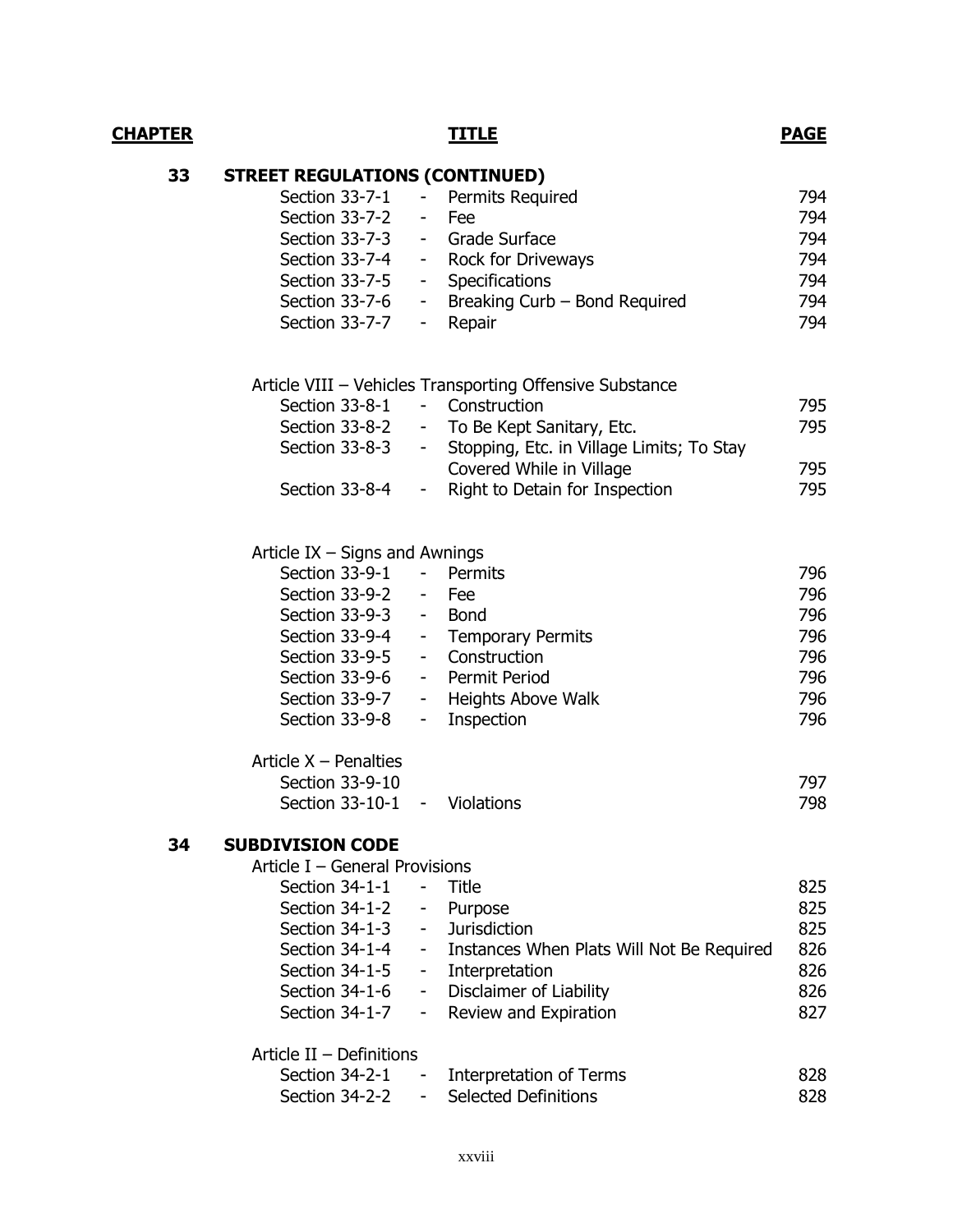### **34 SUBDIVISION CODE (CONTINUED)**

### Article III – Plats and Plans

| Division I - Preliminary Plats |                                       |     |  |
|--------------------------------|---------------------------------------|-----|--|
|                                | Section 34-3-1 - General Procedure    | 836 |  |
|                                | Section 34-3-2 - Filing Procedure     | 836 |  |
|                                | Section 34-3-3 - Information Required | 836 |  |

| Section 34-3-4 |            | - Plan Commission Action                  | 837 |
|----------------|------------|-------------------------------------------|-----|
| Section 34-3-5 | $\sim 100$ | Review by Village Board; Time Constraints | 838 |
| Section 34-3-6 |            | - Rights and Privileges of Subdivider     | 838 |
| Section 34-3-7 |            | - Reserved                                | 838 |

#### Division II – Improvement Plans

|  | 839                                                                                                                                                                    |
|--|------------------------------------------------------------------------------------------------------------------------------------------------------------------------|
|  | 839                                                                                                                                                                    |
|  | 839                                                                                                                                                                    |
|  | 840                                                                                                                                                                    |
|  | 840                                                                                                                                                                    |
|  | - Submission of Plans<br>- Information Required<br>Section 34-3-10 - Inspections Required<br>Section 34-3-11 - Filing "As-Built" Records<br>Section 34-3-12 - Reserved |

### Division III – Assurance for Completion of Required Improvements

|                 |            | Section 34-3-13 - Approval of Final Plat – Improvements | 840 |
|-----------------|------------|---------------------------------------------------------|-----|
| Section 34-3-14 | $\sim 100$ | Forms of Assurance                                      | 840 |
| Section 34-3-15 | $\sim$ $-$ | Amount of Bond or Deposit                               | 840 |
| Section 34-3-16 |            | - Eligible Sureties                                     | 841 |
|                 |            | Section 34-3-17 - Term of Assurance, Extension          | 841 |
| Section 34-3-18 | $\sim$ $-$ | Release of Bond/Escrow Deposit                          | 841 |
| Section 34-3-19 |            | - Failure to Complete Improvements                      | 841 |
| Section 34-3-20 |            | - 34-3-21 Reserved                                      | 841 |

#### Division IV – Final Plats

| Section 34-3-22 - | Village Board Approval                  | 842 |
|-------------------|-----------------------------------------|-----|
|                   | Section 34-3-23 - Filing, Time Limits   | 842 |
|                   | Section 34-3-24 - Information Required  | 842 |
|                   | Section 34-3-25 - Certificates Required | 843 |
| Section 34-3-26 - | Administrative Review, Advisory Report  | 846 |
| Section 34-3-27 - | Action by Village Board                 | 846 |
| Section 34-3-28   | - Changes in Approved Final Plats       | 846 |
| Section 34-3-29   | - 34-3-34 Reserved                      | 846 |

Division V – Maintenance of Improvements

| Section 34-3-35 |  | Subdivider's Responsibilities | 847 |
|-----------------|--|-------------------------------|-----|
|-----------------|--|-------------------------------|-----|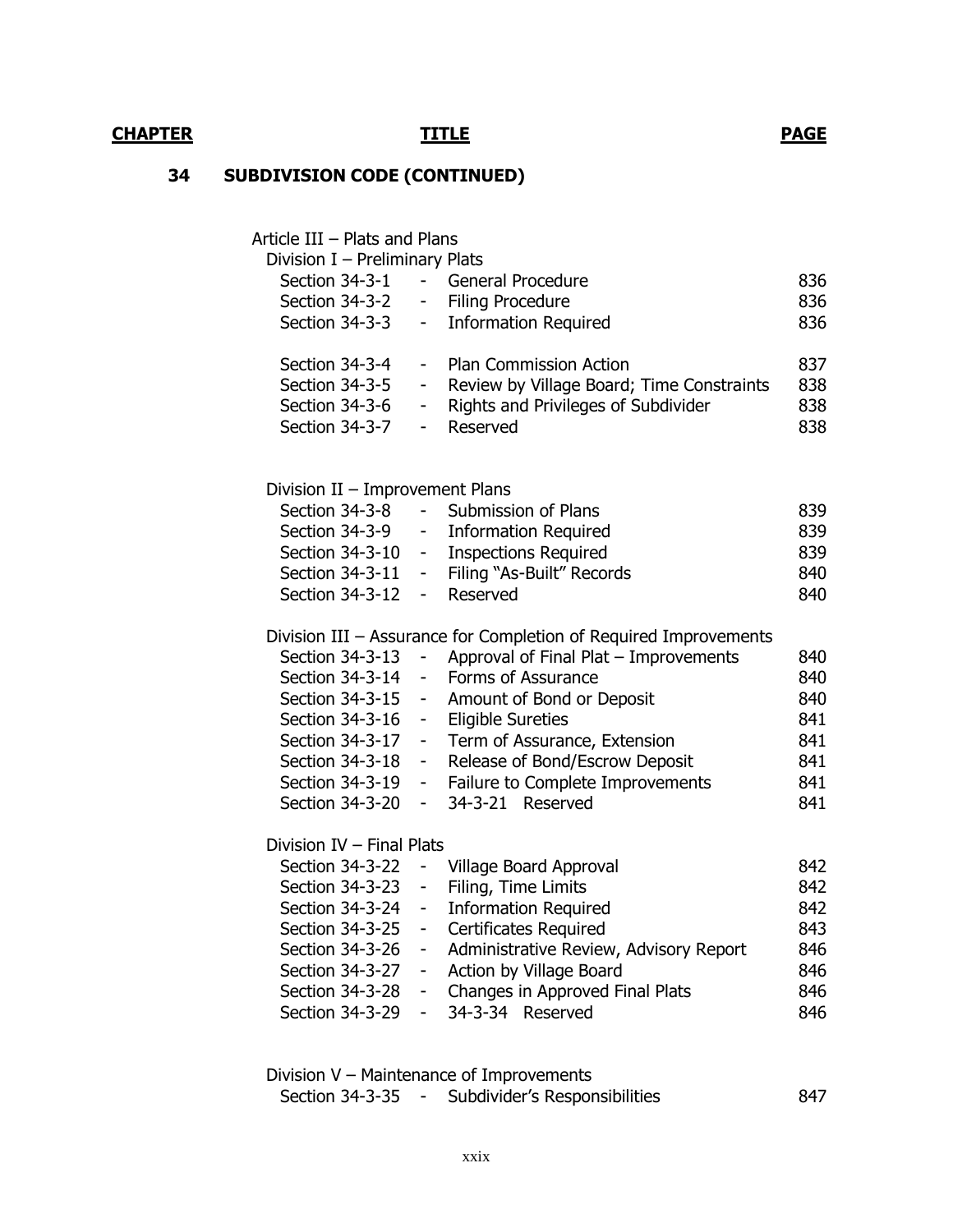| <u>CHAPTER</u> | <u>TITLE</u>                                                                                                                                                                                                                                                                                                                                                                                                                      | <b>PAGE</b>                                   |
|----------------|-----------------------------------------------------------------------------------------------------------------------------------------------------------------------------------------------------------------------------------------------------------------------------------------------------------------------------------------------------------------------------------------------------------------------------------|-----------------------------------------------|
| 34             | <b>SUBDIVISION CODE (CONTINUED)</b>                                                                                                                                                                                                                                                                                                                                                                                               |                                               |
|                | Section 34-3-36 -<br><b>Maintenance Bond</b><br>Division VI - Vacation of Plats                                                                                                                                                                                                                                                                                                                                                   | 847                                           |
|                | Section 34-3-37 - Vacation of Plats                                                                                                                                                                                                                                                                                                                                                                                               | 847                                           |
|                | Article IV - Administrative Procedures<br>Section 34-4-1<br>Enforcement Officer, Duties<br>$\sigma_{\rm{max}}$<br><b>Subdivision Variances</b><br>Section 34-4-2<br>$\sim 100$<br>- Review by Plan Commission<br>Section 34-4-3<br>Section 34-4-4<br>Action by Village Board, Variance Standards<br>$\sim$<br>Section 34-4-5<br>- Amendments<br>- Schedule of Fees<br>Section 34-4-6<br>Section 34-4-7<br>- Fees; Time of Payment | 848<br>848<br>848<br>849<br>849<br>849<br>850 |
|                |                                                                                                                                                                                                                                                                                                                                                                                                                                   |                                               |
|                | Article V – Design and Improvement Standards                                                                                                                                                                                                                                                                                                                                                                                      |                                               |
|                | Division $I -$ Generally<br>Section 34-5-1 - Applicability of Article<br>Section 34-5-2 - Suitability for Development Generally<br>Section 34-5-3<br>- Reserved                                                                                                                                                                                                                                                                   | 851<br>851<br>851                             |
|                | Division $II$ – Lot Requirements                                                                                                                                                                                                                                                                                                                                                                                                  |                                               |
|                | Section 34-5-4<br>Conformity With Zoning<br>$\sigma_{\rm{max}}$                                                                                                                                                                                                                                                                                                                                                                   | 851                                           |
|                | - Access and Relationship to Street<br>Section 34-5-5                                                                                                                                                                                                                                                                                                                                                                             | 852                                           |
|                | - Reference Monuments<br>Section 34-5-6                                                                                                                                                                                                                                                                                                                                                                                           | 852                                           |
|                | Division III - Street Design Standards                                                                                                                                                                                                                                                                                                                                                                                            |                                               |
|                | Section 34-5-7<br>Plan Integration<br>$\sim 100$                                                                                                                                                                                                                                                                                                                                                                                  | 852                                           |
|                | Section 34-5-8 - Right-of-Way and Pavement Widths                                                                                                                                                                                                                                                                                                                                                                                 | 852                                           |
|                | Section 34-5-9<br>- Topographical Considerations                                                                                                                                                                                                                                                                                                                                                                                  | 852                                           |
|                | Section 34-5-10<br>Through Traffic Discouraged<br>$\blacksquare$                                                                                                                                                                                                                                                                                                                                                                  | 852                                           |
|                | Section 34-5-11<br>$\overline{\phantom{0}}$<br>Limited Access to Arterials                                                                                                                                                                                                                                                                                                                                                        | 852                                           |
|                | Section 34-5-12<br>Dead-End Streets<br>$\blacksquare$                                                                                                                                                                                                                                                                                                                                                                             | 853                                           |
|                | Section 34-5-13<br><b>Intersections</b><br>$\sim$                                                                                                                                                                                                                                                                                                                                                                                 | 853                                           |
|                | Section 34-5-14<br><b>Reverse Curves</b><br>$\sigma_{\rm{max}}$                                                                                                                                                                                                                                                                                                                                                                   | 854                                           |
|                | Section 34-5-15<br><b>Improvements to Existing Streets</b><br>$\sim 100$<br>Section 34-5-16<br>- When Excess Right-of-way Required                                                                                                                                                                                                                                                                                                | 854<br>854                                    |
|                | Section 34-5-17 -<br>34-5-19 Reserved                                                                                                                                                                                                                                                                                                                                                                                             |                                               |
|                | Division IV - Street Improvement Standards                                                                                                                                                                                                                                                                                                                                                                                        |                                               |
|                | Section 34-5-20<br>Developer's Expense<br>$\sim$                                                                                                                                                                                                                                                                                                                                                                                  | 854                                           |
|                | Curb and Gutter<br>Section 34-5-21<br>$\sigma_{\rm{max}}$                                                                                                                                                                                                                                                                                                                                                                         | 855                                           |
|                | Section 34-5-22 - Maintenance Responsibility                                                                                                                                                                                                                                                                                                                                                                                      | 855                                           |
|                | Section 34-5-23 - 34-5-24 Reserved                                                                                                                                                                                                                                                                                                                                                                                                | 856                                           |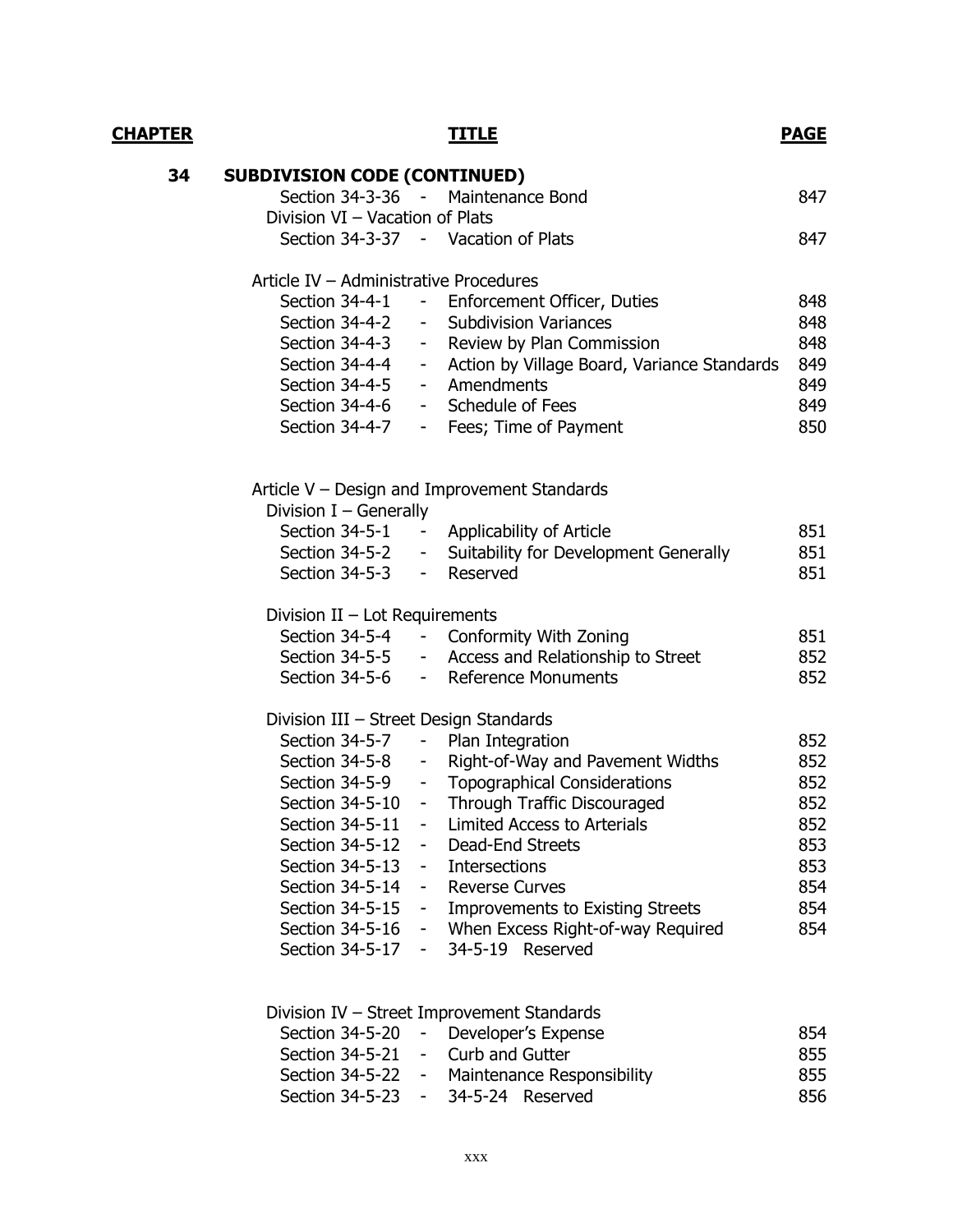# **34 SUBDIVISION CODE (CONTINUED)**

| Division V - Blocks<br>Section 34-5-25 - Block Width<br>Section 34-5-26 - Block Length<br>Section 34-5-27 - Crosswalks<br>Section 34-5-28 - Reserved |                                                                                                                                  | 856<br>856<br>856<br>856        |
|------------------------------------------------------------------------------------------------------------------------------------------------------|----------------------------------------------------------------------------------------------------------------------------------|---------------------------------|
| Division VI - Sidewalks<br>Section 34-5-29 - Required<br>Section 34-5-31 - Reserved                                                                  | Section 34-5-30 - Sidewalk Construction Standards                                                                                | 857<br>857<br>857               |
| Division VII - Streetlights<br>Section 34-5-32 - Intersection Lighting<br>Section 34-5-34 - Reserved                                                 | Section 34-5-33 - Streetlight System Standards                                                                                   | 857<br>858<br>858               |
| Division VIII - Street Name Signs<br>Section 34-5-35 - Specifications<br>Section 34-5-36 - Reserved                                                  |                                                                                                                                  | 858<br>858                      |
| Division IX - Utilities<br>Section 34-5-38 -<br>Section 34-5-39 - Drainage Easements<br>Section 34-5-41 - Reserved                                   | Section 34-5-37 - Utility Location and Easements Required<br><b>Utility Easements</b><br>Section 34-5-40 - Maintenance Easements | 858<br>858<br>859<br>859<br>859 |
| Division X - Water Facilities<br>Section 34-5-43 - Fire Hydrants<br>Section 34-5-44 -                                                                | Section 34-5-42 - Potable Water Required<br>Reserved                                                                             | 859<br>859<br>859               |
| Division XI - Sanitary Sewers<br>Section 34-5-45<br>$\qquad \qquad \blacksquare$<br>Section 34-5-46<br>-<br>Section 34-5-48<br>$\sim 100$            | Compliance with Regulations<br>When Public System Planned<br>Section 34-5-47 - Alternate Methods of Disposal<br>Reserved         | 859<br>860<br>860<br>860        |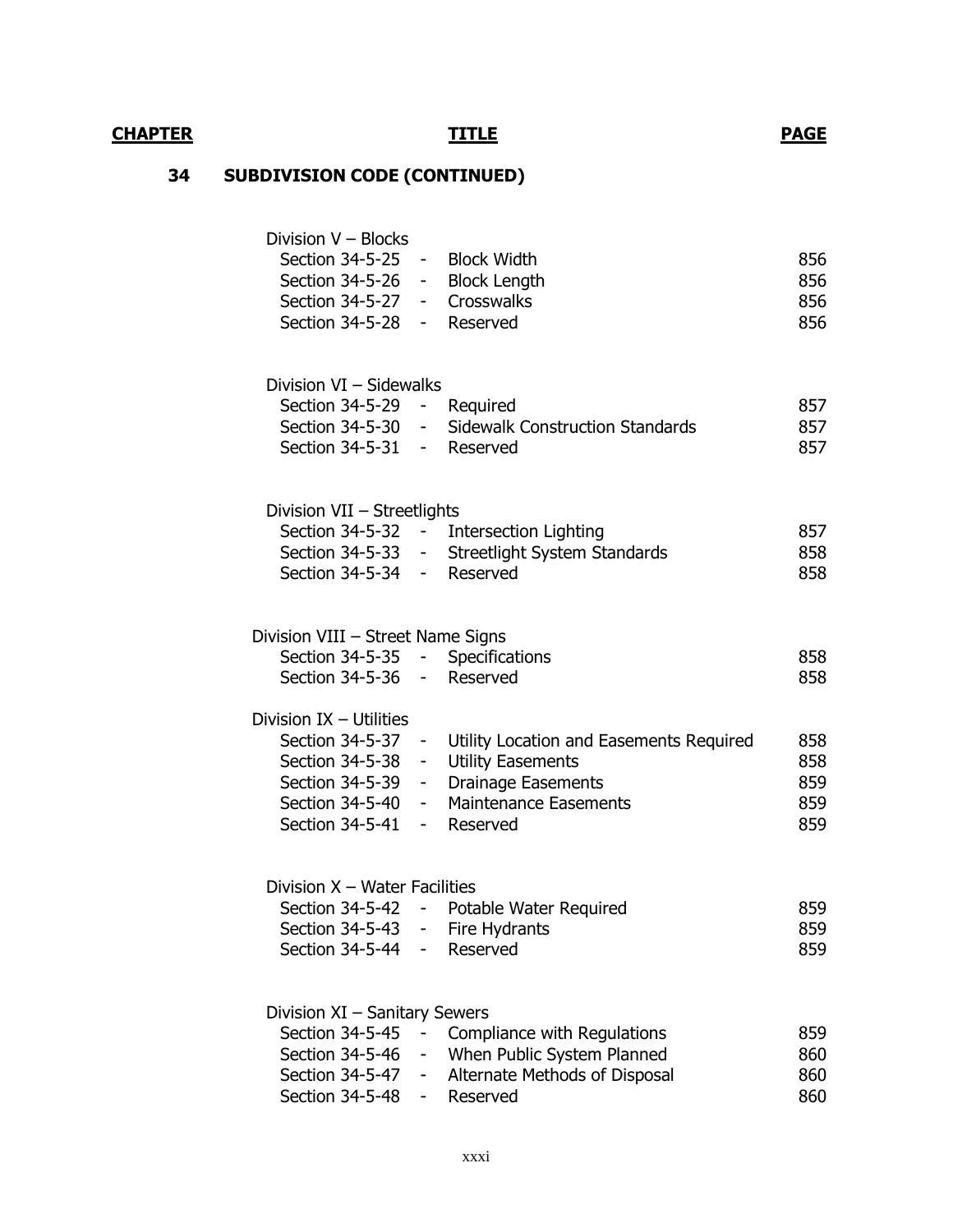# **34 SUBDIVISION CODE (CONTINUED)**

| Division XII - Drainage and Storm Sewers |  |
|------------------------------------------|--|
|------------------------------------------|--|

|                            | Section 34-5-49 - Purpose and Intent  | 860 |
|----------------------------|---------------------------------------|-----|
|                            | Section 34-5-50 - Special Definitions | 861 |
| Section 34-5-51 - Reserved |                                       | 862 |

|                                         |            | Division XIII - Guidelines for Detention Storage                    |     |
|-----------------------------------------|------------|---------------------------------------------------------------------|-----|
| Section 34-5-52 -                       |            | Applicability                                                       | 862 |
| Section 34-5-53 -                       |            | Affidavit of Disclosure of Property Interest                        | 862 |
| Section 34-5-54 -                       |            | Method of Evaluation                                                | 862 |
| Section 34-5-55                         |            | Detention of Differential Runoff                                    | 863 |
| Section 34-5-56 -                       |            | Flows From Upstream Areas                                           | 863 |
|                                         |            | Section 34-5-57 - Facilities in Floodplains                         | 863 |
| Section 34-5-58 -                       |            | Land Credit for Detention Facilities                                | 863 |
| Section 34-5-59                         | $\sim 100$ | Reserved                                                            | 863 |
| Division XIV - Design Criteria          |            |                                                                     |     |
| Section 34-5-60 -                       |            | <b>General Requirements</b>                                         | 863 |
|                                         |            | Section 34-5-61 - Other References                                  | 863 |
|                                         |            | Section 34-5-62 - Storm Water Runoff                                | 864 |
|                                         |            | Section 34-5-63 - Hydraulic Considerations for Detention Storage864 |     |
| Section 34-5-64 -                       |            | Reserved                                                            | 865 |
| Division XV - Plan Requirements         |            |                                                                     |     |
|                                         |            | Section 34-5-65 - Plan Requirements                                 | 865 |
|                                         |            | Section 34-5-66 - Construction Alternatives                         | 865 |
| Section 34-5-67 - Reserved              |            |                                                                     | 866 |
|                                         |            | Division XVI – Inspection, Maintenance and Acceptance by Village    |     |
| Section 34-5-68 -                       |            | Inspection                                                          | 866 |
| Section 34-5-69 - Maintenance           |            |                                                                     | 866 |
| Section 34-5-70 - Acceptance            |            |                                                                     | 866 |
| Section 34-5-71 -                       |            | Reserved                                                            | 866 |
| Division XVII - Penalties for Violation |            |                                                                     |     |
| Section 34-5-72 -                       |            | General                                                             | 867 |
|                                         |            | Section 34-5-73 - Corrective Actions                                | 867 |
| Section 34-5-74                         | $\sim 100$ | Penalty                                                             | 867 |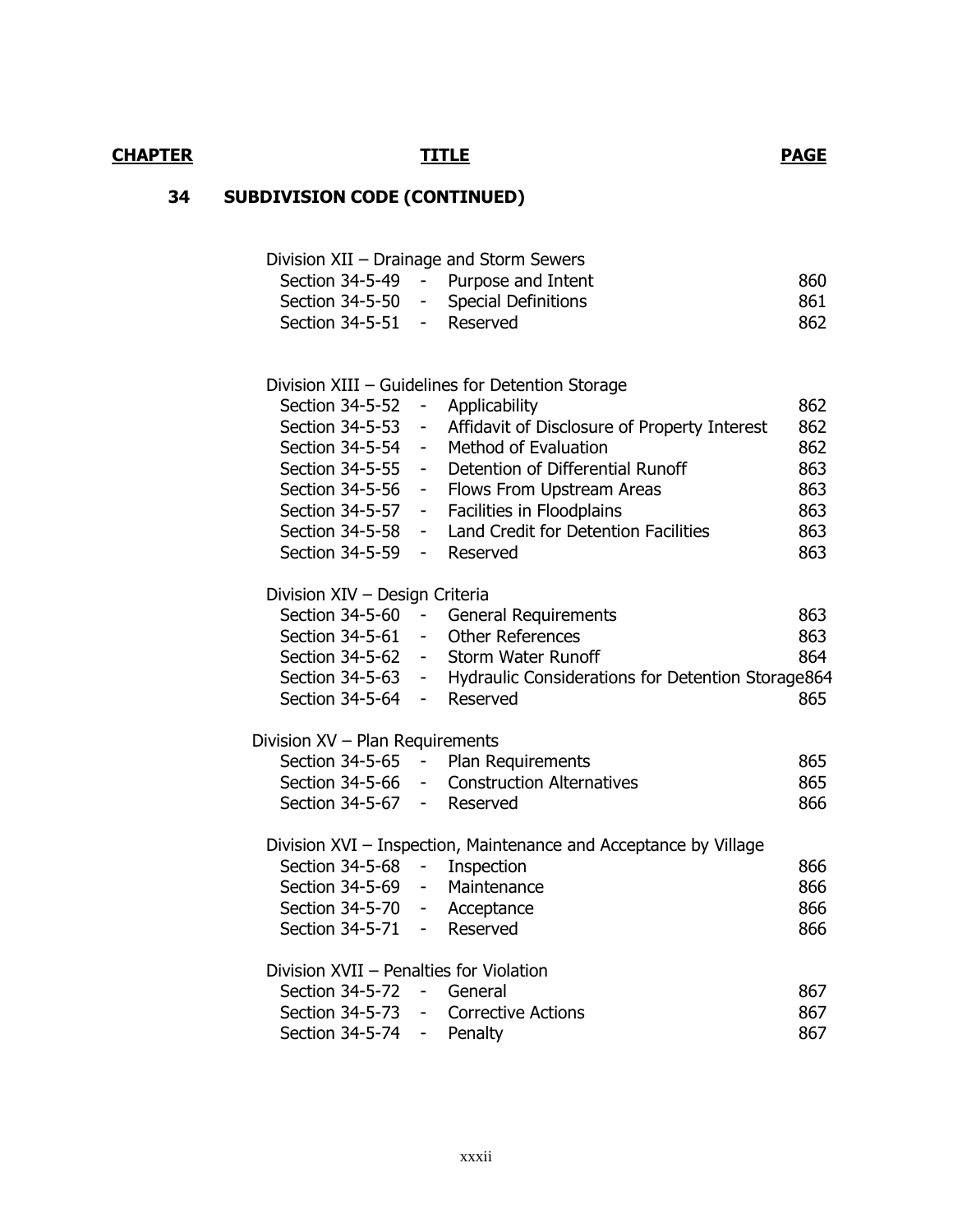### **36 TAXATION**

|                                    | Article I – Tax and License of Foreign Fire Insurance Companies |     |
|------------------------------------|-----------------------------------------------------------------|-----|
| Section 36-1-1                     | Conformance with Ordinance<br>$\omega_{\rm c}$                  | 875 |
| Section 36-1-2                     | <b>Gross Receipts Tax</b><br>Ξ.                                 | 875 |
| Section 36-1-3                     | <b>Required Accounting</b><br>۰.                                | 875 |
| Section 36-1-4                     | Actions to Recover Tax<br>-                                     | 875 |
| Section 36-1-5                     | Prohibition on Agency for Noncompliance<br>Ξ.                   | 876 |
| Section 36-1-6                     | <b>Fines</b><br>$\overline{\phantom{a}}$                        | 876 |
| Section 36-1-7                     | <b>Conflicting Ordinances</b><br>Ξ.                             | 876 |
| Section 36-1-8                     | <b>Effective Date</b><br>$\sim$                                 | 876 |
| Article II - General Taxes         |                                                                 |     |
| Section 36-2-1                     | $\sim 10^{-1}$<br>Corporate Rate                                | 876 |
| Section 36-2-2                     | <b>Fire Tax</b><br>$\sim$                                       | 876 |
| Article III - Utility Taxes        |                                                                 |     |
| Section 36-3-1                     | Imposition<br>$\sim$                                            | 877 |
| Section 36-3-2                     | Exemption<br>-                                                  | 877 |
| Section 36-3-3                     | <b>Extent of Taxing</b><br>$\blacksquare$                       | 878 |
| Section 36-3-4                     | Definitions<br>н.                                               | 878 |
| Section 36-3-5                     | Effect<br>۰,                                                    | 879 |
| Section 36-3-6                     | Return Submitted to Village Treasurer<br>۰                      | 879 |
| Section 36-3-7                     | Payment to Village Treasurer<br>۰                               | 879 |
| Section 36-3-8                     | <b>Overpayment Credit</b><br>۳.                                 | 880 |
| Section 36-3-9                     | Recovery of Tax<br>$\blacksquare$                               | 880 |
| Section 36-3-10                    | Collection<br>-                                                 | 880 |
| Section 36-3-11                    | Penalty<br>$\sim$                                               | 880 |
|                                    | Article IV - Telecommunications Infrastructure Maintenance Fee  |     |
| Section 36-4-1                     | $\overline{\phantom{0}}$<br>Definitions                         | 881 |
| Section 36-4-2                     | Registration of Telecommunications Providers 884<br>$\sim$      |     |
| Section 36-4-3                     | Municipal Telecommunications Infrastructure<br>$\sim$           |     |
|                                    | Maintenance Fee                                                 | 884 |
| Section 36-4-4                     | Collection, Enforcement, and Administration of<br>-             |     |
|                                    | Telecommunications Infrastructure Maintenance                   |     |
|                                    | Fees                                                            | 884 |
| Section 36-4-5                     | Compliance With Other Laws<br>- 1                               | 886 |
| Section 36-4-6                     | <b>Existing Franchises and Licenses</b>                         | 886 |
| Section 36-4-7                     | Penalties                                                       | 886 |
| Section 36-4-8                     | - Enforcement                                                   | 886 |
| Section 36-4-9                     | - Severability                                                  | 886 |
| Section 36-4-10                    | - Conflict                                                      | 887 |
| Section 36-4-11                    | Waiver and Fee Implementation<br>$\sim$                         | 887 |
| Article V - Taxpayers' Rights Code |                                                                 |     |
| Section 36-5-1                     | - Title                                                         | 888 |
| Section 36-5-2                     | Scope<br>÷.                                                     | 888 |
|                                    |                                                                 |     |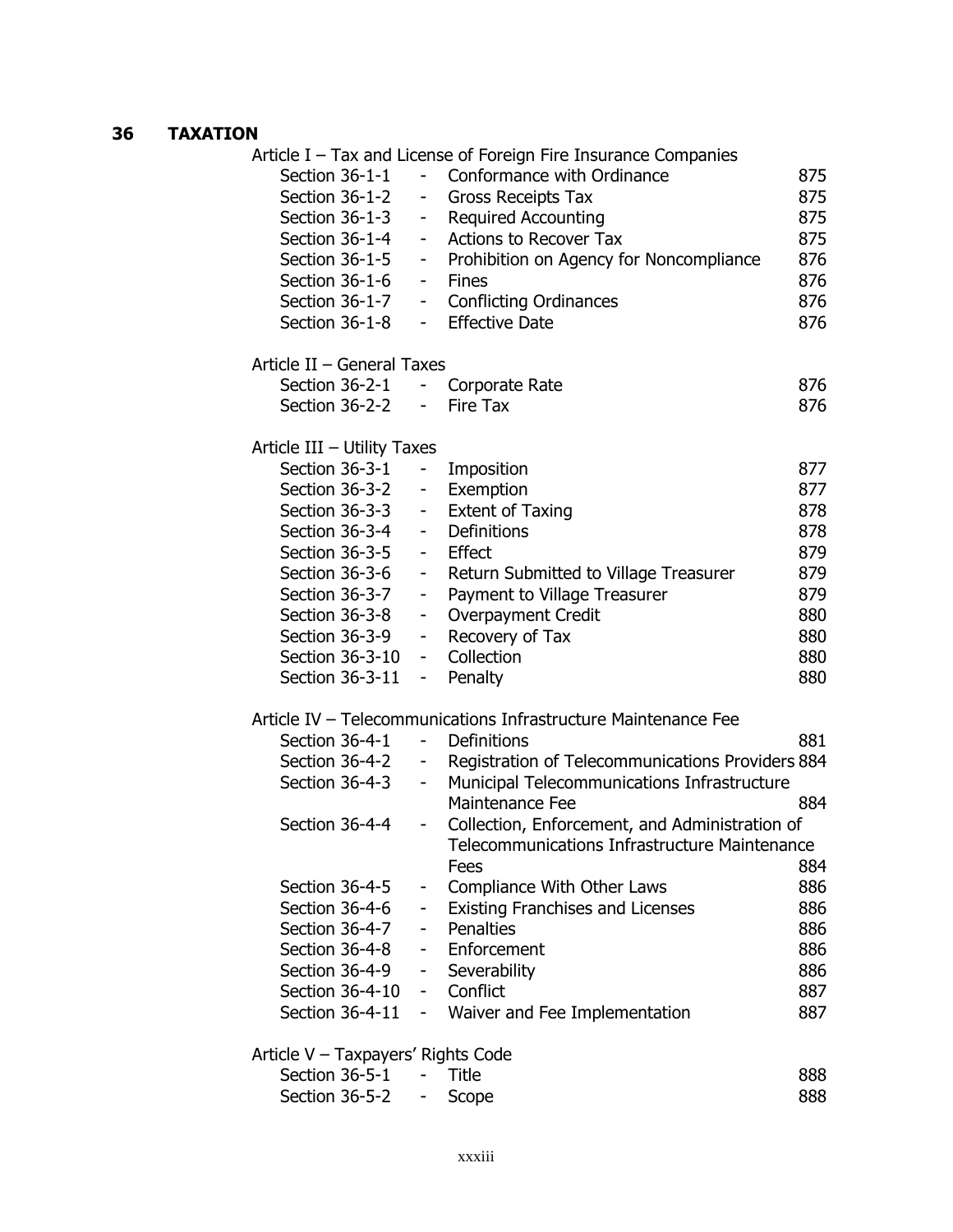## **36 TAXATION (CONTINUED)**

| Section 36-5-3  | $\overline{\phantom{a}}$     | Definitions                          | 888 |
|-----------------|------------------------------|--------------------------------------|-----|
| Section 36-5-4  | $\overline{\phantom{a}}$     | <b>Notices</b>                       | 889 |
| Section 36-5-5  | -                            | Late Payment                         | 889 |
| Section 36-5-6  | $\overline{\phantom{a}}$     | Payment                              | 889 |
| Section 36-5-7  | $\overline{\phantom{0}}$     | <b>Certain Credits and Refunds</b>   | 889 |
| Section 36-5-8  | $\overline{\phantom{a}}$     | Audit Procedure                      | 890 |
| Section 36-5-9  | $\overline{\phantom{0}}$     | Appeal                               | 891 |
| Section 36-5-10 | $\qquad \qquad \blacksquare$ | Hearing                              | 892 |
| Section 36-5-11 | $\sim$                       | <b>Interest and Penalties</b>        | 892 |
| Section 36-5-12 | $\sim$                       | Abatement                            | 893 |
| Section 36-5-13 | $\overline{\phantom{a}}$     | <b>Installment Contracts</b>         | 893 |
| Section 36-5-14 | $\overline{\phantom{a}}$     | <b>Statute of Limitations</b>        | 893 |
| Section 36-5-15 | $\overline{\phantom{a}}$     | <b>Voluntary Disclosure</b>          | 893 |
| Section 36-5-16 | $\overline{\phantom{a}}$     | <b>Publication of Tax Ordinances</b> | 894 |
| Section 36-5-17 | $\sim$                       | <b>Internal Review Procedure</b>     | 894 |
| Section 36-5-18 | $\overline{\phantom{a}}$     | Application                          | 894 |

#### **38 UTILITIES**

|  | Article I – Water Department Established |  |
|--|------------------------------------------|--|
|--|------------------------------------------|--|

| Section 38-1-1 |            | - Water Department Established | 901 |
|----------------|------------|--------------------------------|-----|
| Section 38-1-2 |            | - Water Committee              | 901 |
| Section 38-1-3 |            | - Superintendent of Water      | 901 |
| Section 38-1-4 | $\sim 100$ | Duties of Superintendent       | 901 |
| Section 38-1-5 |            | - Water Clerk                  | 901 |

## Article II - Water Regulations

| Section 38-2-1 | - Contract for Water Services | 902 |
|----------------|-------------------------------|-----|
| Section 38-2-2 | - Consumer Lists              | 904 |
| Section 38-2-3 | - Liability for Charges       | 904 |
| Section 38-2-4 | - Estimated Charge            | 905 |
| Section 38-2-5 | - No Free Utility Service     | 905 |
| Section 38-2-6 | - Utility Deposits            | 905 |
| Section 38-2-7 | - Special Rates               | 906 |
| Section 38-2-8 | - Adjustment of Water Bills   | 906 |

#### Article III - Water System

Division I - General Regulations

| Section 38-3-1 |                 | - Application for Taps and Service Connections to   |     |  |
|----------------|-----------------|-----------------------------------------------------|-----|--|
|                |                 | the Waterworks System                               | 907 |  |
| Section 38-3-2 |                 | - All Service to be by Meter                        | 907 |  |
| Section 38-3-3 |                 | - Inspection                                        | 907 |  |
| Section 38-3-4 |                 | - Meter Damaged                                     | 908 |  |
| Section 38-3-5 | $\sim$ 10 $\pm$ | Damage Due to Interruption of Service; Liability908 |     |  |
|                |                 |                                                     |     |  |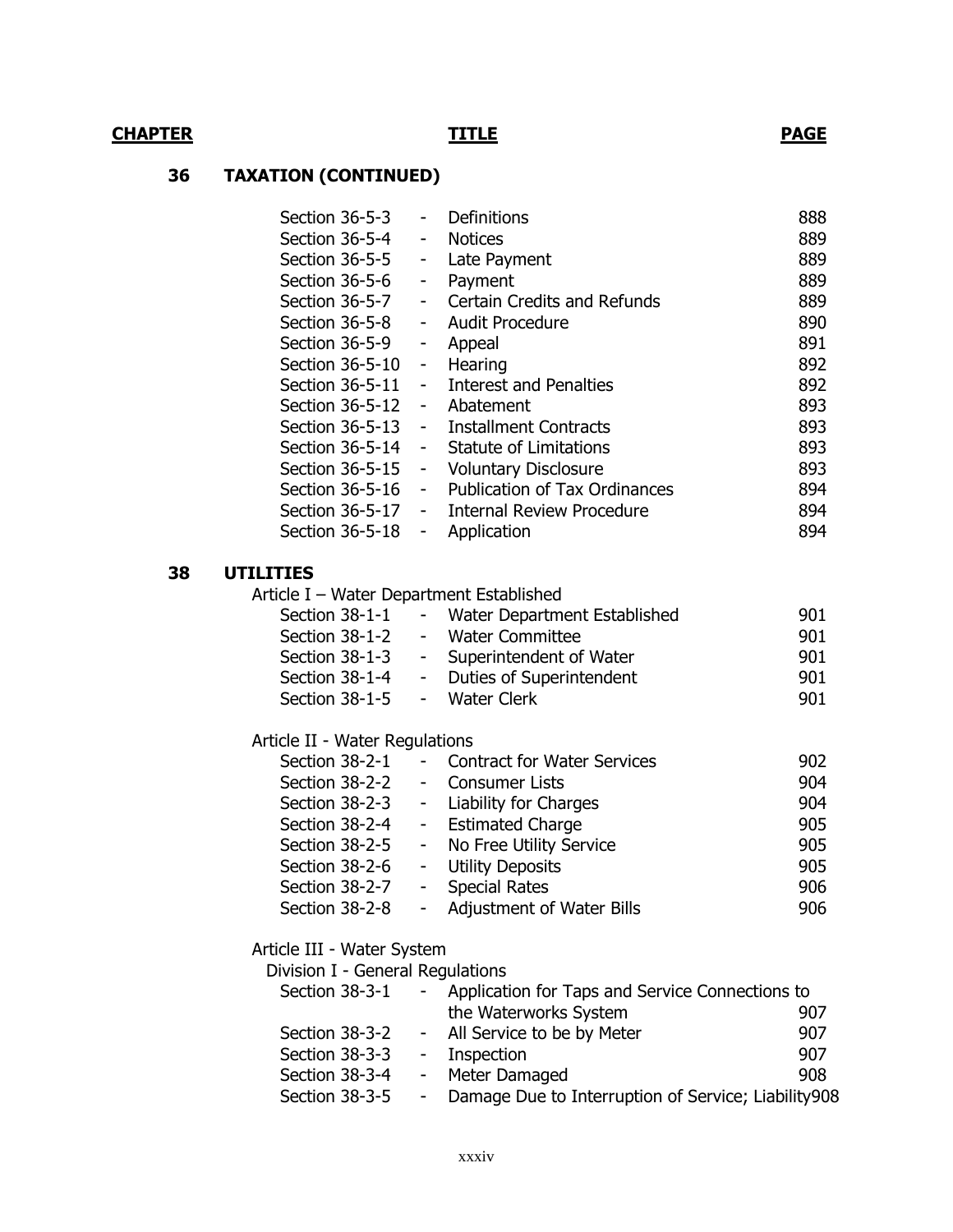## **38 UTILITIES (CONTINUED)**

| Section 38-3-6  |                          | Resale                                      | 908 |
|-----------------|--------------------------|---------------------------------------------|-----|
| Section 38-3-7  | ۰                        | Discontinuing Service - Dangerous Usage     | 908 |
| Section 38-3-8  | ۰                        | <b>Electric Ground Wires</b>                | 908 |
| Section 38-3-9  | ۰                        | Water for Building or Construction Purposes | 909 |
| Section 38-3-10 | -                        | Fire Hydrants                               | 909 |
| Section 38-3-11 | -                        | Lawn Watering                               | 909 |
| Section 38-3-12 | $\overline{\phantom{a}}$ | Shortage and Purity of Supply               | 909 |
| Section 38-3-13 | $\overline{\phantom{a}}$ | Non-Compliance with Rules and Regulations   | 910 |
| Section 38-3-14 | $\overline{\phantom{a}}$ | Easements                                   | 910 |
| Section 38-3-15 | -                        | Use of Water on Consumer's Premises         | 910 |
| Section 38-3-16 | $\overline{\phantom{a}}$ | Rules to Become Part of Contract            | 910 |
| Section 38-3-17 | -                        | Penalty                                     | 910 |
|                 |                          |                                             |     |

#### Division II - Cross-Connections

| Section 38-3-18 | $\sim 100$       | Approved Backflow Device                 | 911 |
|-----------------|------------------|------------------------------------------|-----|
| Section 38-3-19 |                  | - Cross-Connection Prohibited; Exception | 911 |
| Section 38-3-20 | $\sim 100$       | Investigations by Superintendent         | 911 |
| Section 38-3-21 | $\sim 100$       | <b>Right to Enter Premises</b>           | 911 |
| Section 38-3-22 | $\sim$ 100 $\mu$ | Notice to Customer; Reconnect Fee        | 912 |
| Section 38-3-23 | $\sim 100$       | Contaminations Cost and the Consumer     | 912 |
| Section 38-3-24 |                  | $-$ 38-3-30 Reserved                     | 912 |

#### Division III – Cross-Connection Control Code

| Section 38-3-31 | -                            | Purpose                            | 913 |
|-----------------|------------------------------|------------------------------------|-----|
| Section 38-3-32 | ۰                            | Application                        | 913 |
| Section 38-3-33 | ۰                            | Responsibility of Owner            | 913 |
| Section 38-3-34 | $\overline{\phantom{a}}$     | <b>Definitions</b>                 | 913 |
| Section 38-3-35 | $\overline{\phantom{a}}$     | <b>Water System</b>                | 916 |
| Section 38-3-36 | $\overline{\phantom{a}}$     | <b>Cross-Connection Prohibited</b> | 917 |
| Section 38-3-37 | $\overline{\phantom{a}}$     | Survey and Investigations          | 917 |
| Section 38-3-38 | $\sim$                       | Where Protection is Required       | 918 |
| Section 38-3-39 | $\qquad \qquad \blacksquare$ | Type of Protection Required        | 919 |
| Section 38-3-40 | $\overline{\phantom{a}}$     | <b>Backflow Prevention Devices</b> | 920 |
| Section 38-3-41 | $\overline{\phantom{a}}$     | <b>Inspection and Maintenance</b>  | 920 |
| Section 38-3-42 | $\qquad \qquad \blacksquare$ | <b>Booster Pumps</b>               | 921 |
| Section 38-3-43 | $\overline{\phantom{a}}$     | <b>Violations and Penalties</b>    | 921 |
| Section 38-3-44 | -                            | $38 - 3 - 49$<br>Reserved          | 922 |
|                 |                              |                                    |     |

Division IV - Extension of Mains

|  | Section 38-3-50 - Determination of Who Pays Expense of Extension |
|--|------------------------------------------------------------------|
|  | 922                                                              |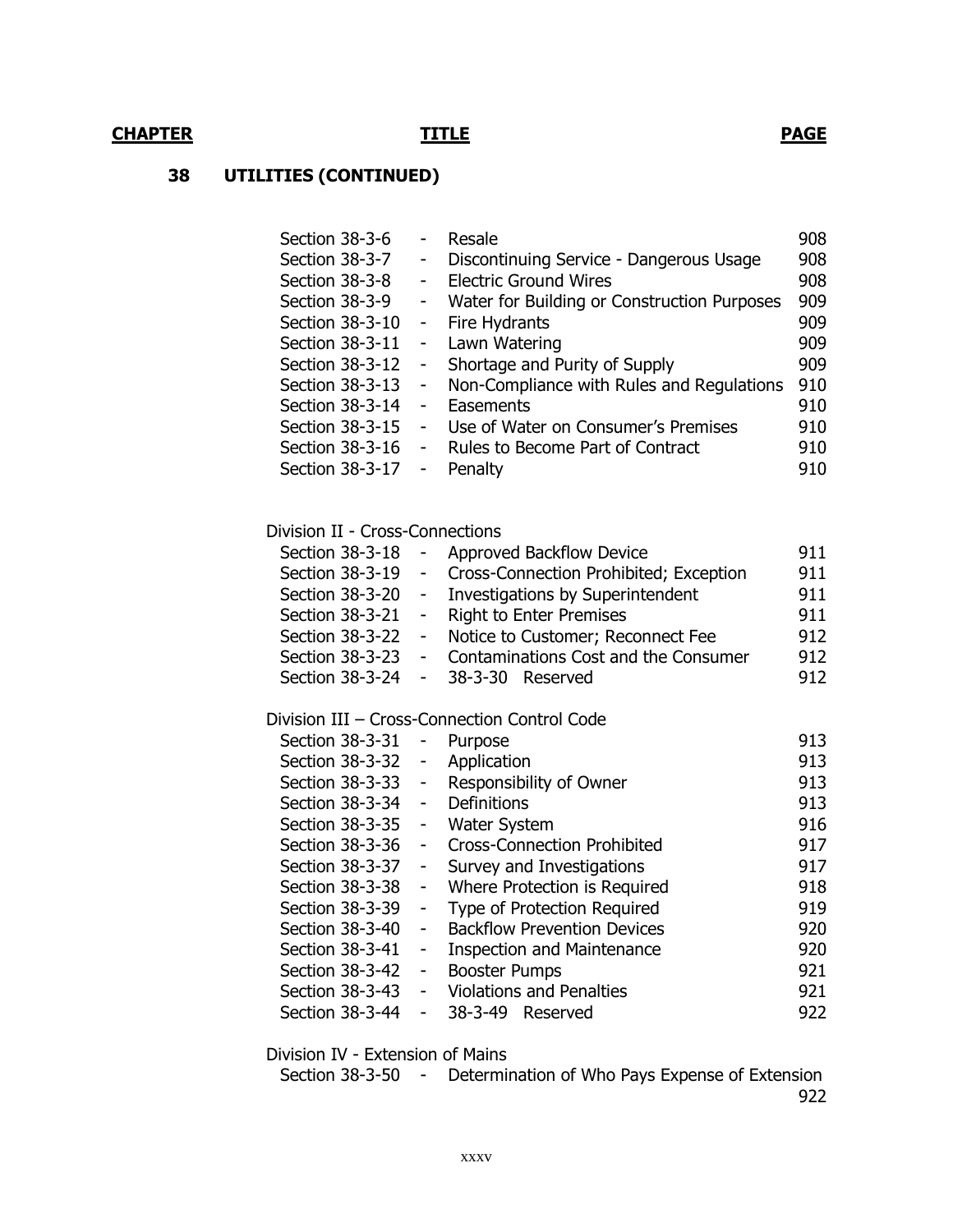# **38 UTILITIES (CONTINUED)**

| Section 38-3-51                | $\sim$ $-$                   | <b>Contractor Installs Extension</b>           | 922 |
|--------------------------------|------------------------------|------------------------------------------------|-----|
| Article IV - Utility Rates     |                              |                                                |     |
| Division I - General           |                              |                                                |     |
| Section 38-4-1                 | ۰                            | <b>Building Unit Defined</b>                   | 923 |
| Section 38-4-2                 | ۰                            | Revenues                                       | 923 |
| Section 38-4-3                 | ۰                            | <b>Testing of Meters</b>                       | 923 |
| Section 38-4-4                 | -                            | Disputes Between Village and Customer          | 923 |
| Section 38-4-5                 | ۰                            | 38-4-9 Reserved                                | 923 |
| Division II - Water Charges    |                              |                                                |     |
| Section 38-4-10                | $\overline{\phantom{0}}$     | <b>Water Service Connection</b>                | 924 |
| Section 38-4-11                | ۰                            | Specifications                                 | 924 |
| Section 38-4-12                | ۰                            | Installing and Maintaining Service Lines       | 924 |
| Section 38-4-13                | $\qquad \qquad \blacksquare$ | Basis for Monthly Water Service Charges        | 924 |
| Section 38-4-14                | ۰                            | Charges Levied on All Users                    | 924 |
| Section 38-4-15                | ۰                            | Debt Service Charge Purpose                    | 925 |
| Section 38-4-16                | $\overline{\phantom{0}}$     | Capital Improvement Charge Purpose             | 925 |
| Section 38-4-17                | $\qquad \qquad \blacksquare$ | <b>Annual Review</b>                           | 925 |
| Section 38-4-18                | ۰                            | Measurement of Flow                            | 925 |
| Section 38-4-19                | -                            | Flat Monthly Service Charge                    | 926 |
| Section 38-4-20                | -                            | <b>Excess Usage Charge</b>                     | 926 |
| Section 38-4-21                | $\overline{\phantom{0}}$     | Debt Service Charge                            | 926 |
| Section 38-4-22                | ۰                            | Capital Improvement Charge                     | 926 |
| Section 38-4-23                | ۰                            | Computation of Monthly Water Service Charge926 |     |
| Section 38-4-24                | $\overline{\phantom{a}}$     | <b>Final Bill</b>                              | 927 |
| Section 38-4-25                | $\overline{\phantom{0}}$     | <b>Intermittent Service Charge</b>             | 927 |
| Section 38-4-26                | -                            | Charge for Discontinuing Service               | 927 |
| Section 38-4-27                | -                            | Bulk Sales of Water-Water Salesman             | 927 |
|                                |                              | Payment/Liens                                  | 928 |
| Section 38-4-28                | $\overline{\phantom{a}}$     | Monthly Payment                                | 928 |
| Section 38-4-29 -              |                              | Delinquent Bills                               | 928 |
| Section 38-4-30 -              |                              | Lien-Notice of Delinquency                     | 928 |
| Section 38-4-31 -              |                              | Foreclosure of Lien                            | 929 |
| Section 38-4-32 -              |                              | Accounts                                       | 929 |
| Section 38-4-33 -              |                              | Penalty                                        | 929 |
| Section 38-4-34                | $\sim$                       | <b>Access to Records</b>                       | 929 |
| <b>Effective Date of Rates</b> |                              |                                                | 930 |
| Section 38-4-35 -              |                              | <b>Effective Date</b>                          | 930 |
| Validity                       |                              |                                                | 930 |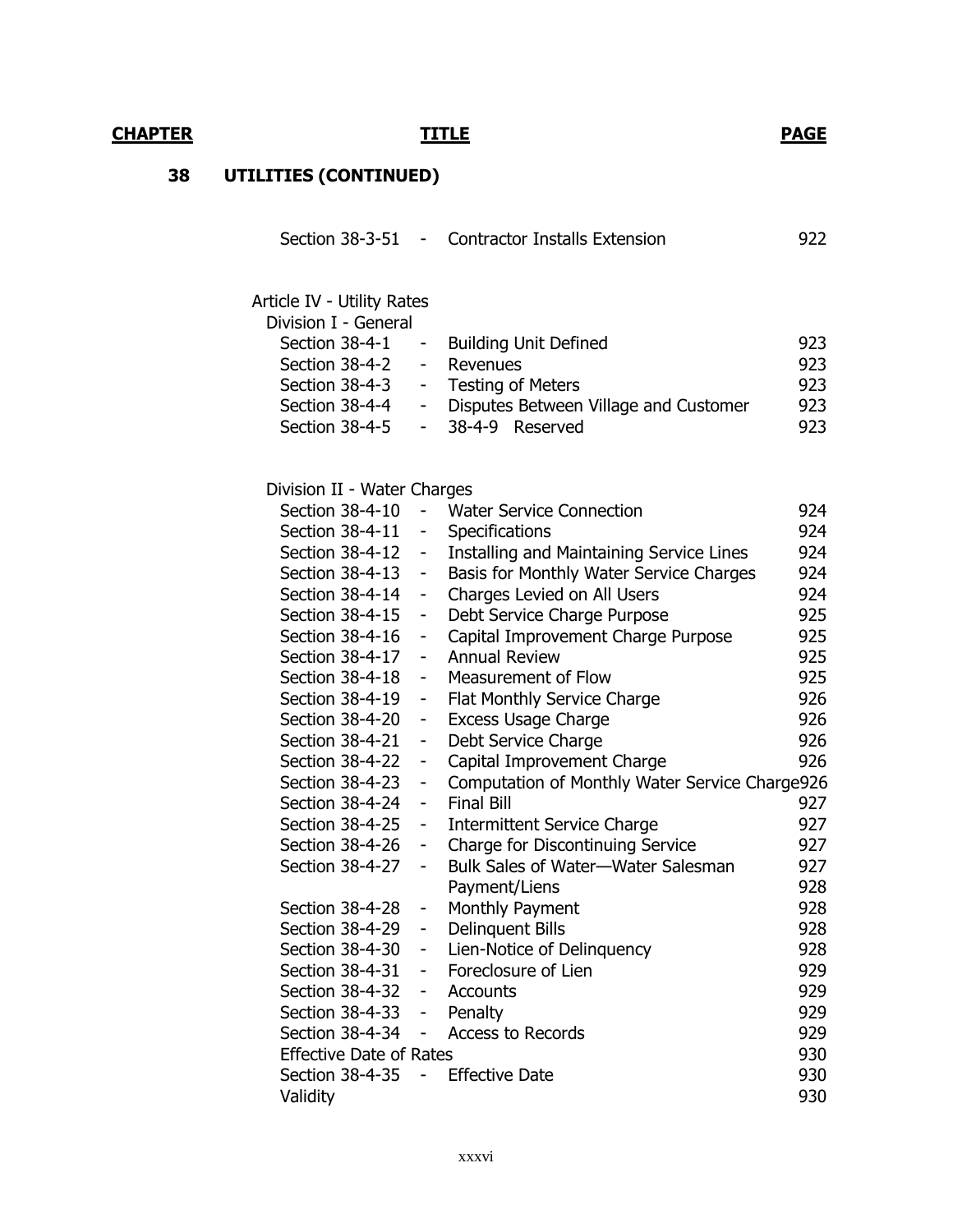## **38 UTILITIES (CONTINUED)**

| Section 38-4-36<br>Appeals                | $\overline{\phantom{0}}$     | Severability                                  | 930<br>930 |
|-------------------------------------------|------------------------------|-----------------------------------------------|------------|
| Section 38-4-37                           | -                            | Availability of Computation of Charges        | 930        |
| <b>Definitions</b>                        |                              |                                               | 930        |
| Section 38-4-38                           | $\overline{a}$               | Definitions                                   | 930        |
|                                           |                              |                                               |            |
| Article V – Sewer Rates                   |                              |                                               | 933        |
|                                           |                              | Division I - Use of Public Sewers Required    | 933        |
| Section 38-5-1                            | $\overline{\phantom{0}}$     | Deposit of Wastes Prohibited                  | 933        |
| Section 38-5-2                            | $\blacksquare$               | Wastewater in Natural Outlet                  | 933        |
| Section 38-5-3                            | $\blacksquare$               | Continuance of Water Service for Non-Payment  |            |
|                                           |                              | Of Public Sewer Service Charges               | 933        |
| Section 38-5-4                            | $\blacksquare$               | Reconnection After Discontinuance of Water    |            |
|                                           |                              | Service for Failure to Pay Sewer Service Bill | 934        |
| Section 38-5-5                            | $\qquad \qquad \blacksquare$ | 38-5-6 Reserved                               | 934        |
|                                           |                              |                                               |            |
| Division II - Private Wastewater Disposal |                              |                                               |            |
| Section 38-5-7                            | $\overline{\phantom{0}}$     | <b>Public Sewer Not Available</b>             | 935        |
| Section 38-5-8                            | $\overline{\phantom{0}}$     | Application                                   | 935        |
| Section 38-5-9                            | $\overline{\phantom{a}}$     | Private Wastewater Permit                     | 935        |
| Section 38-5-10                           | $\blacksquare$               | Minimum Lot                                   | 935        |
| Section 38-5-11                           | $\overline{\phantom{a}}$     | Private Facilities at No Expense              | 935        |
| Section 38-5-12                           | $\overline{\phantom{0}}$     | Additional Requirements Imposed               | 935        |
| Section 38-5-13                           | $\blacksquare$               | 38-5-14 Reserved                              | 935        |
|                                           |                              | Division III - Public Sewer Use Regulations   |            |
| Section 38-5-15                           | $\blacksquare$               | <b>Discharge Prohibited</b>                   | 936        |
| Section 38-5-16                           | $\overline{\phantom{0}}$     | Storm Water Discharge                         | 936        |
| Section 38-5-17                           | $\frac{1}{2}$                | <b>Requlations of Wastes</b>                  | 936        |
| Section 38-5-18                           | $\overline{\phantom{0}}$     | <b>Harmful Effects of Certain Materials</b>   | 937        |
| Section 38-5-19                           | $\overline{\phantom{0}}$     | Harmful Wastes - Approval                     | 938        |
| Section 38-5-20                           | $\overline{\phantom{0}}$     | Interceptors; Grease                          | 938        |
| Section 38-5-21                           | $\blacksquare$               | <b>Flow-Equalizing Facilities</b>             | 939        |
| Section 38-5-22                           | $\qquad \qquad \blacksquare$ | Industrial Wastes - Control Manhole           | 939        |
| Section 38-5-23                           | $\qquad \qquad \blacksquare$ | <b>Measurements and Tests</b>                 | 939        |
| Section 38-5-24                           | $\overline{\phantom{0}}$     | Special Arrangement                           | 939        |
| Section 38-5-25                           | $\qquad \qquad \blacksquare$ | Protection From Damage                        | 939        |
| Section 38-5-26                           | $\overline{\phantom{0}}$     | Penalty                                       | 939        |
|                                           |                              |                                               |            |

Article VI – Utility Extensions Section 38-6-1 - Application 940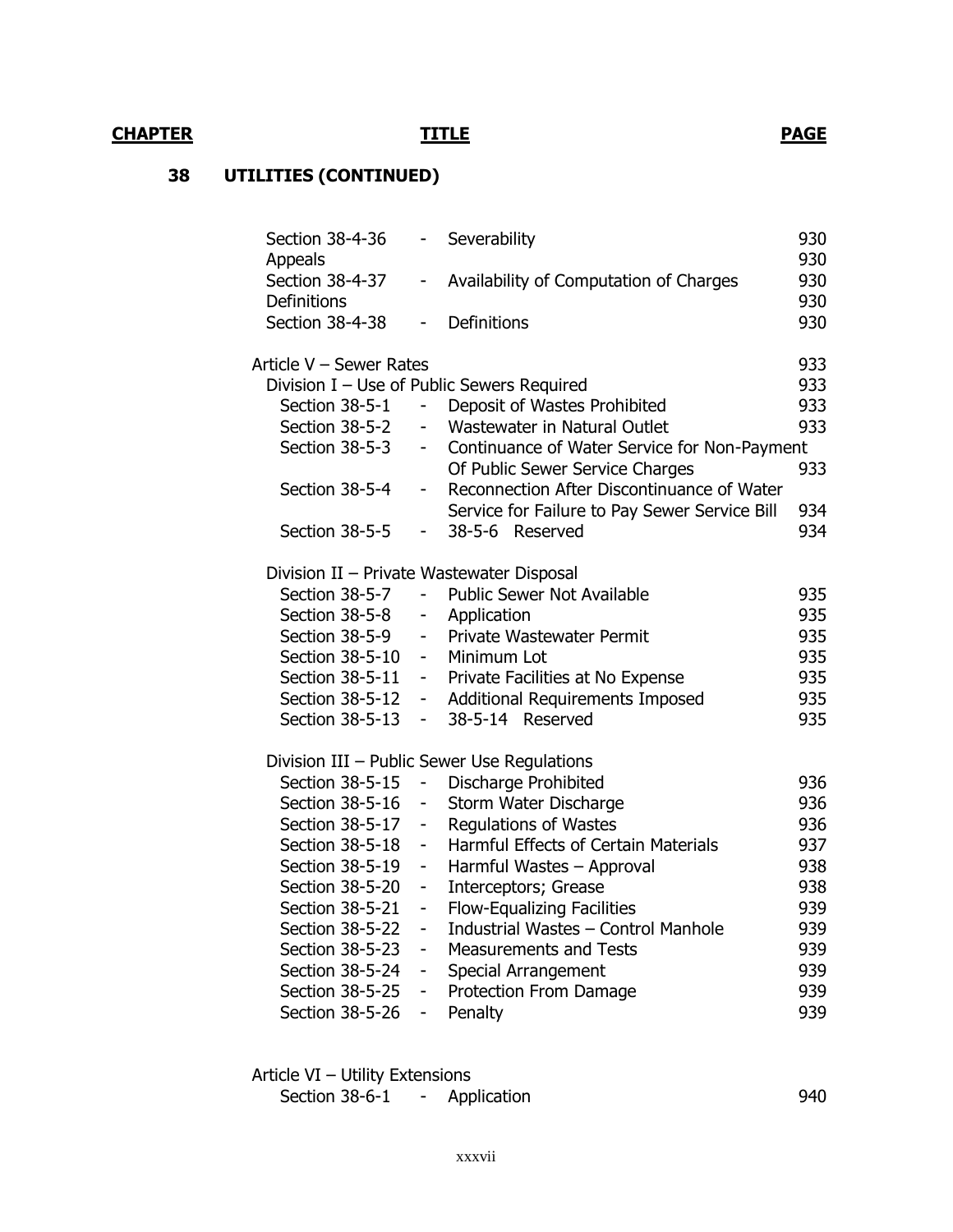**40 ZONING CODE**

# **38 UTILITIES (CONTINUED)**

| Section 38-6-2                           | $\blacksquare$               | Plat of Proposed Extension                         | 940  |
|------------------------------------------|------------------------------|----------------------------------------------------|------|
| Section 38-6-3                           | $\overline{\phantom{0}}$     | <b>Engineer to Prepare Plans</b>                   | 941  |
| Section 38-6-4                           | $\qquad \qquad \blacksquare$ | Sealed Bids - Larger Pipe Required                 | 941  |
| Section 38-6-5                           | $\overline{\phantom{0}}$     | Contract                                           | 941  |
|                                          |                              |                                                    |      |
| Article VII - Water Well Setback Zone    |                              |                                                    |      |
| Section 38-7-1                           |                              | Setback Zone Established                           | 942  |
| Section 38-7-2                           | $\overline{\phantom{a}}$     | Definitions in E.P.A. Act Adopted                  | 942  |
| Section 38-7-3                           |                              | - Prohibitions                                     | 942  |
| Section 38-7-4                           | $\sim$ $-$                   | Waivers, Exceptions and Certifications of          |      |
|                                          |                              | Minimum Hazards                                    | 943  |
| Section 38-7-5                           | $\sim 100$                   | Exclusion                                          | 943  |
| <b>ZONING CODE</b>                       |                              |                                                    |      |
| Article I - General Provisions           |                              |                                                    |      |
| Section 40-1-1                           | $\qquad \qquad \blacksquare$ | Purpose of Code                                    | 1000 |
| Section 40-1-2                           | $\blacksquare$               | <b>Jurisdiction</b>                                | 1000 |
| Section 40-1-3                           | $\blacksquare$               | Interpretation, Conflict With Other Ordinances1000 |      |
| Section 40-1-4                           | $\blacksquare$               | Disclaimer of Liability                            | 1000 |
| Section 40-1-5                           | $\overline{\phantom{a}}$     | Separability                                       | 1001 |
| Section 40-1-6                           | $\equiv$                     | Review and Expiration                              | 1001 |
| Section 40-1-7                           | $\sim 100$                   | When Effective                                     | 1001 |
| Article II - Definitions                 |                              |                                                    |      |
| Section 40-2-1                           |                              | <b>Construction of Terms</b>                       | 1002 |
|                                          |                              | Section 40-2-2 - Selected Definitions              | 1002 |
|                                          |                              |                                                    |      |
| Article III - General Zoning Regulations |                              |                                                    |      |
| Section 40-3-1                           | $\overline{\phantom{a}}$     | <b>Districts</b>                                   | 1012 |
| Section 40-3-2                           | $\sim 100$                   | Zoning Map and District Boundaries                 | 1012 |
| Section 40-3-3                           | $\overline{\phantom{a}}$     | <b>Annual Publication</b>                          | 1013 |
| Section 40-3-4                           | $\qquad \qquad \blacksquare$ | Determining Territory of Districts With            |      |
|                                          |                              | Precision                                          | 1013 |
| Section 40-3-5                           | $\overline{\phantom{0}}$     | <b>Annexed Territory</b>                           | 1013 |
| Section 40-3-6                           | $\overline{\phantom{0}}$     | <b>General Prohibitions</b>                        | 1013 |
| Section 40-3-7                           |                              | <b>Unlisted Uses Prohibited</b>                    | 1014 |
| Section 40-3-8                           | -                            | <b>Meeting Minimum Requirements</b>                | 1014 |
| Section 40-3-9                           | -                            | <b>Access Required</b>                             | 1014 |
| Section 40-3-10                          | $\overline{\phantom{0}}$     | Front Setbacks - Corner/Through Lots               | 1014 |
| Section 40-3-11                          |                              | <b>Intrusions Into Yards</b>                       | 1014 |
| Section 40-3-12                          | -                            | <b>Exceptions to Height Limits</b>                 | 1014 |
| Section 40-3-13                          | $\blacksquare$               | Sewers, Septic Tanks                               | 1015 |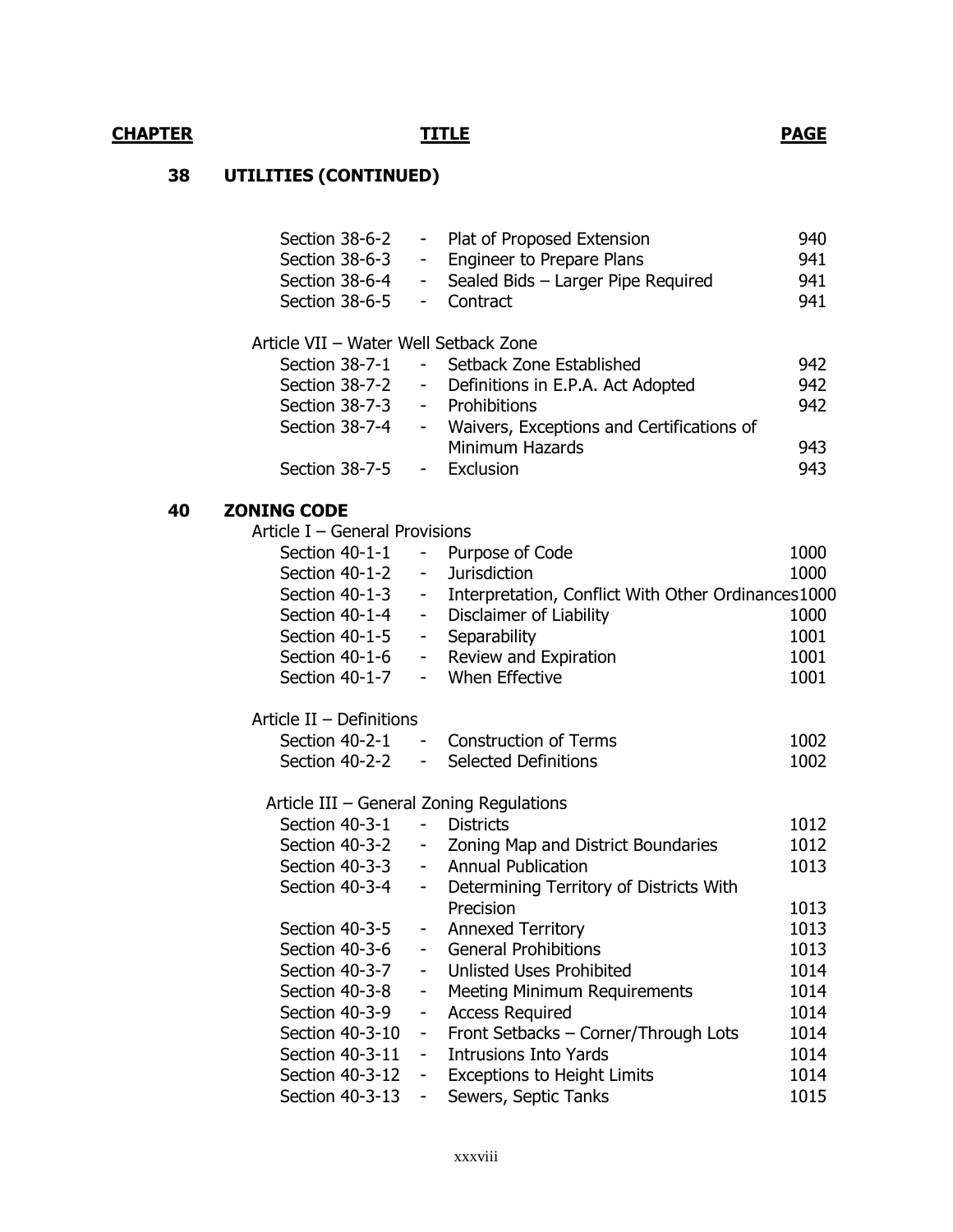## **40 ZONING CODE (CONTINUED)**

| Section 40-3-14                          | $\overline{\phantom{0}}$     | <b>Accessory Uses</b>                             | 1015 |
|------------------------------------------|------------------------------|---------------------------------------------------|------|
| Section 40-3-15                          | $\qquad \qquad \blacksquare$ | <b>Accessory Use Restrictions</b>                 | 1015 |
| Section 40-3-16                          | $\overline{\phantom{0}}$     | Sign Regulations                                  | 1016 |
|                                          |                              |                                                   |      |
|                                          |                              |                                                   |      |
| Article IV - Zoning District Regulations |                              |                                                   |      |
| Section 40-4-1                           | $\overline{\phantom{a}}$     | <b>Schedule of District Regulations</b>           | 1017 |
| Section 40-4-2                           |                              | <b>Supplementary Regulations</b>                  | 1017 |
| Article V - Mobile Homes                 |                              |                                                   |      |
| Section 40-5-1                           | $\blacksquare$               | <b>Mobile Homes</b>                               | 1020 |
| Section 40-5-2                           | $\overline{\phantom{a}}$     | Same Lot Size/Setbacks                            | 1020 |
| Section 40-5-3                           | $\overline{\phantom{0}}$     | One Per Lot                                       | 1020 |
| Section 40-5-4                           | $\overline{\phantom{a}}$     | Stand                                             | 1020 |
| Section 40-5-5                           | $\overline{\phantom{0}}$     | Anchors                                           | 1020 |
| Section 40-5-6                           | $\overline{\phantom{0}}$     | <b>Skirting</b>                                   | 1020 |
| Section 40-5-7                           | $\frac{1}{2}$                | H.U.D. Requirements                               | 1020 |
| Section 40-5-8                           | $\overline{\phantom{0}}$     | <b>Mobile Home Parks</b>                          | 1021 |
| Section 40-5-9                           | $\overline{\phantom{0}}$     | Compliance With Illinois Law                      | 1021 |
| Section 40-5-10                          | $\overline{\phantom{0}}$     | Minimum Lot Area, Setbacks, Etc.                  | 1021 |
| Section 40-5-11                          | $\overline{\phantom{0}}$     | Spacing of Mobile Homes                           | 1021 |
| Section 40-5-12                          |                              | Mobile Home Space Improvements                    | 1021 |
|                                          | $\overline{\phantom{0}}$     |                                                   |      |
|                                          |                              | Article VI - Planned Unit Residential Development |      |
| Section 40-6-1                           | -                            | <b>Statement and Designation</b>                  | 1022 |
| Section 40-6-2                           | $\overline{\phantom{0}}$     | Application of Planned Unit Residential           |      |
|                                          |                              | Development Area                                  | 1022 |
| Section 40-6-3                           | Ξ.                           | <b>Permitted Uses</b>                             | 1022 |
|                                          |                              |                                                   |      |
| Section 40-6-4                           | $\overline{\phantom{0}}$     | Standards and Criteria for Planned Unit           | 1023 |
|                                          |                              | <b>Residential Development</b>                    |      |
| Section 40-6-5                           | ۰                            | Application for Tentative Approval of Planned     |      |
|                                          |                              | Unit Residential Development                      | 1024 |
| Section 40-6-6                           | -                            | <b>Public Hearing</b>                             | 1025 |
| Section 40-6-7                           |                              | Findings of Plan Commission After Hearing         | 1025 |
| Section 40-6-8                           | $\blacksquare$               | Status of Plan After Tentative Approval           | 1025 |
| Section 40-6-9                           | $\overline{\phantom{0}}$     | Application for Final Approval                    | 1026 |
|                                          |                              |                                                   |      |

Article VII – Off-Street Parking and Loading

| Section 40-7-1 | Applicability of Article                   | 1027 |
|----------------|--------------------------------------------|------|
| Section 40-7-2 | <b>Existing Parking/Loading Facilities</b> | 1027 |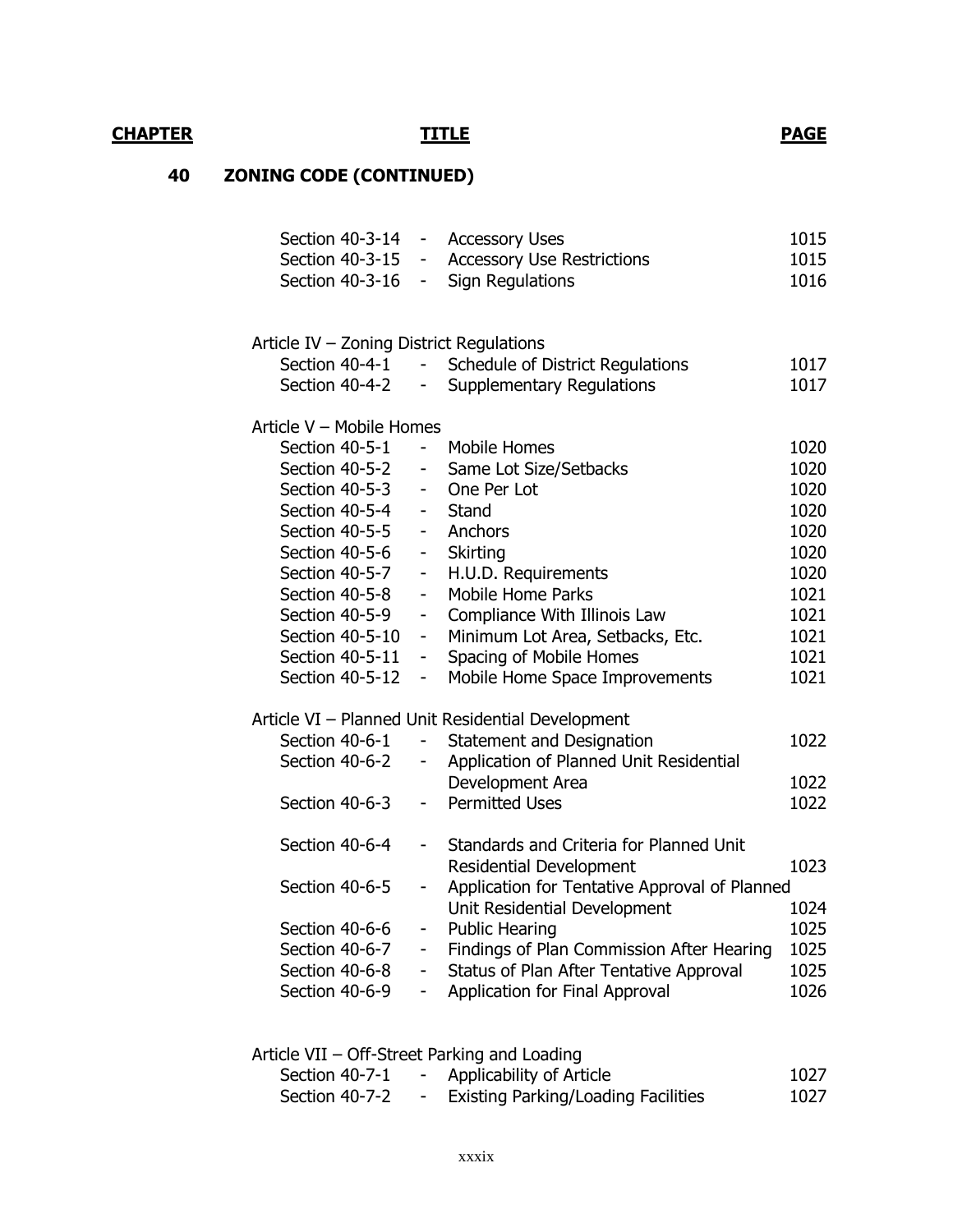# **40 ZONING CODE (CONTINUED)**

| Section 40-7-3                       |                    | -                        | Parking Lot Design Standards                        | 1027 |  |
|--------------------------------------|--------------------|--------------------------|-----------------------------------------------------|------|--|
| Section 40-7-4                       |                    | $\sim 10$                | Location of Off-Street Parking                      | 1028 |  |
| Section 40-7-5                       |                    | $\overline{\phantom{0}}$ | Design and Location of Off-Street Loading           |      |  |
|                                      |                    |                          | <b>Facilities</b>                                   | 1028 |  |
| Section 40-7-6                       |                    | $\overline{\phantom{a}}$ | Number of Parking Spaces Required                   | 1028 |  |
|                                      |                    |                          |                                                     |      |  |
|                                      |                    |                          | Article VIII - Building Permit, Application and Fee |      |  |
| Section 40-8-1                       |                    | $\qquad \qquad -$        | Permit Required                                     | 1029 |  |
| Section 40-8-2                       |                    | $\sim$                   | Application                                         | 1029 |  |
| Section 40-8-3                       |                    |                          | - Fee                                               | 1029 |  |
| Section 40-8-4                       |                    | $\sim 100$               | <b>Filing Fees</b>                                  | 1029 |  |
| Section 40-8-5                       |                    | $\overline{\phantom{a}}$ | Commencement and Completion of Construction         |      |  |
| Article IX - Nonconformities         |                    |                          |                                                     |      |  |
| Section 40-9-1                       |                    | $\blacksquare$           | Purpose of Article                                  | 1030 |  |
| Section 40-9-2                       |                    | -                        | Nonconforming Lots                                  | 1030 |  |
| Section 40-9-3                       |                    | $\sim$                   | Two or More Lots in Common Ownership                | 1030 |  |
| Section 40-9-4                       |                    | $\sim$                   | Nonconforming Structures                            | 1030 |  |
| Section 40-9-5                       |                    | $\sim$ $-$               | <b>Nonconforming Uses</b>                           | 1031 |  |
| Section 40-9-6                       |                    | н.                       | Nonconformities Under Permit Authority              | 1031 |  |
|                                      |                    |                          |                                                     |      |  |
|                                      |                    |                          | Article X - Administration and Enforcement          |      |  |
|                                      | Section 40-10-1 -  |                          | Board of Trustees, Zoning Administrator; Duties     |      |  |
|                                      |                    |                          |                                                     | 1032 |  |
| Section 40-10-2                      |                    | -                        | Initial Certificates of Zoning Compliance           | 1032 |  |
| Section 40-10-3                      |                    | $\overline{\phantom{0}}$ | Application                                         | 1033 |  |
| Section 40-10-4                      |                    | $\blacksquare$           | Duration of Certificate                             | 1033 |  |
| Section 40-10-5                      |                    | $\overline{\phantom{a}}$ | Final Certificates of Zoning Compliance             | 1033 |  |
| Section 40-10-6                      |                    | $\overline{\phantom{0}}$ | <b>Corrective Action Orders</b>                     | 1034 |  |
| Section 40-10-7                      |                    | $\sim$ .                 | <b>Contents of Corrective Action Order</b>          | 1034 |  |
| Section 40-10-8                      |                    | $\blacksquare$           | Service of Order                                    | 1034 |  |
| Section 40-10-9                      |                    | $\frac{1}{2}$            | <b>Stop Orders</b>                                  | 1034 |  |
|                                      | Section 40-10-10 - |                          | <b>Emergency Measures</b>                           | 1034 |  |
|                                      |                    |                          | Section 40-10-11 - Complaints                       | 1034 |  |
|                                      |                    |                          | Section 40-10-12 - Penalties                        | 1035 |  |
| Article XI - Zoning Board of Appeals |                    |                          |                                                     |      |  |
|                                      |                    |                          | Section 40-11-1 - Zoning Board of Appeals           | 1036 |  |
|                                      |                    |                          |                                                     |      |  |

Article XII – Variances